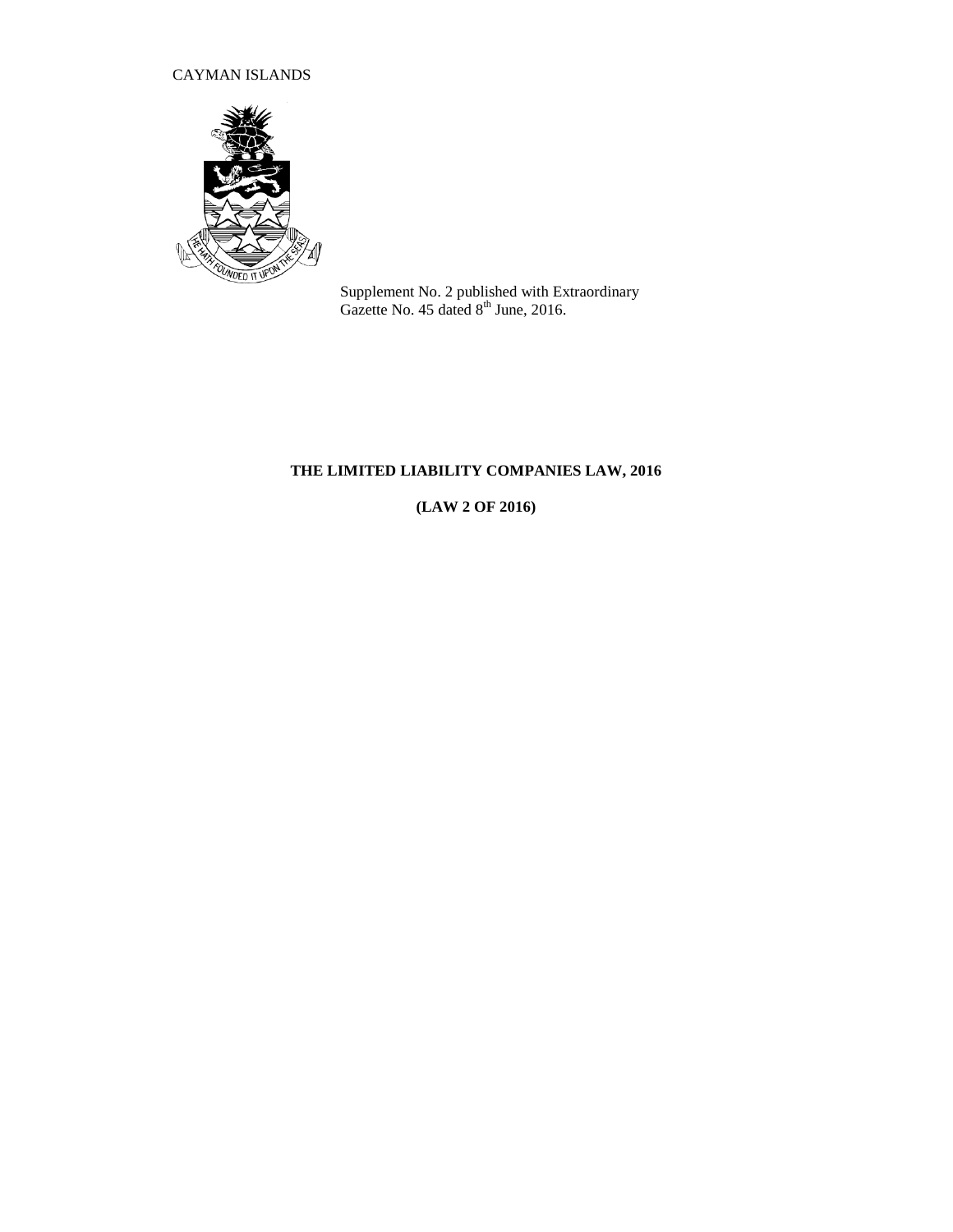### **THE LIMITED LIABILITY COMPANIES LAW, 2016**

### **ARRANGEMENT OF SECTIONS**

### **PART 1**

#### **PRELIMINARY**

- 1. Short title and commencement<br>2. Interpretation
- Interpretation
- 3. Saving of rules of equity
- 4. Registrar and register of limited liability company

### **PART 2**

#### **FORMATION AND REGISTRATION**

- 5. Formation
- 6. Name convention
- 7. Registered Office
- 8. Amendment to registration statement
- 9. Capacity and separate legal personality

### **PART 3**

#### **MEMBERSHIP**

- 10. Admission of members
- 11. Transfer of a limited liability company interest
- 12. Right of assignee to become member
- 13. Cessation of membership and effect of bankruptcy or death of a member
- 14. Redemption and repurchase of a limited liability company interest
- 15. Withdrawal of member

#### **PART 4**

### **LIMITED LIABILITY COMPANY AGREEMENT**

- 16. Limited liability company agreement
- 17. Remedies for breach of a limited liability company agreement
- 18. Lack of capacity or power; ultra vires
- 19. Classes and voting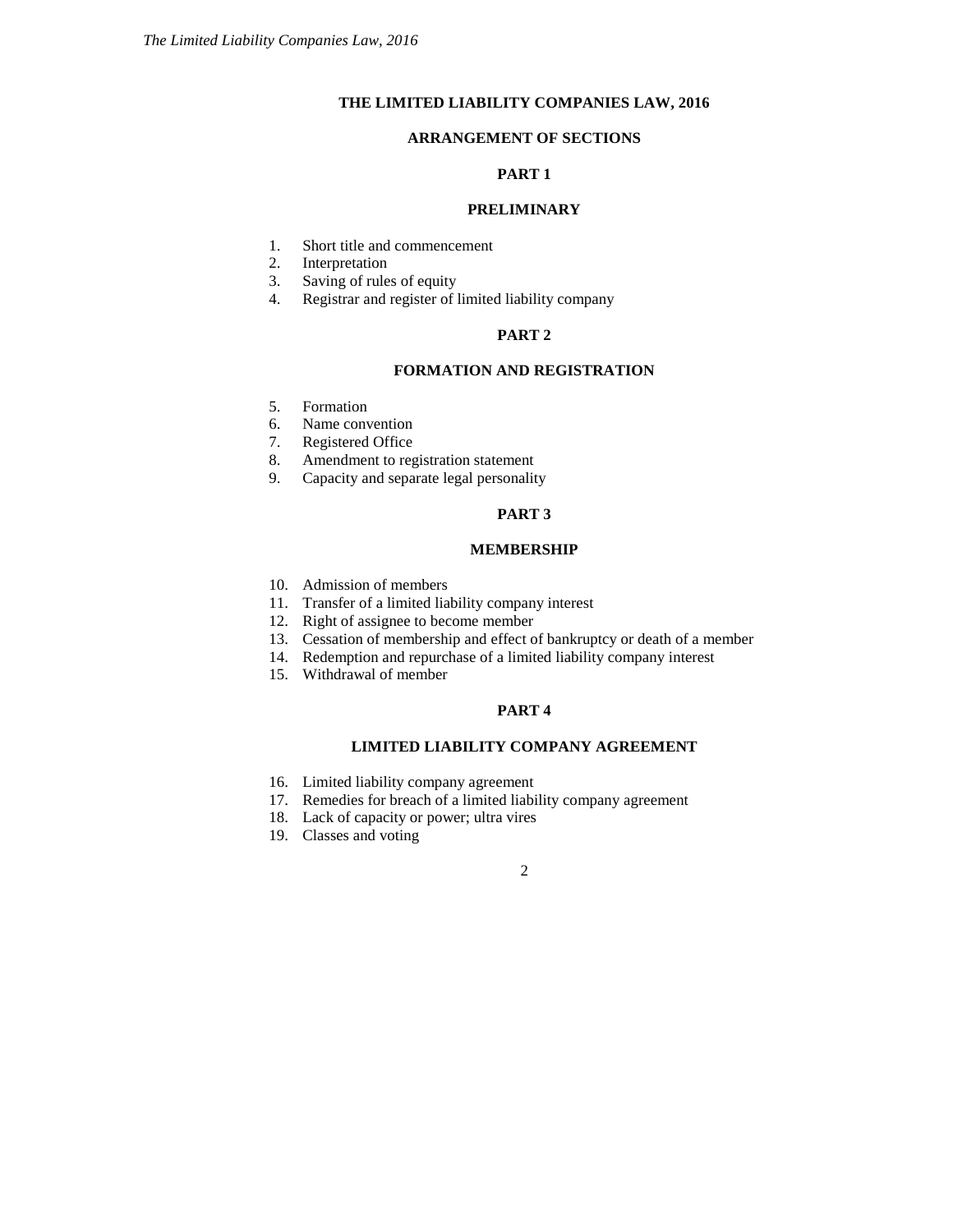#### **PART 5**

### **LIABILITY TO THIRD PARTIES AND CONTRIBUTIONS**

- 20. Liability to third parties
- 21. Contributions

### **PART 6**

### **ALLOCATION AND DISTRIBUTIONS**

- 22. Allocation of profits and losses
- 23. Allocation of distributions
- 24. Distributions
- 25. Limitation on distributions

#### **PART 7**

#### **MANAGEMENT**

- 26. Vesting of management powers
- 27. Managers
- 28. Classes of managers and voting rights
- 29. Remedies for breach of an LLC agreement by manager
- 30. Delegation of rights and powers to manage
- 31. Reliance on reports and information by manager
- 32. Resignation of manager
- 33. Access to and confidentiality of information; records
- 34. Business transactions of member or manager with the limited liability company

#### **PART 8**

#### **WINDING UP OF A LIMITED LIABILITY COMPANY**

- 35. Winding up
- 36. Voluntary winding up
- 37. Winding up by Court
- 38. Distribution of assets
- 39. Winding up petitions
- 40. Removal of defunct limited liability company
- 41. Vesting of property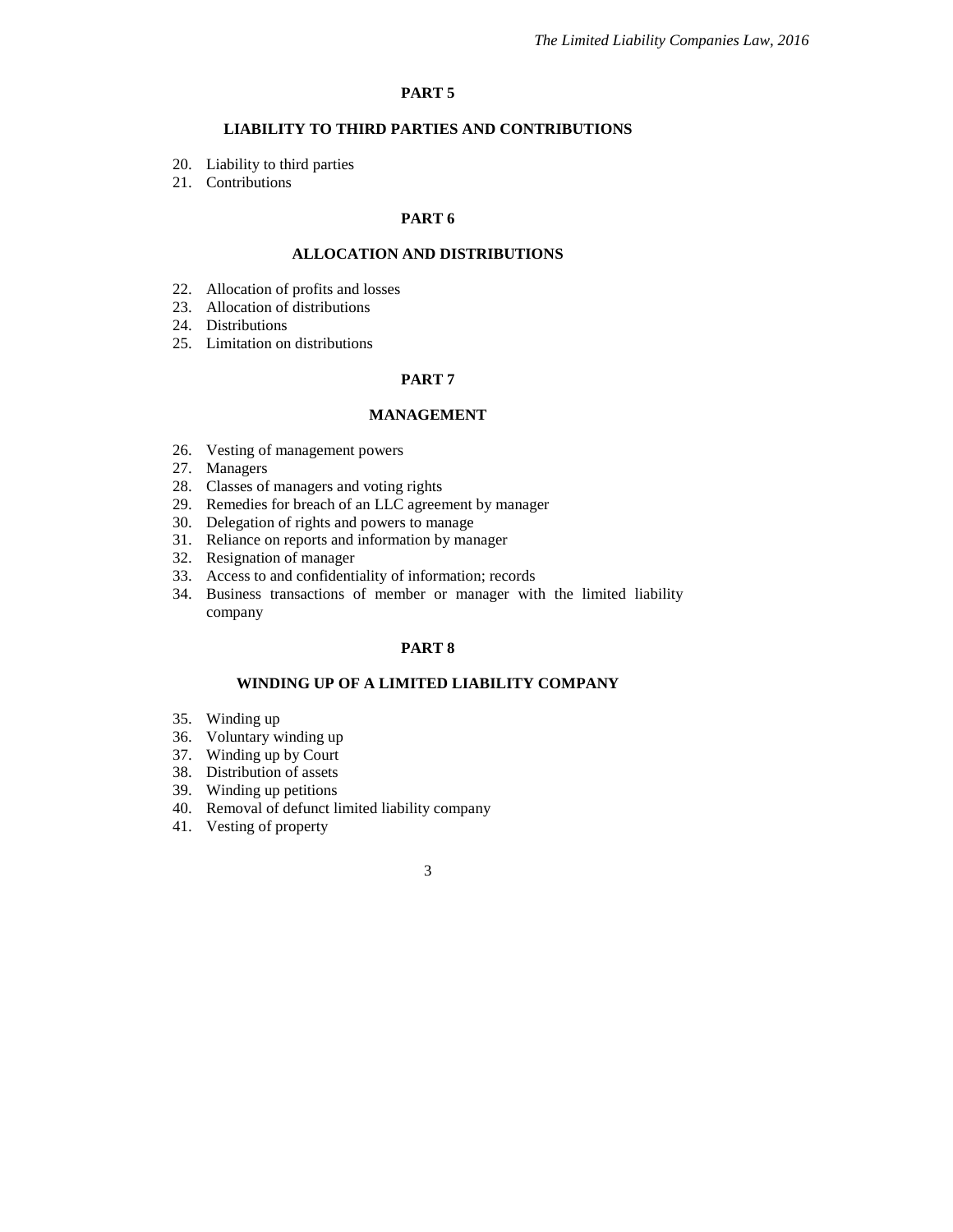### **PART 9**

#### **ARRANGEMENTS AND RECONSTRUCTIONS**

- 42. Power to compromise with creditors and members
- 43. Provisions for facilitating reconstruction and amalgamation of limited liability companies
- 44. Power to acquire LLC interests of dissentient members

#### **PART 10**

#### **MERGER, CONSOLIDATION, DISCONTINUANCE AND CONVERSION**

- 45. Definitions in this Part
- 46. Merger and consolidation
- 47. Delay of effective date
- 48. Termination or amendment
- 49. Effect of merger or consolidation
- 50. Merger or consolidation with exempted companies
- 51. Merger or consolidation with foreign companies
- 52. Rights of dissenters
- 53. Limitation on rights of dissenters
- 54. Continuation of foreign entities
- 55. Deregistration of limited liability companies
- 56. Conversion of an exempted company to a limited liability company

### **PART 11**

#### **MISCELLANEOUS**

- 57. Annual returns
- 58. Tax undertaking
- 59. Filings by electronic means
- 60. Application of other Cayman Islands laws
- 61. Register of members
- 62. Register of managers
- 63. Accounts and Records
- 64. Agreement as to benefits
- 65. *Per diem* penalty cap
- 66. Contracts
- 67. Prohibited sale of securities
- 68. Electronic business by limited liability companies
- 69. Regulations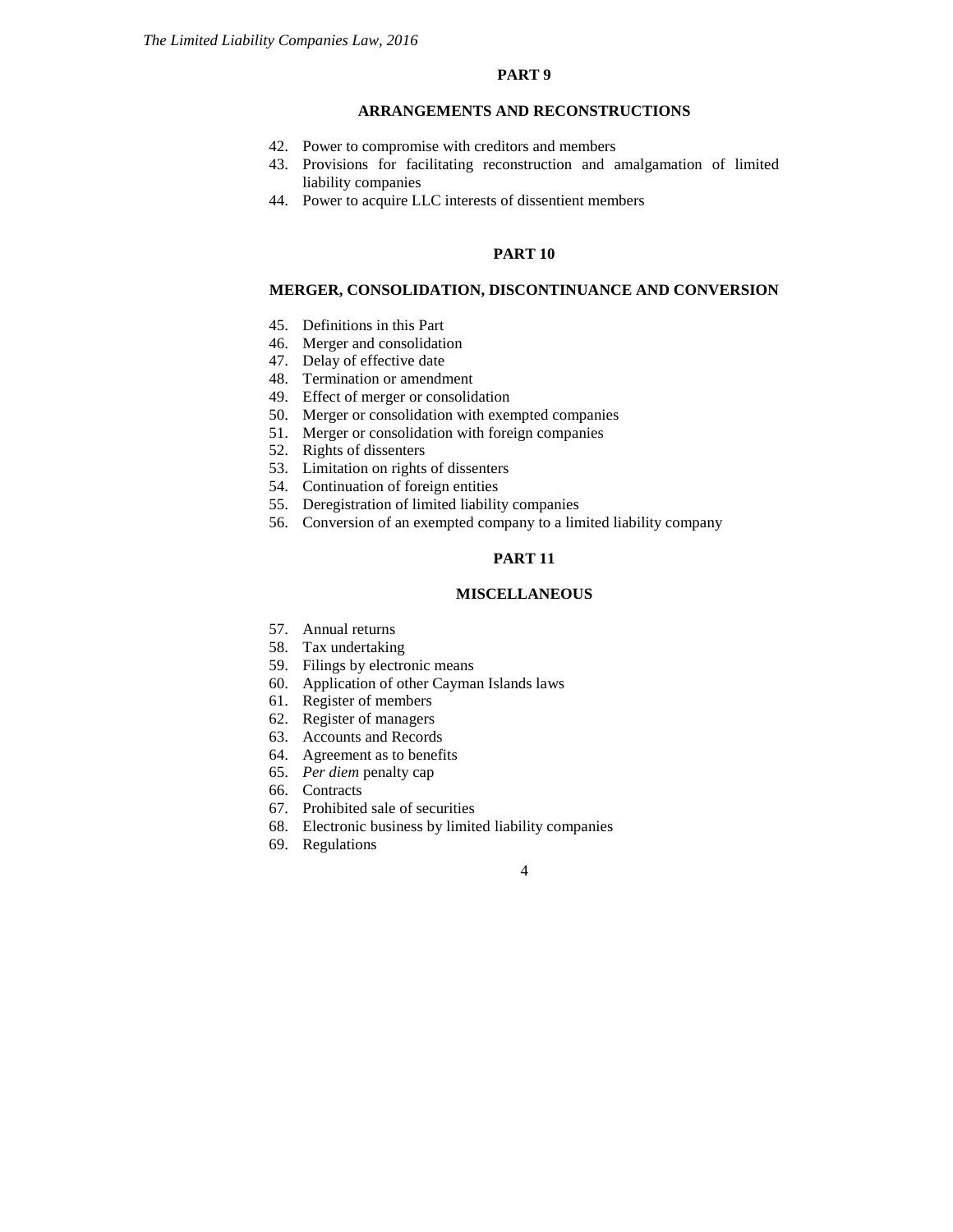#### CAYMAN ISLANDS

Law 2 of 2016.

I Assent

Helen Kilpatrick

Governor.

 $2<sup>nd</sup>$  June, 2016

#### **A LAW TO PROVIDE FOR THE FORMATION AND REGISTRATION OF LIMITED LIABILITY COMPANIES; AND TO PROVIDE FOR INCIDENTAL AND CONNECTED PURPOSES**

ENACTED by the Legislature of the Cayman Islands.

#### PART 1 - PRELIMINARY

1. (1) This Law may be cited as the Limited Liability Companies Law, 2016.

(2) This Law shall come into force on such date as may be appointed by the Cabinet and different dates may be appointed for different provisions of this Law and in relation to different matters.

2. In this Law -

"authorized person" means any person with authority to act on behalf of and bind any person or foreign entity;

"Authority" means the Cayman Islands Monetary Authority established under section 3(1) of the Monetary Authority Law (2013 Revision), and includes a person acting under the Authority's authorization;

5

Short title and commencement

Interpretation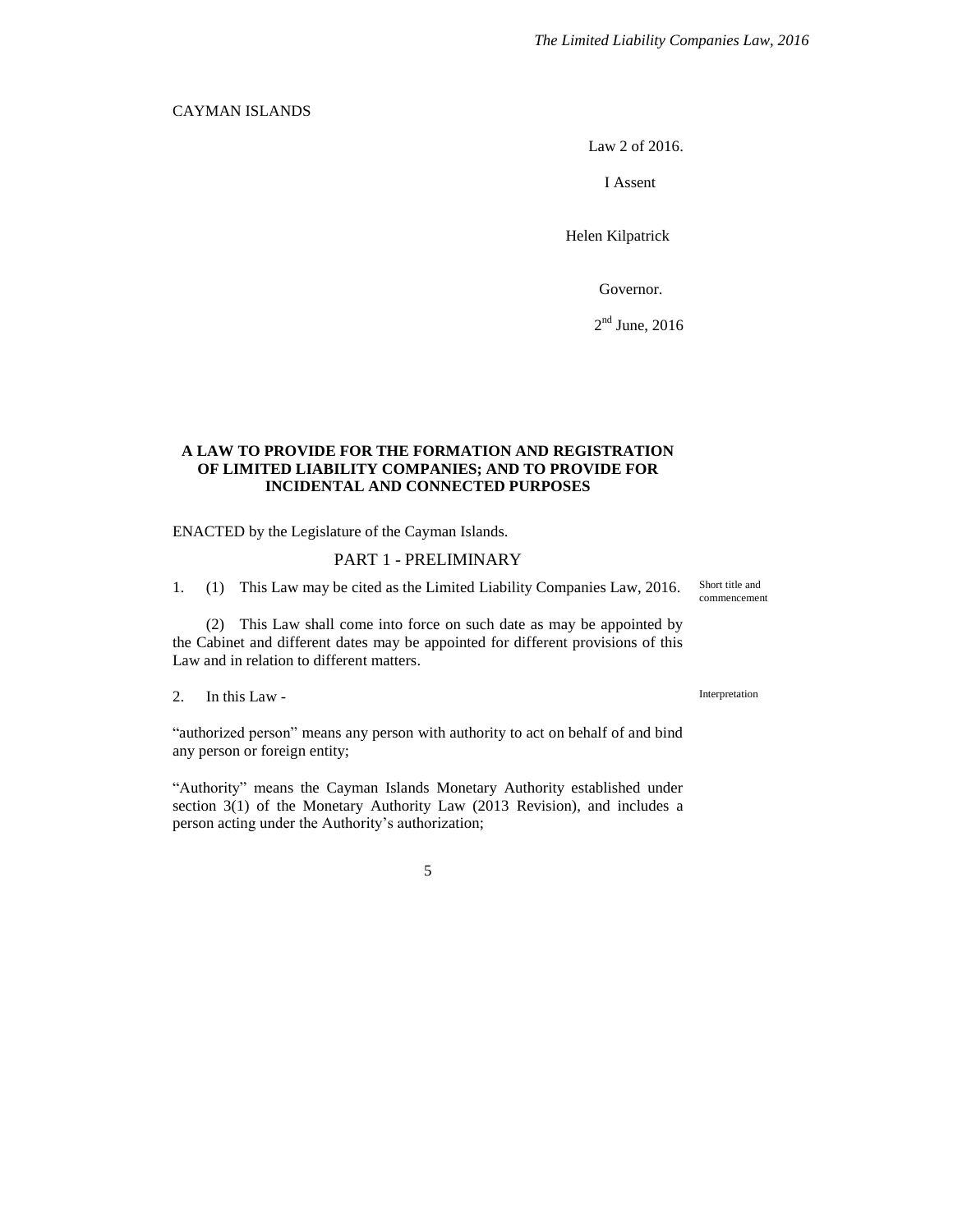#### *The Limited Liability Companies Law, 2016*

"certificate of registration" means the certificate of registration of a limited liability company issued by the Registrar pursuant to section 5(4) of this Law;

"Companies Law" means the Companies Law (2013 Revision);

"Companies Winding Up Rules" means the Companies Winding Up Rules 2008;

"contribution" means any cash, property, other assets, services rendered or other obligation to contribute cash, property or other assets or to perform services, which a person contributes to a limited liability company in the person's capacity as a member, but does not include any moneys lent or agreed to be lent to a limited liability company;

"Court" means the Grand Court of the Cayman Islands;

"dual foreign name" means an additional name in any language not utilising the Roman alphabet, utilising any letters, characters, script, accents and other diacritical marks, and which does not have to be a translation or transliteration of the name in the Roman alphabet;

"electronic transmission" means any form of communication not directly involving the physical transmission of paper that creates a record that may be retained, retrieved and reviewed by a recipient thereof and that may be reproduced in paper form by such a recipient through an automated process;

"exempted company" bears the meaning ascribed to that expression under the Companies Law;

"exempted limited partnership" bears the meaning ascribed to that expression under the Exempted Limited Partnership Law;

"Exempted Limited Partnership Law" means the Exempted Limited Partnership Law, 2014;

"foreign entity" means a foreign company or a body corporate or corporation of any kind with legal personality, statutory trust, common law trust, any unincorporated business (including a partnership, whether general or limited and whether or not with legal personality) formed, incorporated, created or that otherwise came into being under the laws of any foreign jurisdiction;

"limited liability company" means a limited liability company registered under this Law;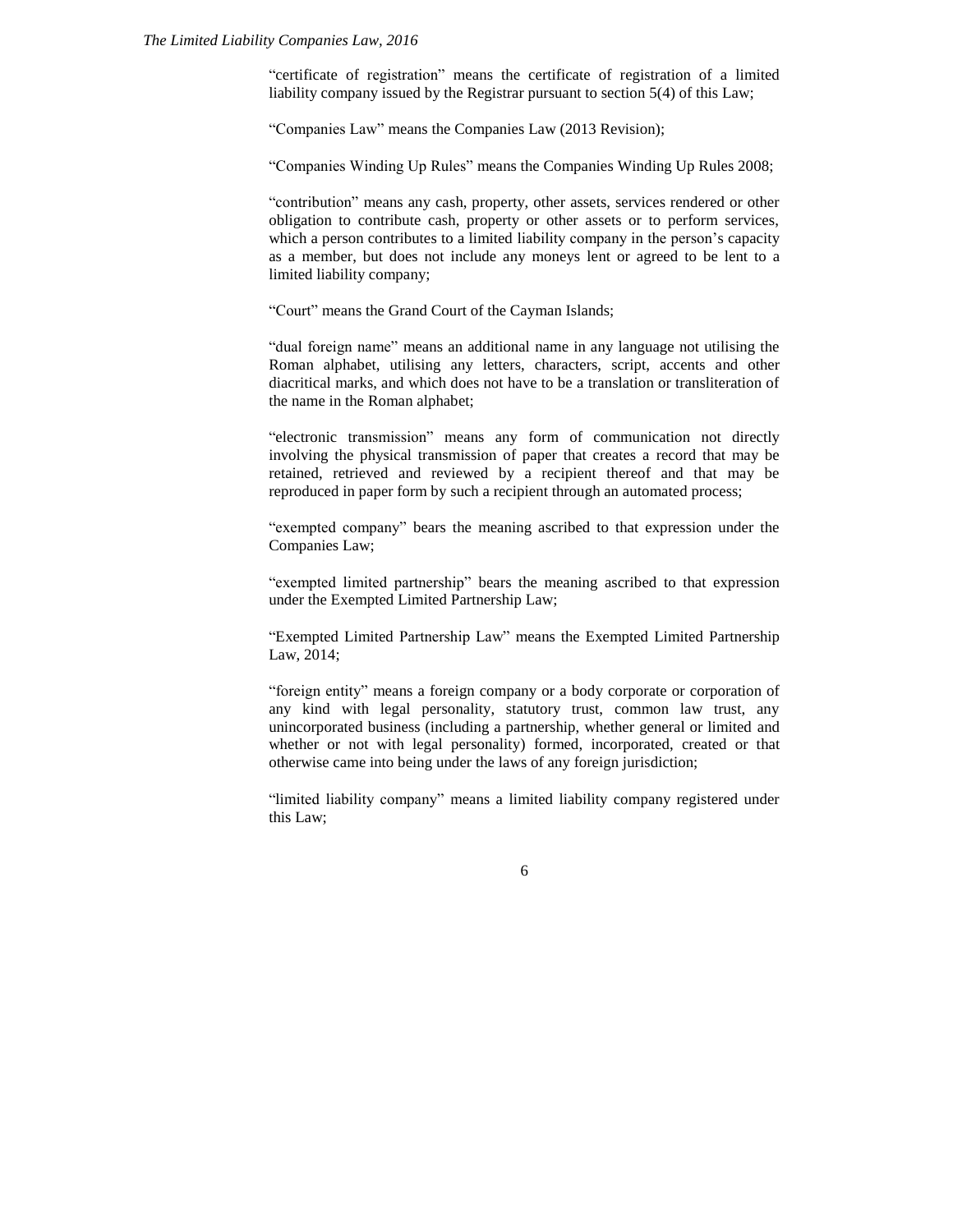"LLC agreement" means an agreement, in writing (whether referred to as an LLC agreement, operating agreement or otherwise) or other instrument (including a registration statement) of the member or members as to the business or affairs of a limited liability company and any amendments or additions thereto;

"LLC interest" means the interest of a member in a limited liability company; including a member's share of the profits and losses of that limited liability company, a member's right to receive distributions of the limited liability company's assets and a member's voting or other rights, benefits and obligations to which the member is entitled or subject pursuant to the LLC agreement or this Law;

"manager" means, with respect to a limited liability company, the person or persons in whom the management of that limited liability company is vested pursuant to section 26(1) or 27(1) of this Law;

"member" means a person who is a member of a limited liability company in accordance with section 10 (and in such capacity);

"personal representative" means, with respect to a natural person, the executor, administrator, guardian, conservator or other legal representative thereof and, with respect to a person other than a natural person, the legal representative or successor thereof;

"permitted electronic means" means such electronic means, if any, and related procedures as the Registrar may permit from time to time to be used to file and deliver any particular documents pursuant to this Law;

"public in the Islands" excludes any limited liability company, any exempted limited partnership, any exempted or ordinary non-resident company registered under the Companies Law, an entity registered pursuant to Part IX of the Companies Law, a foreign limited partnership registered pursuant to the Exempted Limited Partnership Law, any person acting as general partner of an exempted limited partnership registered under the Exempted Limited Partnership Law or any director or officer of the same acting in such capacity or the trustee of any trust registered or capable of registration under section 74 of the Trusts Law (2011 Revision) acting in such capacity and shall also exclude such other persons as may be excluded from the definition of "public in the Islands" as such term may be defined in any other Law in force in the Islands;

"Register" means the Register of Limited Liability Companies maintained by the Registrar pursuant to section 4(2) of this Law;

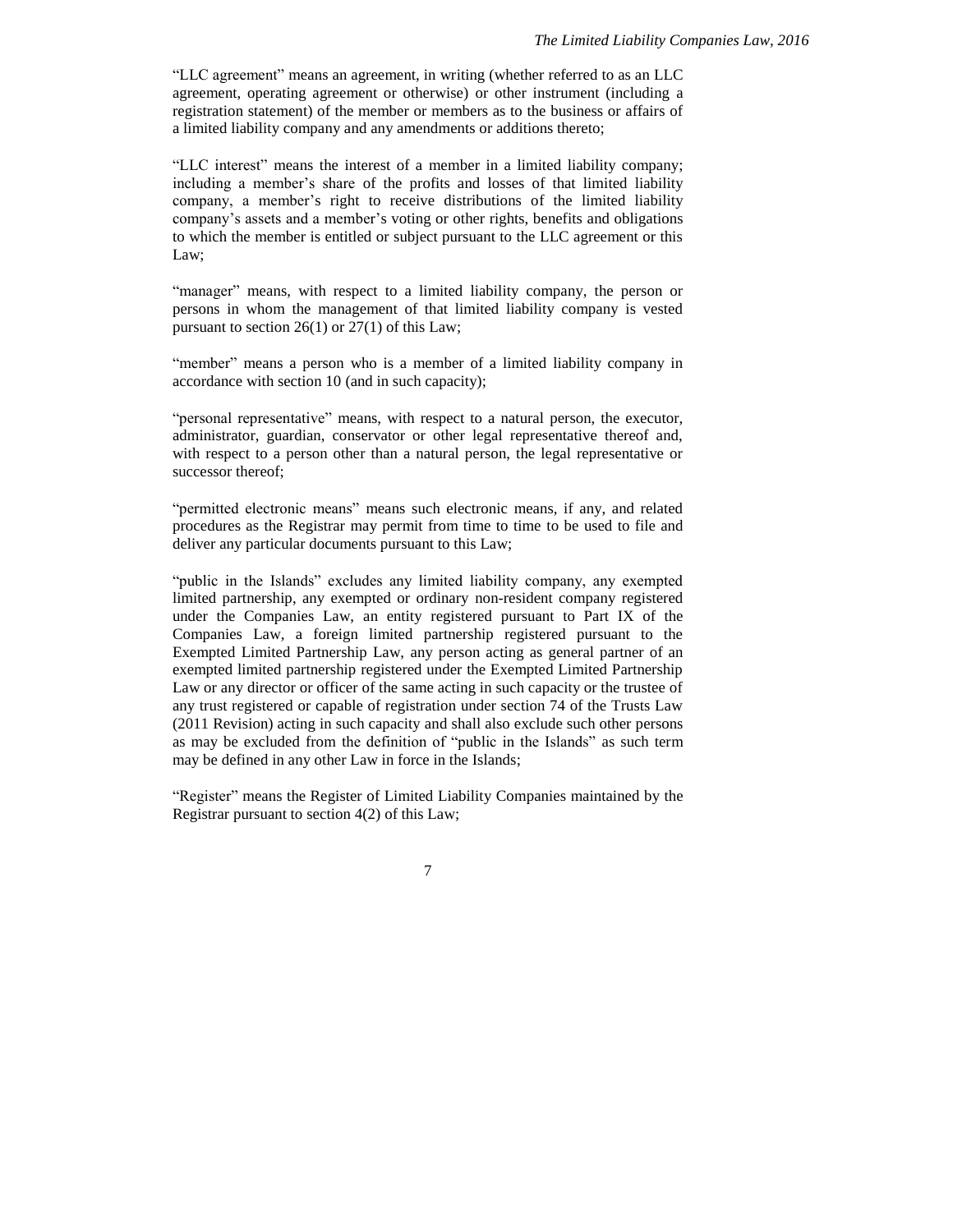#### *The Limited Liability Companies Law, 2016*

"Registrar" means the Registrar of Limited Liability Companies appointed under section  $4(1)$ ;

"registration statement" means the registration statement referred to in section 5(2), and that statement as amended pursuant to this Law;

"regulatory laws" bears the meaning ascribed to that expression under the Companies Law;

"special economic zone business" means business authorized to be carried on in a special economic zone pursuant to any Law in force in the Islands; and

"translated name" means a translation or transliteration of a limited liability company's dual foreign name into the English language provided by either a person licensed to provide that limited liability company's registered office in the Cayman Islands or a certified translator (together with a statement in the prescribed form as to the foreign language in which such dual foreign name is written).

3. The rules of equity and of common law applicable to companies registered in the Islands, as modified by the Companies Law and any other Laws in force in the Islands applicable to such companies, shall apply to a limited liability company, except in so far as such rules and law or modifications thereto are inconsistent with the express provisions of this Law or the nature of a limited liability company such as - Saving of rules of equity

- (a) not being a company limited by shares or by guarantee but with the liability of its members limited pursuant to the provisions of this Law;
- (b) having certain characteristics of, and the flexibility to allocate profits and losses to its members in a manner akin to partners in, an exempted limited partnership; and
- (c) being managed by its members or by one or more managers that are not members, as provided in this Law.

Registrar and Register of limited liability companies

4. (1) The Registrar of Companies appointed under the Companies Law shall be the Registrar of Limited Liability Companies.

(2) The Registrar shall maintain a Register of Limited Liability Companies recording the name of each limited liability company registered under this Law, the date of the registration, any change of name of a limited liability company and the date of the change, the date of deregistration or striking off of a limited liability company and recording any other information in respect of a limited liability company as the Registrar may determine to be necessary or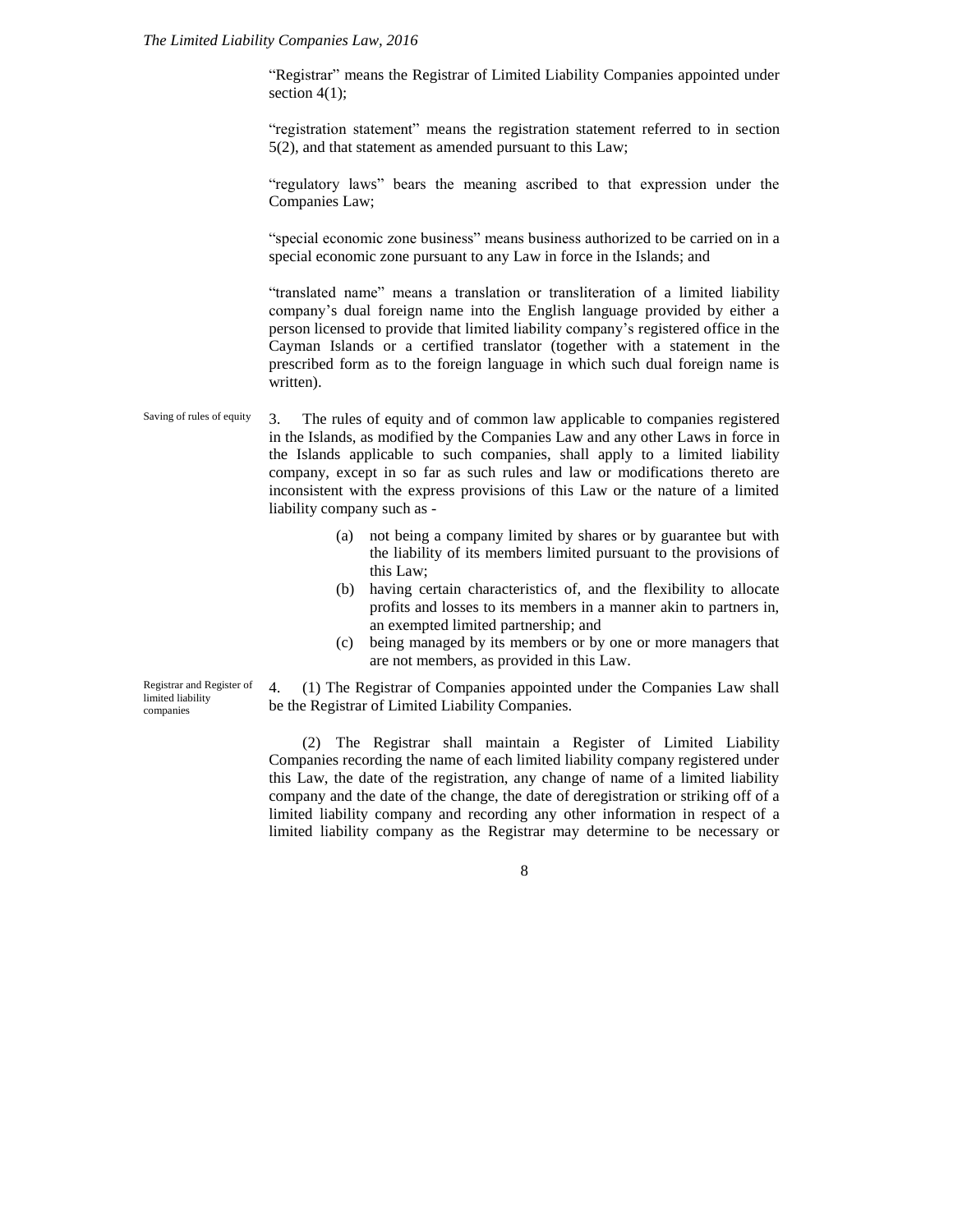appropriate in the conduct of the Registrar's duties pursuant to this Law or otherwise and a limited liability company's dual foreign name shall only be entered on the Register if its translated name conforms with the provisions of section 6 and if it does not so conform then that dual foreign name and that translated name shall not be entered on the Register.

(3) The Registrar shall also maintain a record of all registration statements or other documents filed with the Registrar pursuant to the requirements of this Law.

### PART 2

#### FORMATION AND REGISTRATION

Formation

5. (1) Any one or more persons may form a limited liability company for any lawful business, purpose or activity, whether or not for profit, provided that, subject to section 36, a limited liability company shall at all times have at least one member.

(2) The registration of a limited liability company shall be effected by payment to the Registrar of a registration fee in the amount that the Cabinet shall, from time to time, by regulation prescribe and by filing with the Registrar a registration statement signed by or on behalf of any person forming the limited liability company in accordance with section 5(1), which registration statement shall contain -

- (a) the name of the limited liability company and, if applicable, its dual foreign name together with its translated name;
- (b) the address in the Islands of the registered office of the limited liability company;
- (c) if the limited liability company has not been formed for an unlimited duration, the term, if any, for which a limited liability company is formed; and
- (d) a declaration that the limited liability company shall not undertake business with the public in the Islands other than so far as may be necessary for the carrying on of the business of that limited liability company outside the Islands as contemplated by this Law.

(3) The signed registration statement (or a copy thereof) shall be delivered, if not delivered by permitted electronic means, in duplicate to the Registrar who shall file and retain a copy or, if delivered by permitted electronic means, only a copy of the signed registration statement need be delivered and the Registrar shall file and retain that copy in such manner as the Registrar may determine appropriate and shall return a duplicate thereof marked to evidence receipt.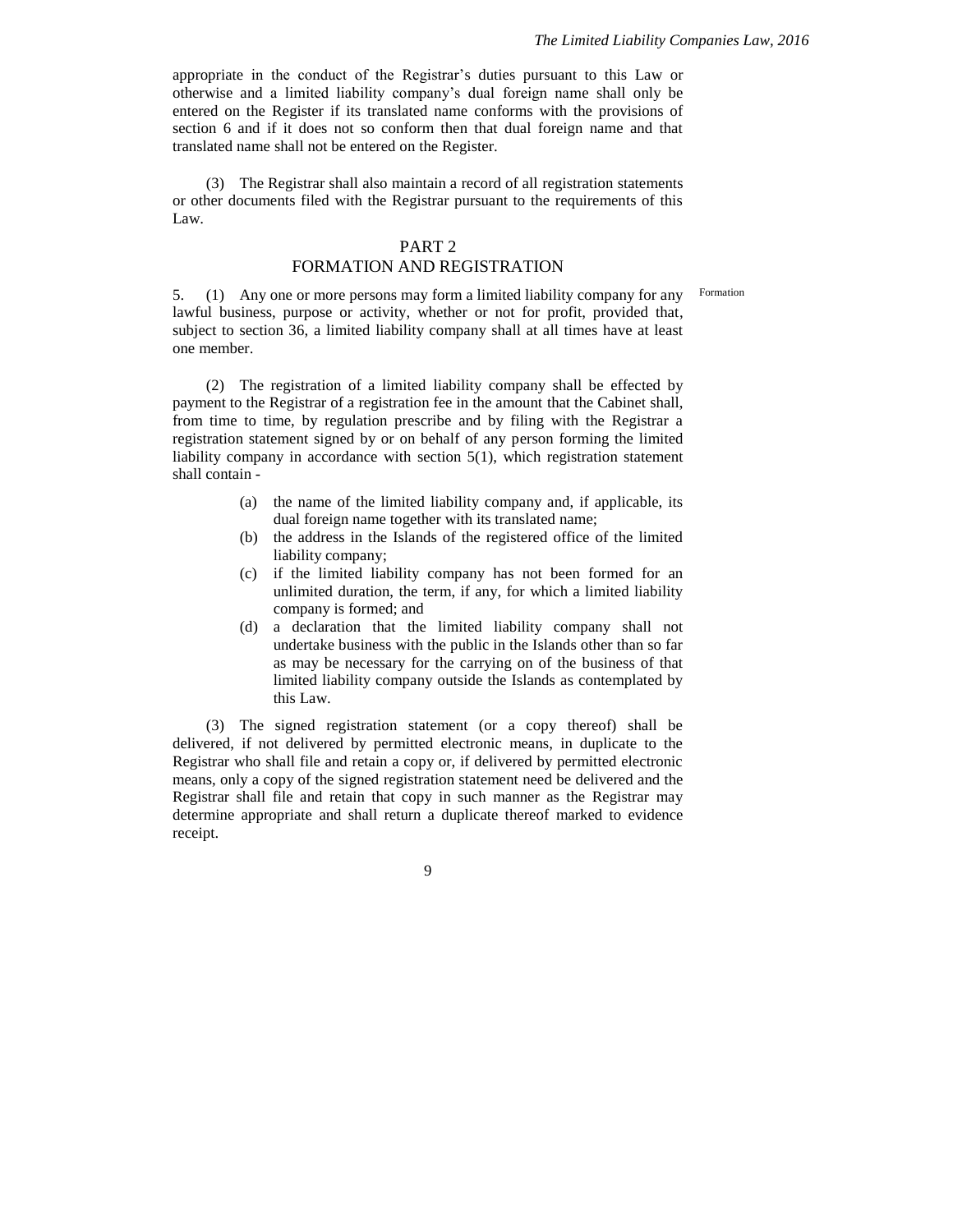#### *The Limited Liability Companies Law, 2016*

(4) Upon the filing of the registration statement (or a copy thereof) in accordance with subsection (3), a limited liability company shall be deemed to be registered on the date of filing, and the Registrar shall issue a certificate of registration under the Registrar's hand and seal of office that the limited liability company is registered with effect from the date of the filing of the registration statement.

(5) A certificate of registration of a limited liability company issued under this Law shall be conclusive evidence of compliance with all the requirements of this Law in respect of formation and registration.

(6) An LLC agreement may be entered into at any time before, after or at the time of the filing of a registration statement and, if entered into before such filing, shall be deemed effective on the date of registration of the limited liability company.

Name convention

6. (1) Subject to subsection (2), every limited liability company shall have a name which -

- (a) may, but need not, contain as a suffix the words "Limited Liability Company" or the abbreviation "L.L.C." or "LLC";
- (b) in the case of a limited liability company carrying on special economic zone business, shall include the words "special economic zone" or the letters "SEZ"; and
- (c) may be preceded by or followed with a dual foreign name.

(2) A limited liability company shall not be registered by or have a name which -

- (a) is identical with that by which a limited liability company in existence and registered under this Law or an exempted company is already so registered (except where the limited liability company or exempted company in existence is in the course of being dissolved and has signified its consent in such manner as the Registrar requires) or, in the opinion of the Registrar, so nearly resembles that name as to be likely to mislead;
- (b) without the consent of the Registrar, contains any word or words (other than with respect to subsection (5)) that a company incorporated under the Companies Law would not be permitted to use in its name (either with or without the consent of the Registrar of Companies); or
- (c) in the opinion of the Registrar, suggests that the limited liability company is licensed whether in the Islands or elsewhere to carry on any type or class of business subject to the regulatory laws of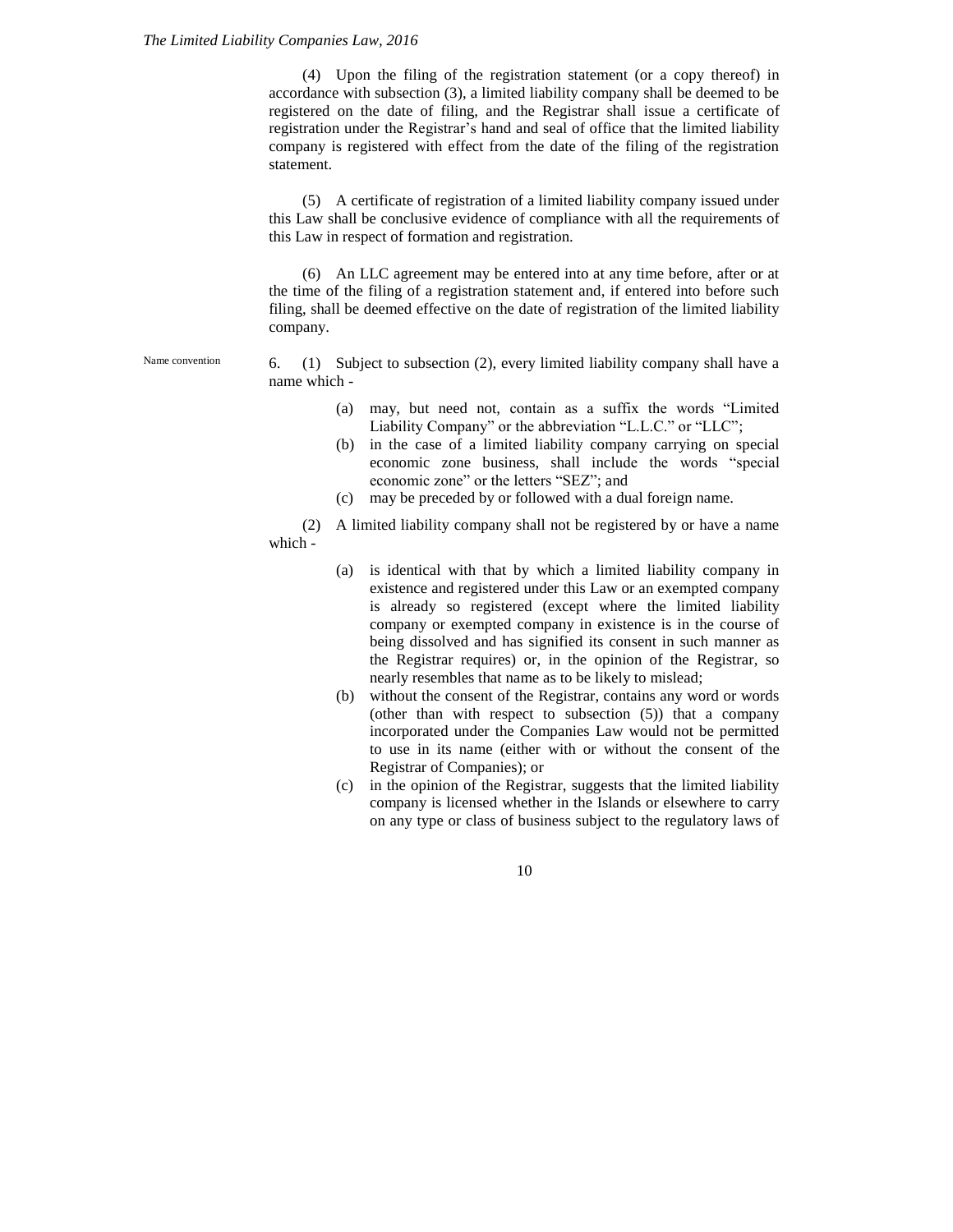the Islands when it is not so licensed or, because of any other reason, is likely to mislead.

- (3) A person may apply to reserve a specified name by
	- (a) filing with the Registrar (including by permitted electronic means) an application executed by the applicant specifying the name to be reserved and the name and address of the applicant; and
	- (b) paying the prescribed application fee,

and if the Registrar finds that the name is available for use by a limited liability company, the Registrar may reserve the name for the exclusive use of the applicant for a period of up to one hundred and twenty days.

(4) On or before the expiry of the period for name reservation under subsection (3) the applicant may make further successive applications pursuant to subsection (3) to reserve the specified name.

(5) Other than a company or entity registered or to be registered pursuant to Part IX of the Companies Law, no company or entity incorporated or registered, or company or entity proposed to be incorporated or registered, under the Companies Law shall be permitted to contain in its name the words "Limited Liability Company" or the abbreviation "L.L.C." or "LLC", which words shall be deemed to be calculated to deceive, and the Registrar of Companies shall not issue a certificate of incorporation, certificate of incorporation on change of name, certificate of registration or certificate of registration on change of name under the Companies Law in respect of any such company or entity or proposed company or entity until such time as its name or proposed name has been amended so as to comply with the provisions of this subsection provided that it shall remain permissible for a company incorporated or registered under the Companies Law prior to the commencement of this Law to continue to contain in its name the words "Limited Liability Company", "L.L.C." or "LLC".

(6) A limited liability company's dual foreign name shall only be entered on the Register if its translated name conforms with the provisions of this section and if it does not so conform then that dual foreign name and that translated name shall not be entered on the Register.

(7) If, through inadvertence or otherwise, a limited liability company on its first registration or on its registration by a new name or new translated name is registered by a name or a translated name which in any way contravenes this section or which, in the opinion of the Registrar, is misleading or undesirable, then the limited liability company may, with the sanction of the Registrar, change its name or its translated name as the case may be and shall, if the Registrar so

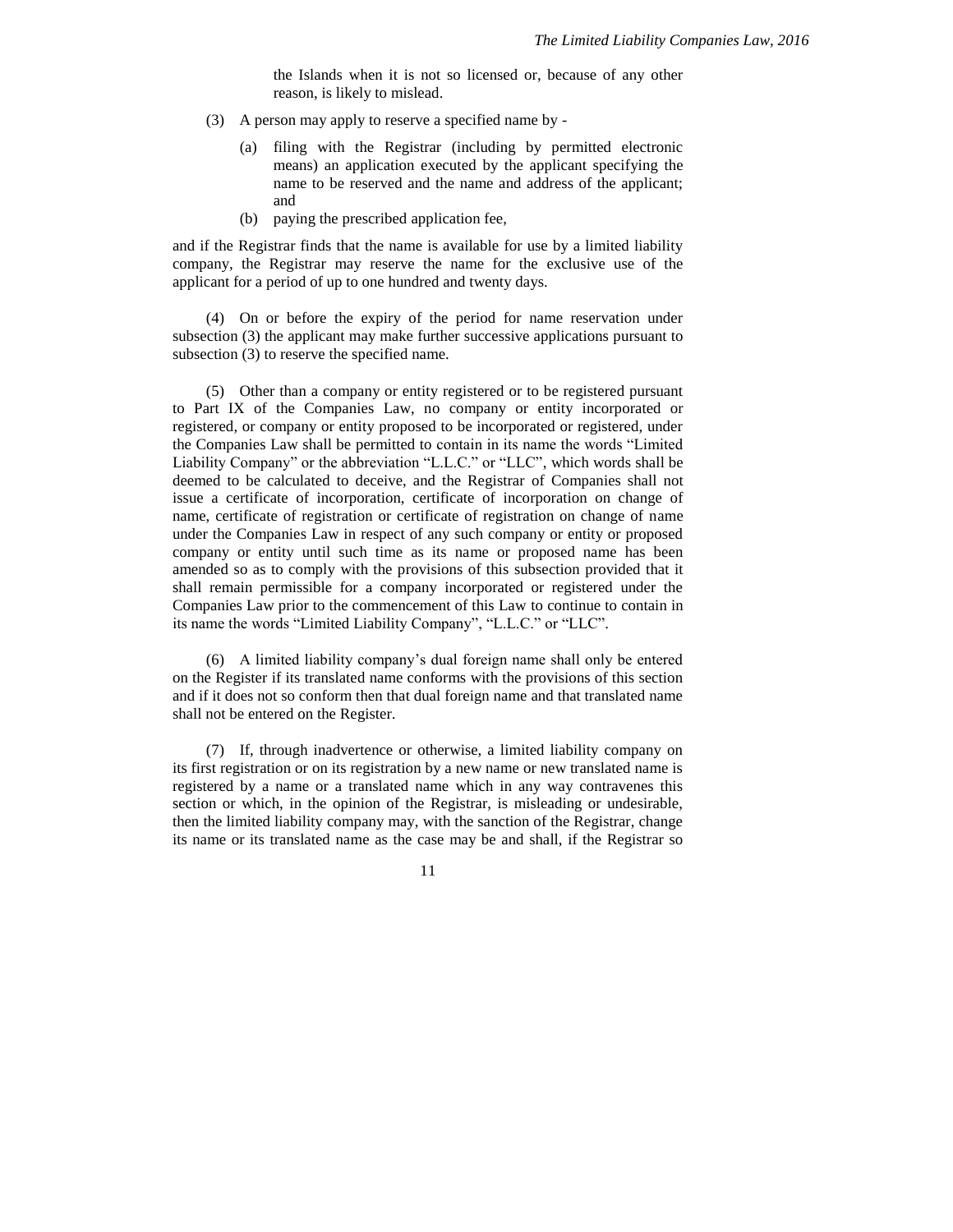Registered Office

directs, change its name or translated name within six weeks of the date of such direction or within such longer period as the Registrar may think fit.

(8) A limited liability company which defaults in complying with a direction under subsection (7) is liable to a fine of two hundred dollars for every day during which the default continues.

7. (1) A limited liability company shall have and maintain a registered office in the Islands for the service of process and to which all notices and communications may be addressed.

(2) A limited liability company may, subject to the terms of the LLC agreement, change the address of its registered office to another address in the Islands and shall, within thirty days of that change, file (whether an original, a copy or by permitted electronic means) with the Registrar an amendment to the registration statement specifying the new address of the registered office and by paying the prescribed fee.

(3) The person providing a registered office to a limited liability company may cease to act in that capacity by -

- (a) serving notice on any manager or member of the limited liability company; and
- (b) filing a copy of the notice with the Registrar including by permitted electronic means.

(4) A limited liability company that carries on its business or affairs without having a registered office in the Islands shall incur a penalty of two hundred dollars for every day during which its business or affairs is so carried on, starting on the first business day following the date of the filing of the notice with the Registrar referred to in subsection (3)(b), which penalty shall be a debt due to the Registrar.

(5) A person shall not provide a registered office to a limited liability company unless that person holds an appropriate licence under the Banks and Trust Companies Law (2013 Revision) or the Companies Management Law (2003 Revision) or is licensed as a mutual fund administrator under the Mutual Funds Law (2015 Revision).

(6) A person shall not be appointed by a limited liability company as the limited liability company's registered office provider without that person's prior written consent having been given to the limited liability company in respect of the appointment.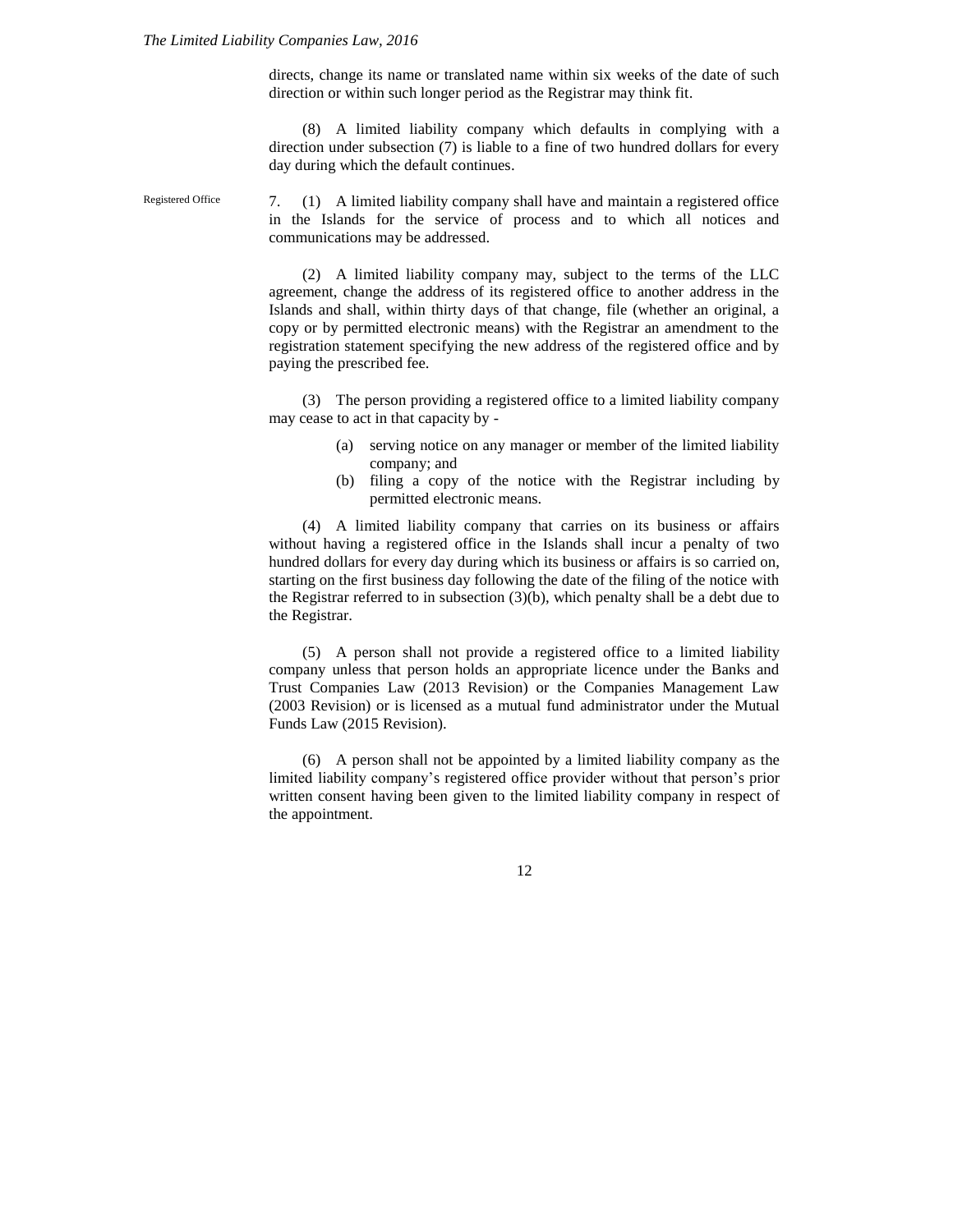(7) Any member of the public shall be entitled to be informed by the Registrar, on request, of the location of the registered office of any limited liability company registered under this Law.

8. (1) If a change occurs in any matter specified in a limited liability company's registration statement, the limited liability company shall, within thirty days of that change, file a certificate of amendment to the registration statement (whether an original, a copy or by permitted electronic means) with the Registrar and pay the prescribed filing fee and if a default is made in compliance with this subsection, the limited liability company shall incur a penalty fee of two hundred dollars for each day that such default continues, which penalty shall be a debt due to the Registrar.

- (2) The certificate of amendment shall contain the following
	- (a) the name of the limited liability company; and
	- (b) the amendment to the registration statement.

(3) Where a limited liability company changes its name or its dual foreign name, the Registrar, on receiving an amendment to the registration statement authorizing the change and, in the case of a limited liability company changing its dual foreign name, receiving its translated name, and on being satisfied that the change of name conforms with section 6, shall enter the new name and, if applicable, the new translated name on the Register in place of the former name and shall issue a certificate of registration altered to meet the circumstances of the case.

9. (1) A limited liability company shall not carry on business with the public in the Islands, except in furtherance of the business or affairs of the limited liability company carried on outside the Islands but nothing in this section shall be construed so as to prevent the limited liability company effecting and concluding contracts in the Islands and exercising in the Islands all of its powers necessary for, or ancillary to, the carrying on of its business or affairs outside the Islands.

(2) If a limited liability company carries on any business in the Islands in contravention of subsection (1) then, without prejudice to any other proceedings that may be taken in respect of the contravention, the limited liability company and every manager of the limited liability company who is responsible for the contravention commits an offence and is liable on summary conviction to a fine of five hundred dollars for every day during which the contravention occurs or continues, and the limited liability company shall be liable to be immediately dissolved and removed from the Register in the discretion of the Registrar.

13

Capacity and separate legal personality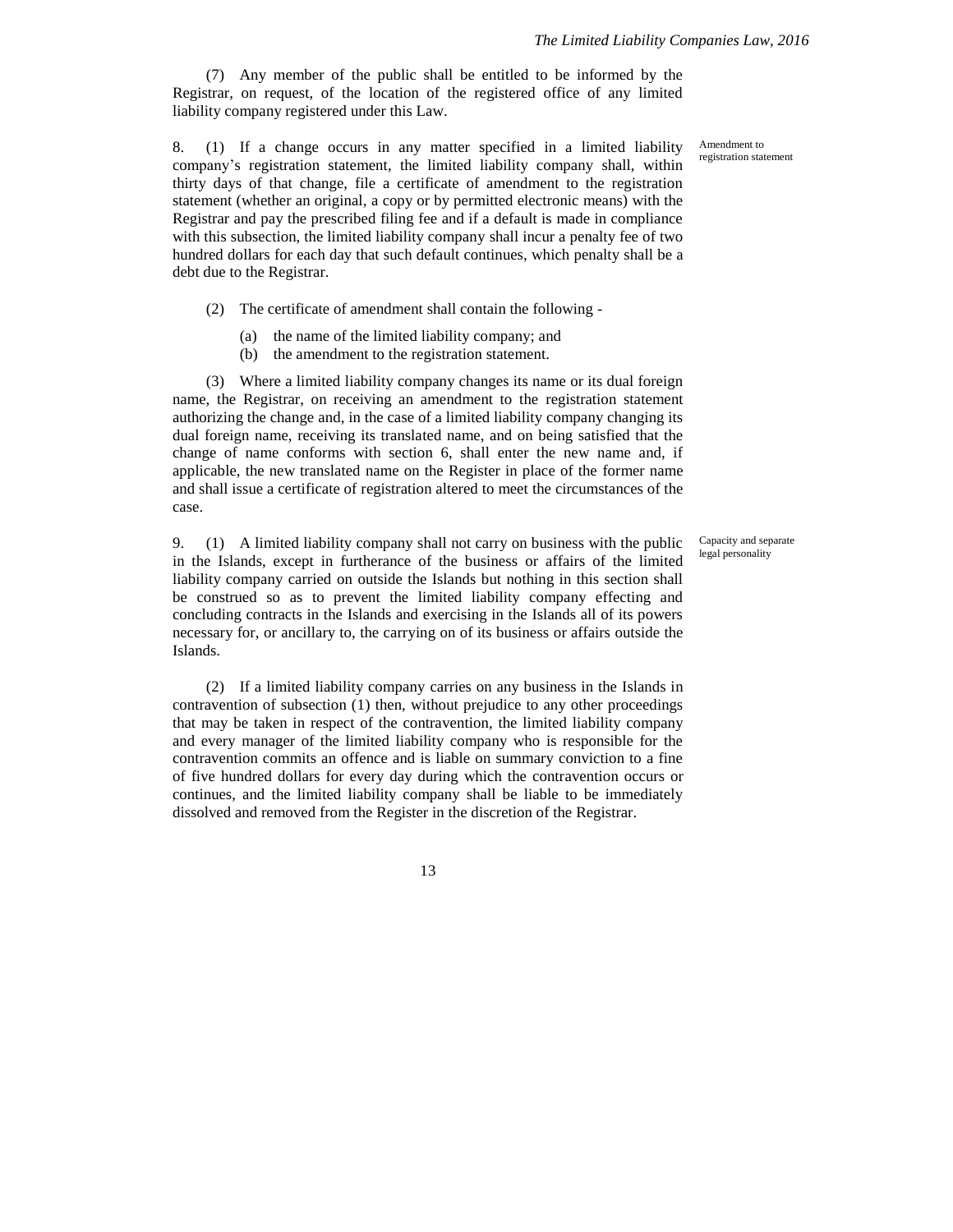(3) From the date of registration, a limited liability company shall be a body corporate (with legal personality separate from that of its members from time to time) having the name contained in the certificate of registration, capable forthwith of exercising all the functions of a natural person of full capacity irrespective of any questions of corporate benefit and, without limitation, having perpetual succession, the capacity to sue and to be sued, defend legal proceedings in its name, and with power to acquire, hold and dispose of property but with such liability on the part of the members to contribute to the assets of the limited liability company in the event of its being wound up as is provided pursuant to this Law.

(4) Unless its LLC agreement provides otherwise, a limited liability company has the power to do all things necessary or convenient to carry on its business or affairs, including, without limitation, power to -

- (a) purchase, receive, lease, or otherwise acquire, and own, hold, improve, use, and otherwise deal with real or personal property, or any legal or equitable interest in property, wherever located;
- (b) sell, convey, mortgage, charge, grant a security interest in, lease, exchange, and otherwise encumber or dispose of all or any part of its property;
- (c) purchase, receive, subscribe for, or otherwise acquire, own, hold, vote, use, sell, mortgage, lend, grant a security interest in, or otherwise dispose of and deal in and with, shares or other interests in or obligations of any other entity;
- (d) make contracts and guarantees, incur liabilities, borrow money, issue its notes, bonds, and other obligations, which may be convertible into or include the option to purchase other securities of the limited liability company, and secure any of its obligations by a mortgage on, charge over or a security interest in any of its property, franchises, or income;
- (e) lend money, invest and reinvest its funds, and receive and hold real and personal property as security for repayment;
- (f) be a promoter, partner, member, associate, director or manager of any partnership, joint venture, trust, company, limited liability company or other entity or act as a general partner (sole or otherwise) of an exempted limited partnership or of any other limited partnership;
- (g) conduct its business or affairs, locate offices, and exercise the powers granted by this Law within or outside the Islands;
- (h) elect managers and appoint officers, employees, and agents of the limited liability company, define their duties, fix their compensation, and lend them money and provide credit;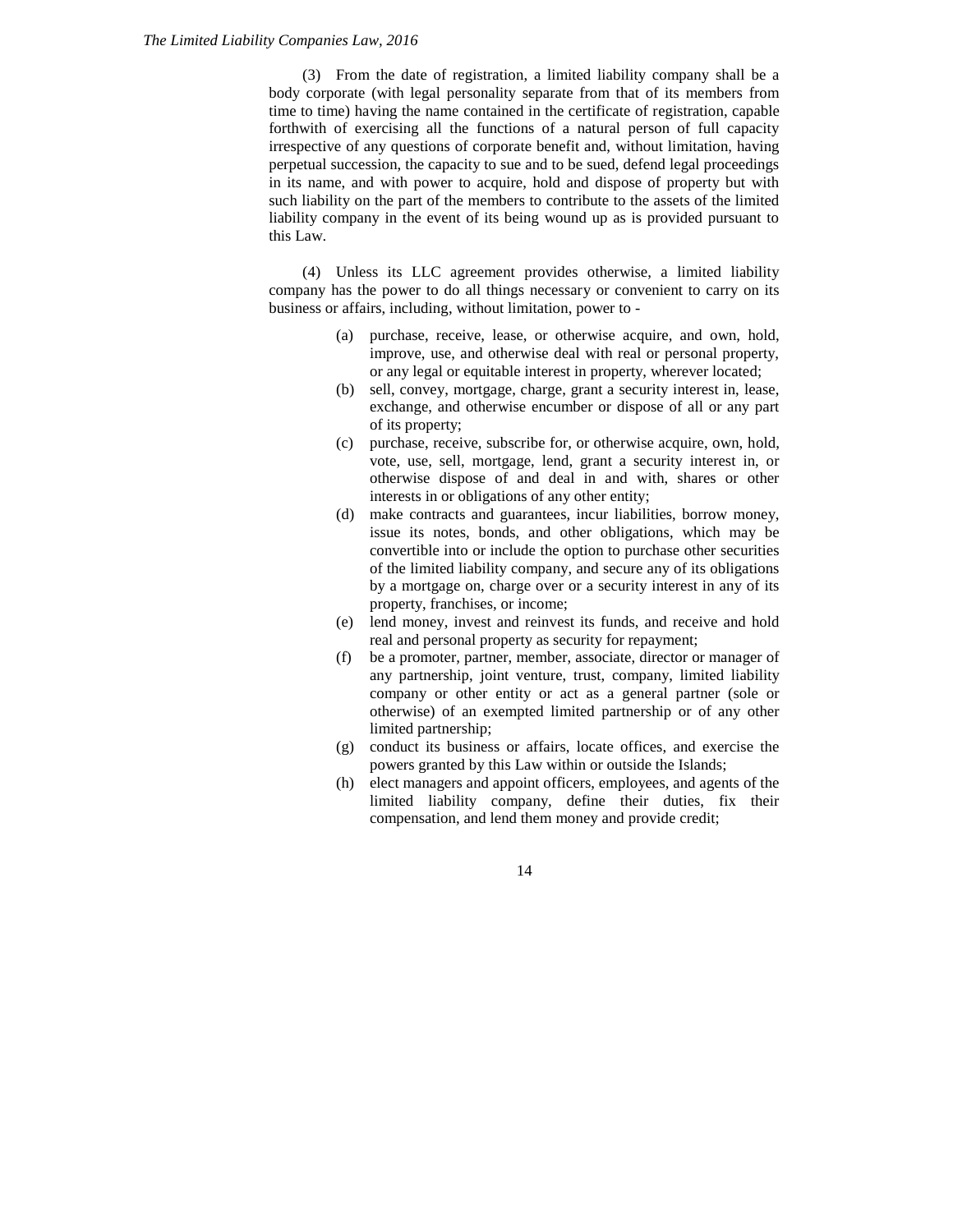- (i) pay pensions and establish pension plans, pension trusts, profit sharing plans, bonus plans, option plans, and benefit or incentive plans for any or all of its current or former members, managers, officers, employees, and agents;
- (j) make donations for the public welfare or for charitable, scientific, or educational purposes;
- (k) make payments or donations, or do any other act, not inconsistent with any applicable law, that furthers the purpose of the limited liability company;
- (l) make contracts of guaranty and suretyship, and enter into interest rate, currency, hedge or other swap agreements, or cap, floor, put, call, option, exchange or collar agreements, derivative agreements or other agreements similar to any of the foregoing; and
- (m) subject to the other provisions of this Law, indemnify and hold harmless any member or manager or other person from and against any and all claims and demands.

(5) The existence of a limited liability company as a separate legal person shall continue until cancellation of the limited liability company's certificate of registration pursuant to this Law and the Registrar's recording the deregistration or striking off of the limited liability company from the Register.

# PART 3

### MEMBERSHIP

Admission of members

10. (1) In connection with the formation of a limited liability company, a person that is to be admitted as an initial member of the limited liability company shall be admitted upon the registration of the limited liability company.

(2) After the formation of a limited liability company, a person may be admitted as a member of the limited liability company in the following circumstances -

- (a) in the case of a person acquiring an LLC interest from, or being issued with an LLC interest by, the limited liability company, at the time provided in and upon compliance with the LLC agreement provided that, if the LLC agreement does not so provide, then upon -
	- (i) the consent of all members; and
	- (ii) the person's admission being reflected in the records of the limited liability company;
- (b) in the case of a transferee of an LLC interest, as provided in this Law and at the time provided in and upon compliance with the

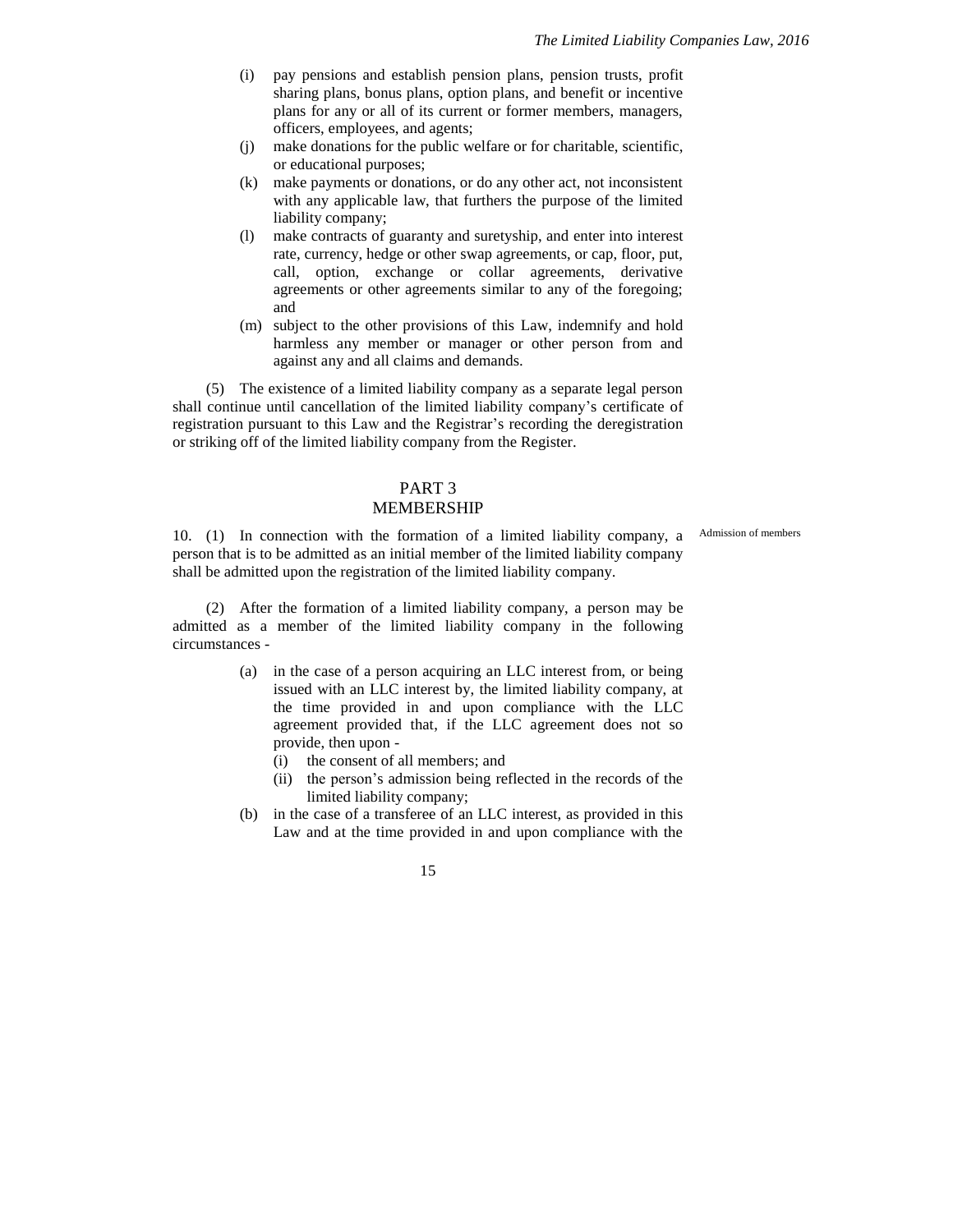terms of the LLC agreement or, if the LLC agreement does not so provide, when any such person's permitted admission is reflected in the records of the limited liability company;

- (c) unless otherwise provided in a plan of merger or consolidation, in the case of a person acquiring an LLC interest in a surviving or resulting limited liability company pursuant to a merger or consolidation approved in accordance with this Law, at the time provided in and upon compliance with the terms of the LLC agreement of the surviving or resulting limited liability company or otherwise in accordance with the plan of merger or consolidation; or
- (d) in connection with the continuation of a foreign entity as a limited liability company in the Islands in accordance with this Law or the conversion of an exempted company to a limited liability company in accordance with this Law, a person who is a member (or equivalent) of such foreign entity or a shareholder of such exempted company shall be deemed a member of the limited liability company from the time such continuation or conversion takes effect in accordance with this Law (without prejudice to their legal status as a member (or equivalent) of such foreign entity or as a shareholder of such exempted company prior to the time that such continuation or conversion takes effect).

(3) Provided that any and all requirements for or conditions to an admission contained in the LLC agreement have been complied with in respect of a person (or, to the extent permitted by the LLC agreement, waived), any such person, howsoever admitted, shall without the requirement for any further actions or formalities, be deemed to have become a member and adhered to and agreed to be bound by the terms and conditions of the LLC agreement from that date as if that person and all existing members and any other parties to the LLC agreement had together duly executed and delivered the LLC agreement whether as a deed or otherwise.

(4) Unless otherwise provided in an LLC agreement, a person may be admitted to a limited liability company as a member of the limited liability company and may receive an LLC interest in or be granted other rights in respect of the limited liability company without making a contribution or being obligated to make a contribution to the limited liability company, subject to any provisions of the LLC agreement or this Law requiring amounts to be paid or property to be returned by the member to the limited liability company.

(5) A person may be admitted as the sole member of a limited liability company.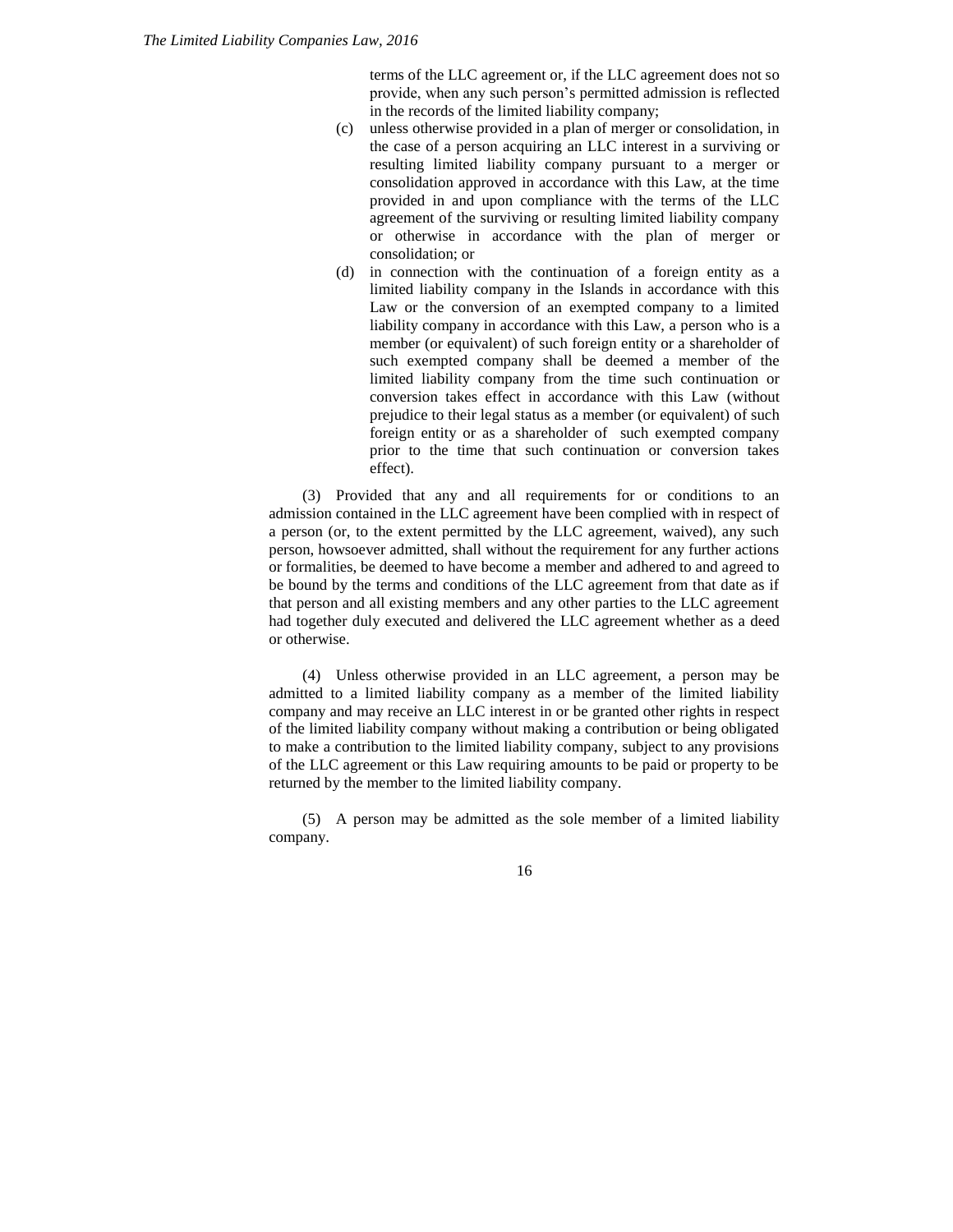(6) Unless otherwise provided in an LLC agreement or any agreement with the limited liability company, a member shall have no pre-emptive right to subscribe for any issue of LLC interests or for any other interest in a limited liability company.

(7) Unless otherwise provided in an LLC agreement, a member's LLC interest may (but need not) be evidenced by a certificate of LLC interest issued by the limited liability company.

(8) A certificate of LLC interest issued by or on behalf of a limited liability company specifying that a person is a member of that limited liability company (and specifying such additional information, if any, as the limited liability company may determine) and purportedly signed (including by facsimile or other electronically affixed signature) with the express or implied authority of the limited liability company is admissible in evidence as proof of that person's membership of the limited liability company and as proof of that additional information in respect of that member's LLC interest as may have been included in the certificate by the limited liability company.

(9) An LLC interest of a member in a limited liability company is personal estate and not of the nature of real estate.

(10) A member has no interest in any specific property of the limited liability company.

(11) Notwithstanding any other provision of this Law, a limited liability company shall not issue bearer LLC interests, bearer certificates or bearer coupons and any issue or purported issue of such shall be void.

(12) For the purposes of subsection (11), "bearer" means a document that does not record the owner's name and where title to the document or to what the document represents is transferred or purported to be transferred solely by delivery of such document.

11. (1) An LLC interest is, subject to the provisions of subsection 10(11), capable of being transferred in whole or in part as may be expressly permitted in the limited liability company's LLC agreement, provided that any requirements for or conditions to an admission contained in the LLC agreement have been complied with or waived.

Transfer of a limited liability company interest

(2) An assignee of a member's LLC interest that is not admitted as a member shall have no right to participate in the management of the business or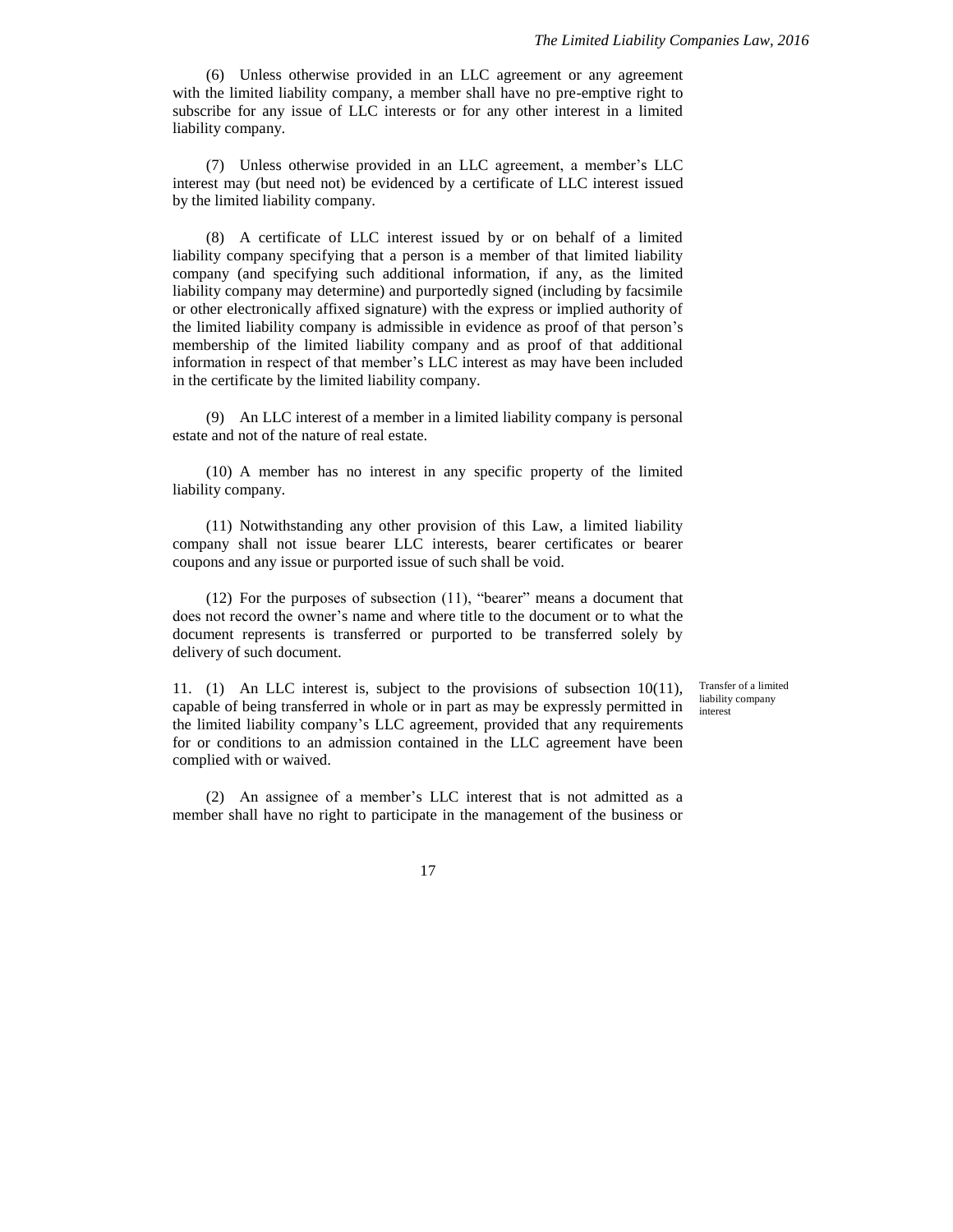affairs of the limited liability company except as provided in an LLC agreement or otherwise upon -

- (a) the approval of all of the members of the limited liability company which may be given (including in the LLC agreement) in advance of any transfer either generally or specifically; and
- (b) compliance with the terms of the LLC agreement.

(3) Unless otherwise provided in and subject to the provisions of the LLC agreement -

- (a) a member's rights to receive any payments or distributions in respect of that member's LLC interest are capable of assignment;
- (b) an assignment of all or part of a member's rights to receive any payments or distributions in respect of that member's LLC interest does not entitle the assignee to become, or to exercise any rights (other than the right to receive such payments or distributions to which the assignor was entitled) or powers of, a member;
- (c) a member ceases to be a member and to have the power to exercise any rights or powers of a member upon transfer of all of the member's LLC interest in accordance with the provisions of this Law; and
- (d) a member may grant a security interest to a third party (a "secured party") in respect of any or all of the LLC interest of that member and any such security interest shall not cause the member to cease to be a member or to cease to have the power to exercise any rights or powers of a member (other than those rights or powers the subject of the security interest which security interest has become enforceable and in respect of which the limited liability company has received written notice at its registered office, such notice being signed by each of the secured party and the relevant member) unless that member transfers all of the member's LLC interest to the secured party in accordance with the provisions of this Law.

(4) Unless otherwise provided in an LLC agreement and except to the extent assumed by agreement, unless and until an assignee of an LLC interest becomes a member, the assignee shall have no liability as a member solely as a result of the assignment.

(5) Any security interest over the whole or any part of an LLC interest granted in accordance with subsection (3) shall have priority according to the time that the written notice of such security interest, signed by each of the secured party and the relevant member, is validly served at the registered office of the limited liability company and such notice shall not be validly given unless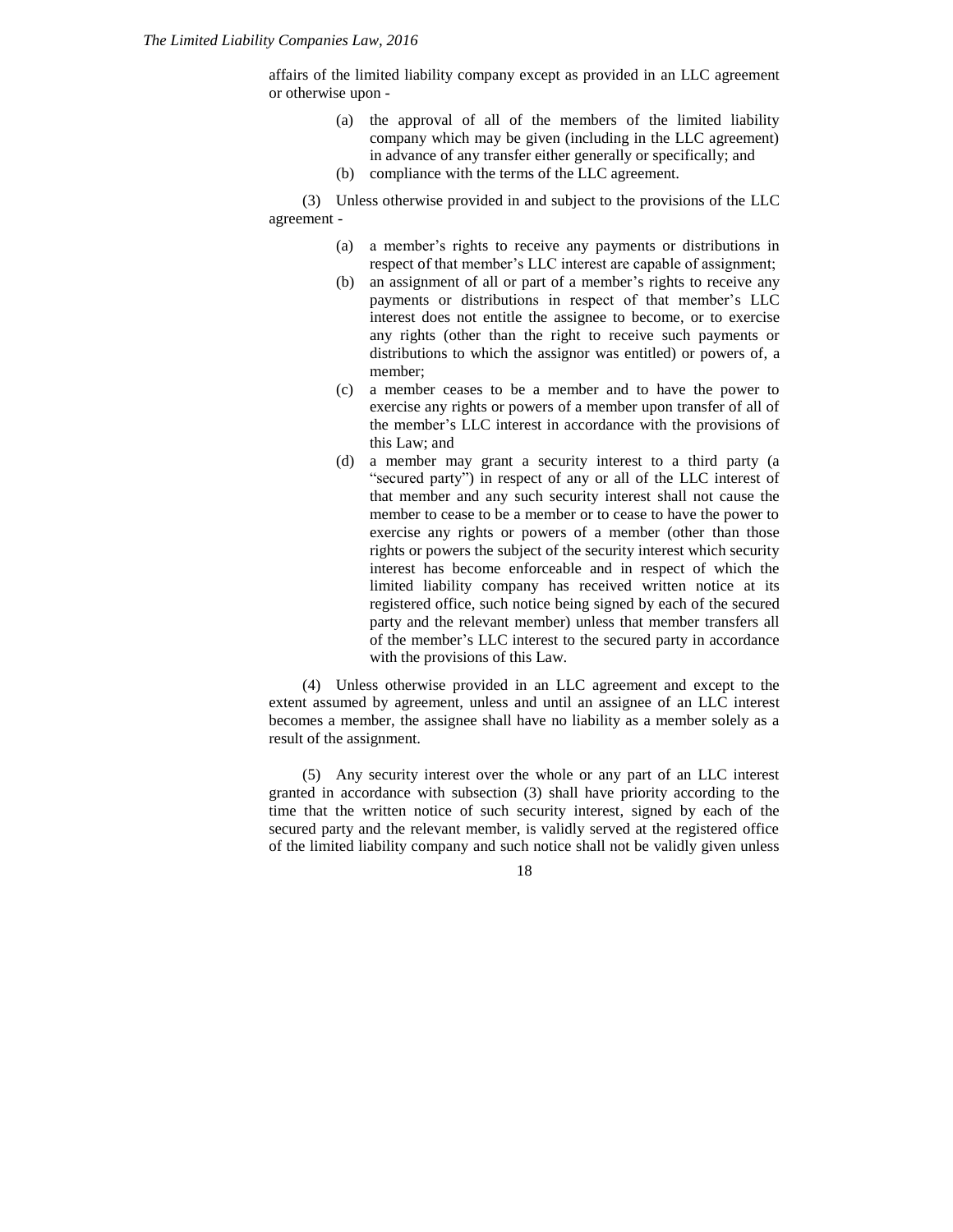it specifies the agreement pursuant to which the security interest is granted including the date thereof and the parties thereto, the identity of the grantor and the grantee of the security interests and the LLC interest or part thereof that is subject to that security interest.

(6) A limited liability company shall maintain at the registered office of the limited liability company a register of security interests which shall contain the time and date of receipt of any notices validly served at the registered office pursuant to subsection (5) and that register shall be updated within twenty-one days of receipt of a validly served notice and that register, or an extract thereof, shall be open to inspection by a person -

- (a) expressly provided for in the LLC agreement; or
- (b) permitted by the manager.

12. (1) An assignee of all or part of an LLC interest may become a member in respect of the assigned LLC interest -

Right of assignee to become a member

- (a) if permitted in the LLC agreement and in accordance with the terms of the LLC agreement; or
- (b) with the approval of all of the members of the limited liability company.

(2) An assignee who has become a member has, to the extent assigned and transferred, the rights and powers, and is subject to the restrictions and liabilities, of a member contained in the LLC agreement, this Law and any other applicable law.

(3) Notwithstanding subsection (2), unless otherwise provided in an LLC agreement or in an agreement between the limited liability company and the assignee, an assignee that becomes a member in respect of all or part of an LLC interest -

- (a) is liable for the obligations of the assignor to make contributions as provided for in section  $21(1)(a)$  and (b) in respect of the LLC interest (or part thereof) so transferred; and
- (b) is not liable for any other obligations of the assignor incurred before the assignee is admitted unless otherwise agreed in writing by the assignor and assignee.

(4) Whether or not an assignee of an LLC interest becomes a member, the assignor is not released from liability to a limited liability company under sections  $21(1)(c)$  and  $25(2)$ .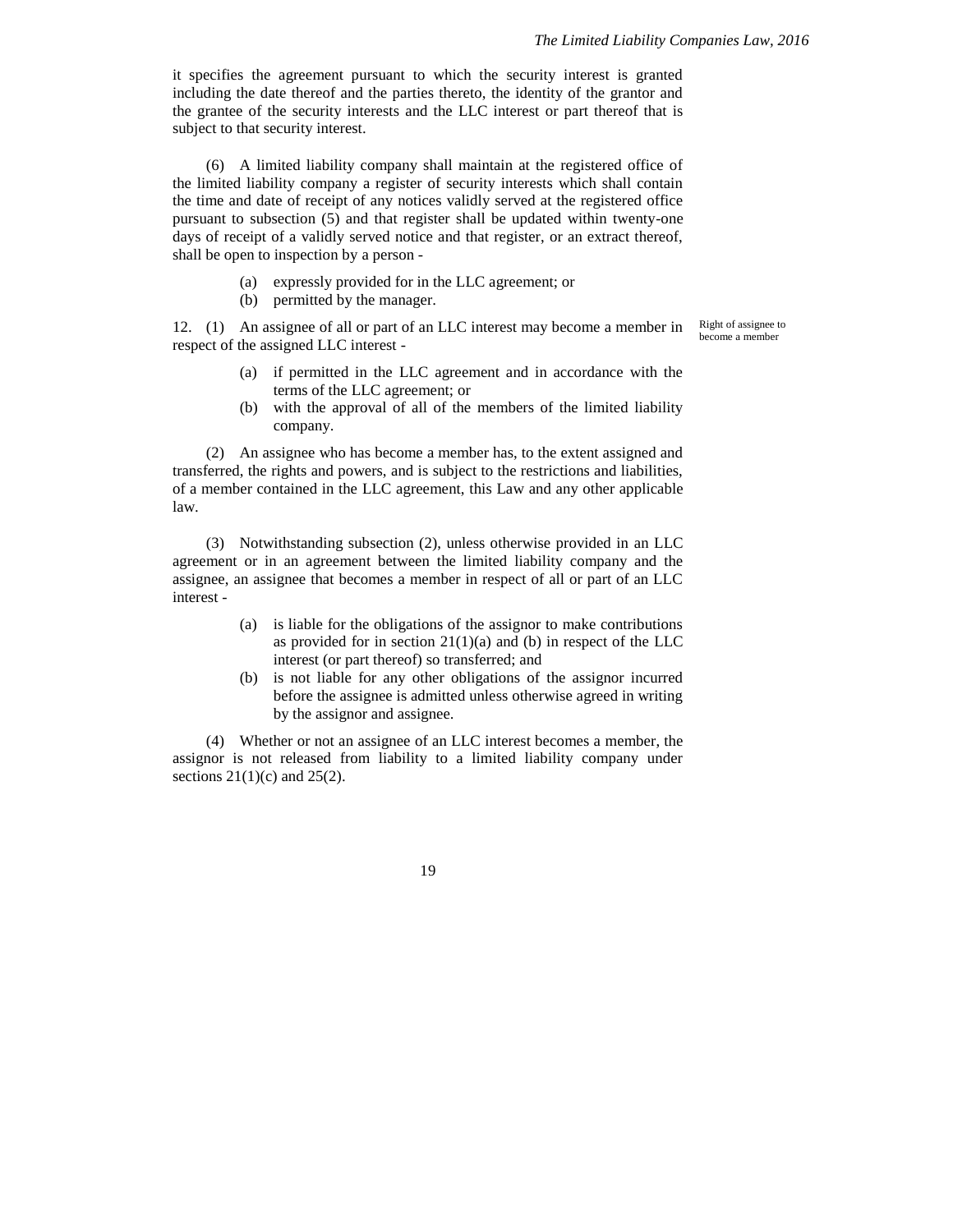Cessation of membership and effect of bankruptcy or death of a member

13. (1) A person ceases to be a member of a limited liability company upon the happening of any event provided in the limited liability company's LLC agreement in which the person is to cease to be a member.

(2) If a member who is a natural person dies or a court of competent jurisdiction adjudges the member to be incompetent and appoints a personal representative to manage the member's property, then the executor or the member's estate or the member's personal representative, as applicable, may exercise all of the member's rights for the purpose of settling the member's estate or administering the member's property, including exercising any rights of transfer in respect of all or part of the member's LLC interest.

(3) If a member is an exempted company, limited liability company, exempted limited partnership, foreign entity or other entity and is being wound up or is dissolved or terminated and has not otherwise ceased to be a member pursuant to subsection (1), then, unless otherwise provided in the LLC agreement, the powers of that member (if any) may be exercised by such person as may be entitled to do so under applicable law.

14. (1) Unless otherwise provided in the LLC agreement, a limited liability company may, for consideration or for no consideration, acquire, by purchase, redemption or otherwise, an LLC interest or other interest of a member in the limited liability company, provided that immediately following that acquisition, the limited liability company shall be able to pay its debts as they fall due in the ordinary course of business.

(2) Unless otherwise provided in the LLC agreement or agreed to by all members, any interest acquired under subsection (1) by the limited liability company shall be deemed cancelled on acquisition.

Withdrawal of a member

Redemption and repurchase of a limited liability company interest

> 15. A member may withdraw from and cease to be a member of a limited liability company only at the time or upon the happening of events specified in an LLC agreement and in accordance with the LLC agreement or as otherwise provided in this Law or with the consent of all of the other members.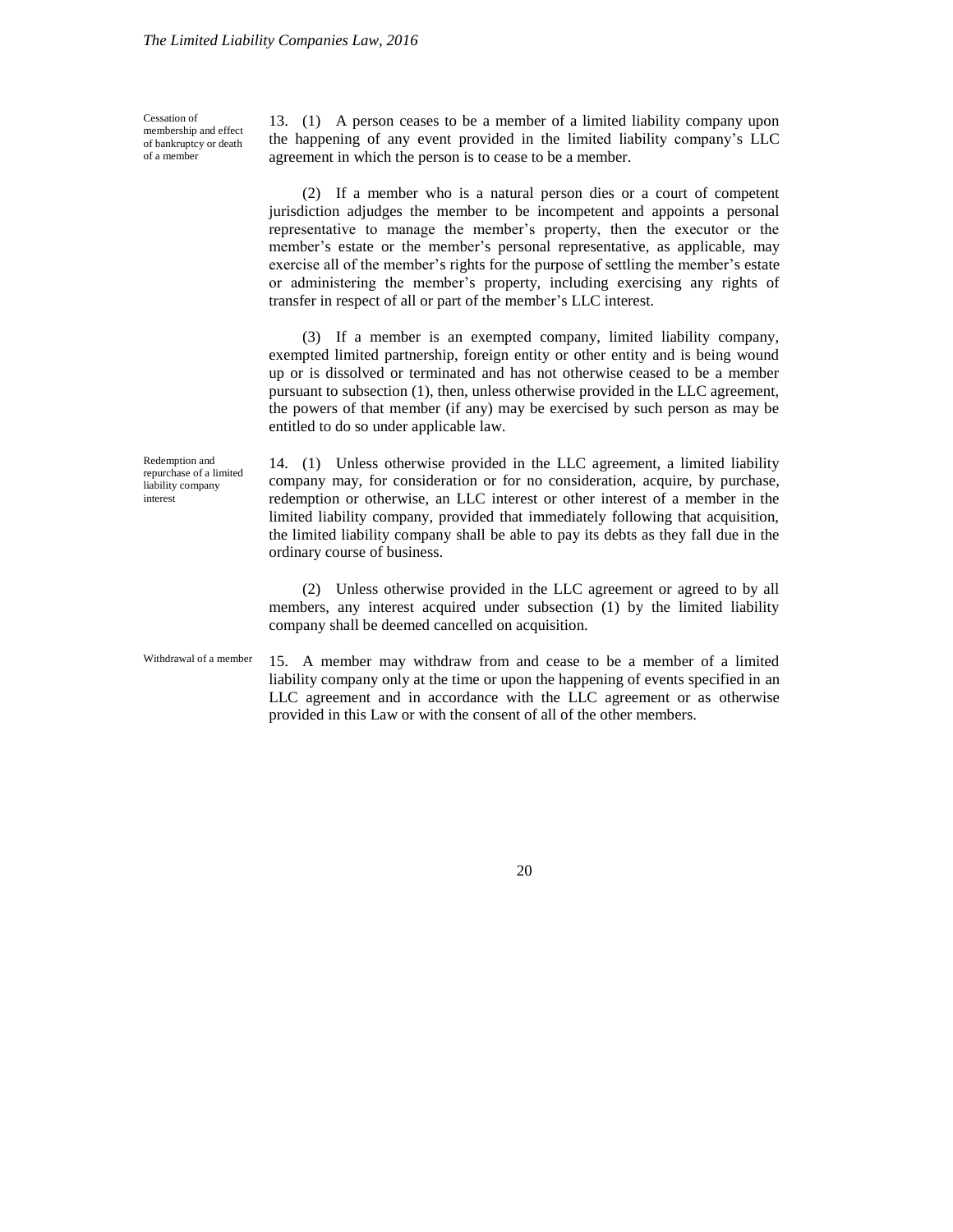#### PART 4

#### LIMITED LIABILITY COMPANY AGREEMENT

16. (1) The member or members of a limited liability company shall enter into an LLC agreement to regulate the business or affairs of the limited liability company and the conduct of its business or affairs.

(2) Notwithstanding anything to the contrary that might be expressed in the LLC agreement, the LLC agreement shall be governed by Cayman Islands law.

(3) The LLC agreement (other than a registration statement) is not required to be filed or registered with the Registrar.

(4) A limited liability company is not required to execute its LLC agreement but is bound by the terms thereof whether or not signed by the limited liability company.

- (5) A limited liability company may, and shall have the power to
	- (a) indemnify and hold harmless any member or manager or other person from and against any liability, action, proceeding, claim, demand, costs, damages or expenses, including legal expenses; and
	- (b) advance expenses with respect to any indemnity granted by the limited liability company.

17. (1) An LLC agreement may provide that a member or manager who fails to perform in accordance with, or to comply with the terms and conditions of, the LLC agreement shall be subject to specified remedies, sanctions or consequences.

Remedies for breach of a limited liability company agreement

(2) An LLC agreement may provide that upon the happening of an event specified in the LLC agreement, a member or manager shall be subject to specified remedies, sanctions or consequences.

(3) Any specified remedies, sanctions or consequences referred to in this section shall not be unenforceable solely on the basis that they are in the nature of a penalty or forfeiture.

(4) For the purposes of this section, remedies, sanctions or consequences may include, without limitation, any one or more of the following -

21

Limited liability company agreement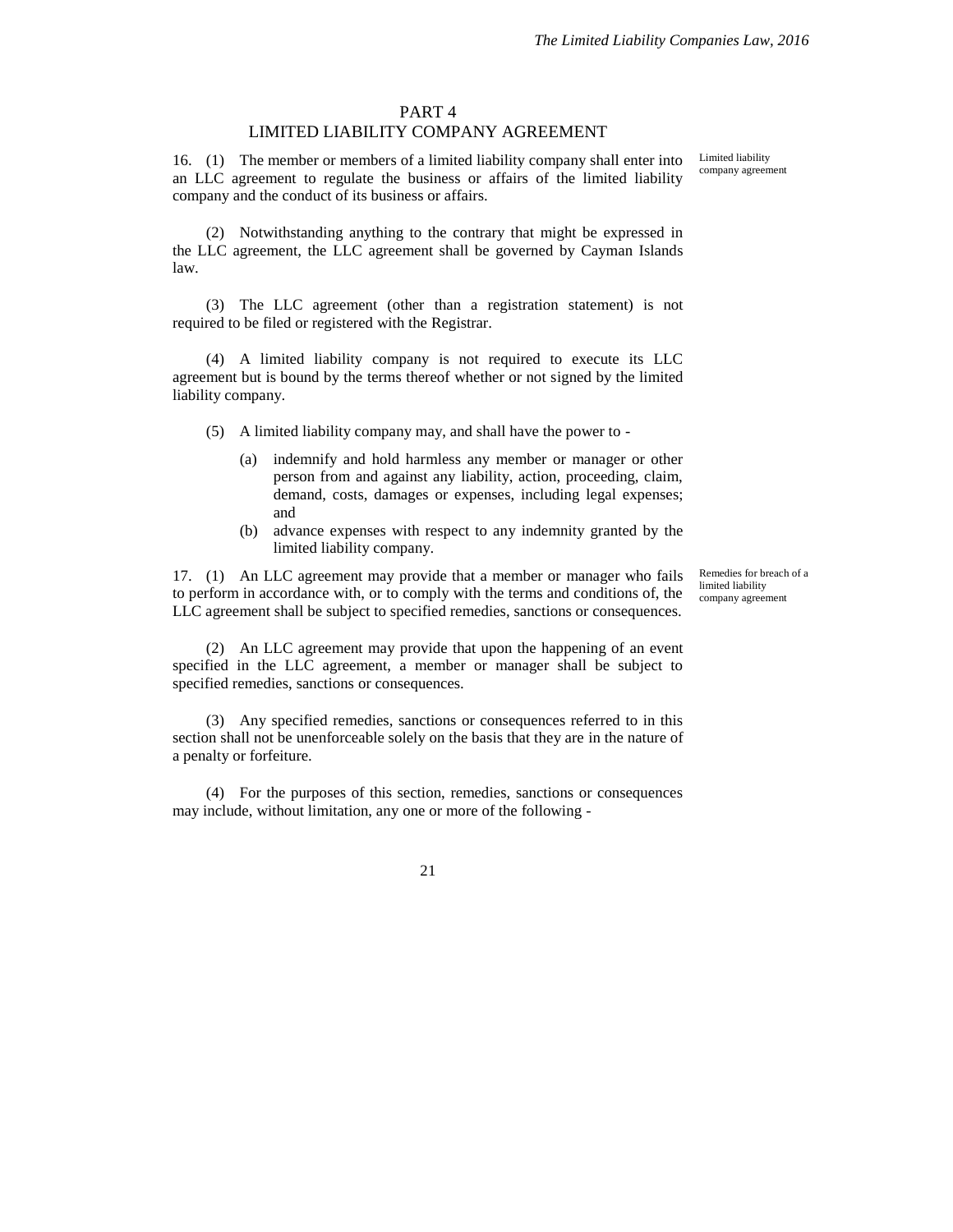- (a) reducing, eliminating or forfeiting the member's LLC interest or any rights of the member under the LLC agreement;
- (b) subordinating the member's LLC interest to the LLC interests of non-defaulting members;
- (c) effecting a forced sale or forfeiture of the member's LLC interest;
- (d) arranging for the lending by other members or other persons to that member of the amount necessary to meet the member's remaining contribution;
- (e) providing for the fixing of the value of the member's LLC interest by appraisal or by a formula or otherwise and the redemption or sale of the member's LLC interest at such value;
- (f) providing for the payment of default interest; or
- (g) exercising any other remedy or consequence specified in the LLC agreement or available under applicable laws.

18. (1) No act of a limited liability company and no disposition of real or personal property to or by a limited liability company shall be invalid by reason only of the fact that the limited liability company was without capacity or power to perform the act or to dispose of or receive the property, but the lack of capacity or power may be asserted -

- (a) in proceedings by a member or manager against the limited liability company to prohibit the performance of an act, or the disposition of real or personal property by or to the limited liability company; or
- (b) in proceedings by the limited liability company, whether acting directly or through a liquidator or other legal representative or through members or managers of the company in a representative capacity, against the incumbent or former members or managers of the company for loss or damage through their unauthorized act.
- 19. (1) An LLC agreement may, among other things
	- (a) provide for classes of LLC interests or groups of members having such relative rights, powers and duties as the LLC agreement may provide or permit, and may make provision for the future creation in the manner provided in the LLC agreement of classes of LLC interests or groups of members having such relative rights, powers and duties as may from time to time be established, including rights, powers and duties senior to existing classes of LLC interests and groups of members;
	- (b) provide for the taking of an action, including the amendment of the LLC agreement, without the vote or approval of any member or class of LLC interest or group of members, including an action

22

Lack of capacity or power; ultra vires

Classes and voting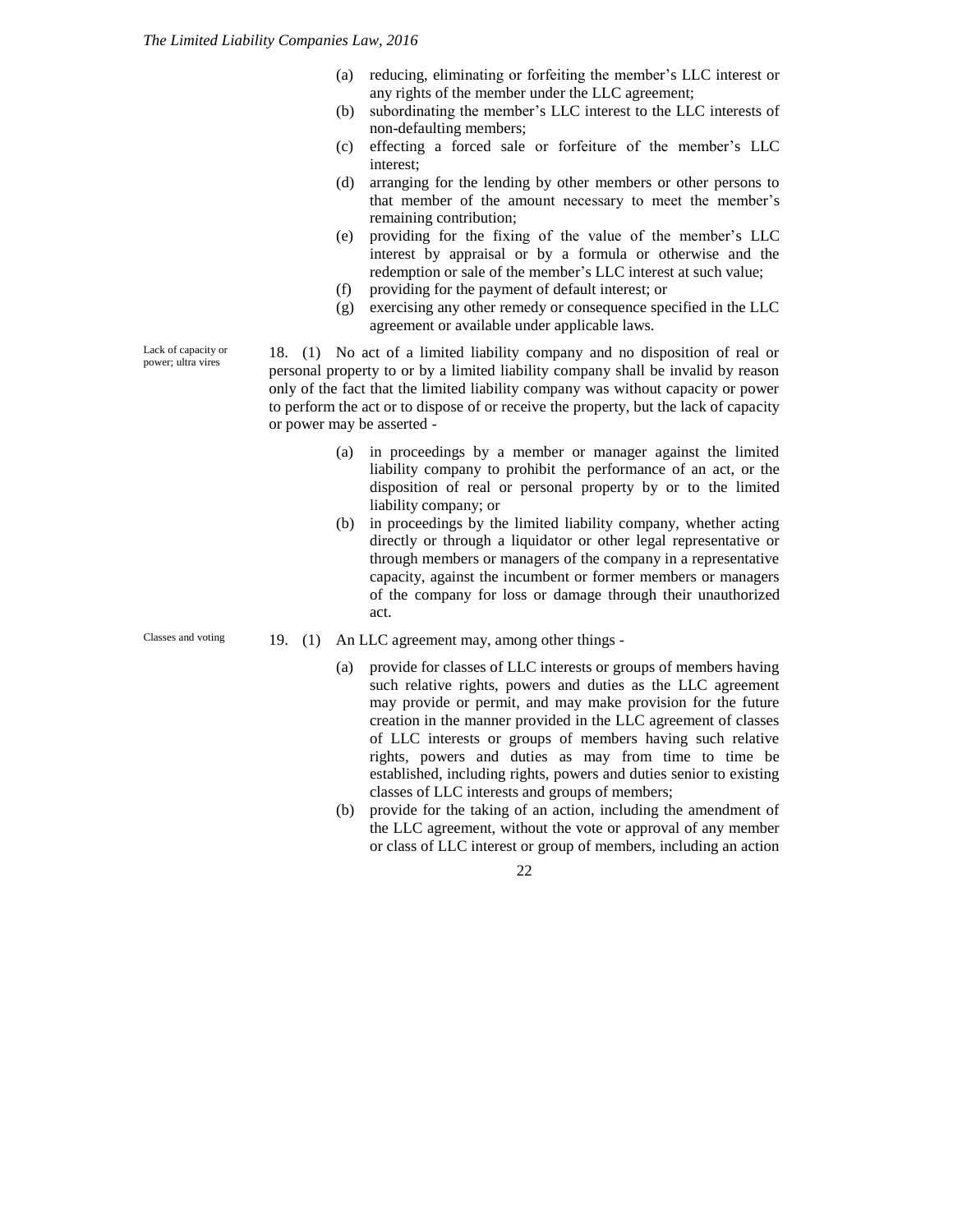to create under the provisions of the LLC agreement a class of LLC interest or group of members that was not previously outstanding or existing and an LLC agreement may provide that any member or class of LLC interests or group of members shall have no voting rights;

- (c) grant to all or certain identified members or a specified class of LLC interest or group of members the right to vote separately or with all or any class of LLC interest or group of members or managers, on any matter and voting by members may be on a per capita, number, financial interest, class, group or any other basis; or
- (d) specify provisions relating to notice of the time, place or purpose of any meeting at which any matter is to be voted on by any members, waiver of any such notice, action by consent without a meeting, the establishment of a record date, quorum requirements, voting in person or by proxy, or any other matter with respect to the exercise of any such right to vote.

(2) Unless otherwise provided in an LLC agreement, on any matter that is to be voted on, consented to or approved by members, the matter may be dealt with without a meeting, without prior notice and without a vote by consent in writing, signed by the members having not less than the minimum number of votes that would be necessary to authorize or take such action at a meeting at which all members entitled to vote thereon were present and voted.

(3) Unless otherwise provided in an LLC agreement, on any matter that is to be voted on by members, the members may vote in person or by proxy, and such proxy may be granted in writing, by means of electronic transmission or as otherwise permitted by the LLC agreement.

(4) Unless otherwise provided in an LLC agreement, a consent transmitted by electronic transmission by a member or by a person or persons authorized to act for a member shall be deemed to be written and signed for purposes of this subsection.

(5) Where there are no members of a limited liability company with a right, pursuant to its LLC agreement, to vote on or consent to any matter upon which a vote or consent of members is sought or required pursuant to the LLC agreement or this Law, the members of that limited liability company that would (but for this subsection) not otherwise have the right to vote on or consent to such matter shall have the right to vote or consent to such matter by a simple majority in number of those members (until such time as there shall be at least one member of the limited liability company with the right, pursuant to its LLC agreement, to vote on or consent to such matter) and an LLC agreement may

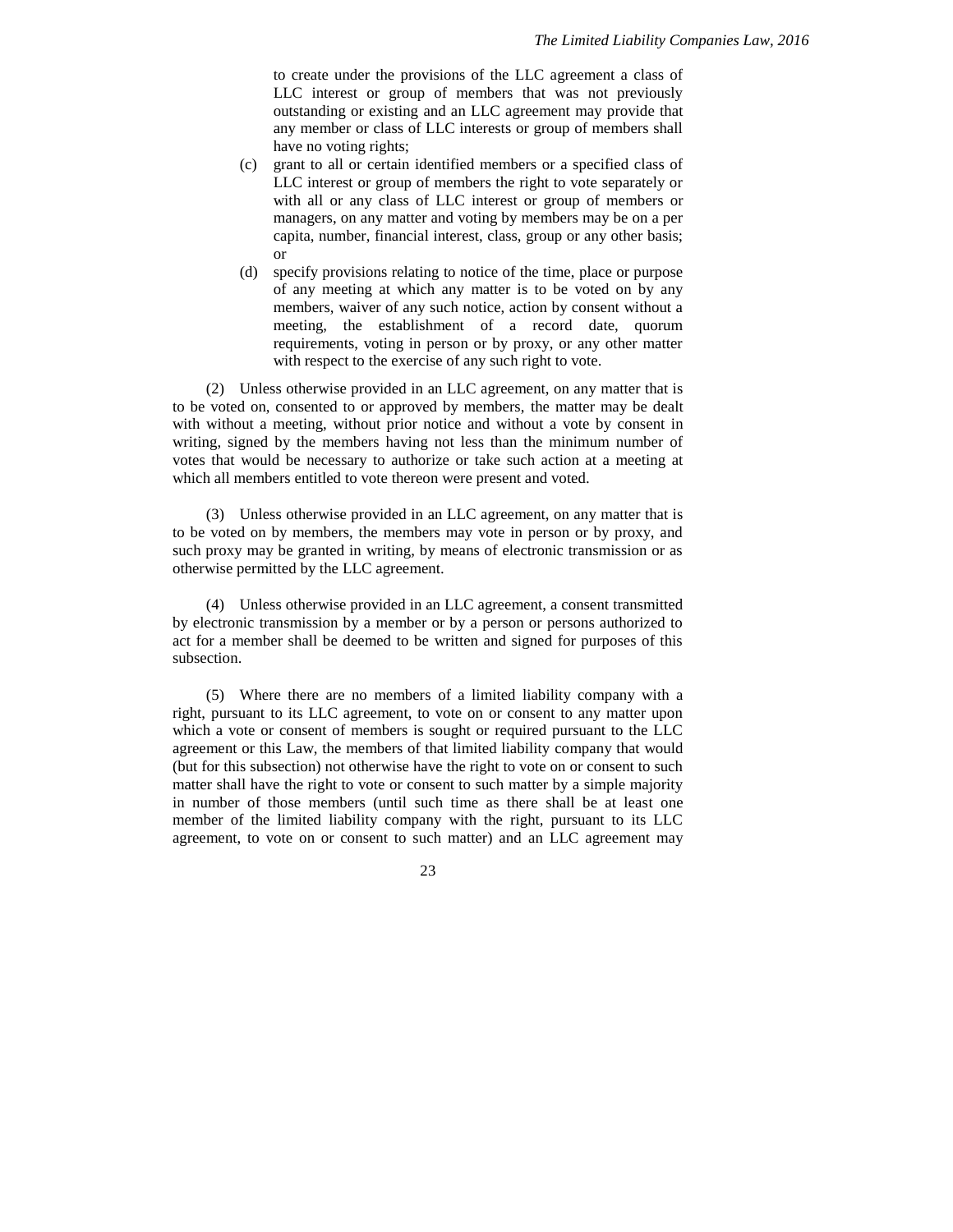disapply the provisions of this subsection or provide for an alternative vote or written consent to be provided.

(6) Unless otherwise provided in an LLC agreement or this Law, any vote of members shall be passed if passed by a simple majority in number of the members entitled to vote on the matter.

(7) An LLC agreement may provide that the vote, consent or approval of a member shall be deemed to have been obtained or given to a matter where -

- (a) the member is given notice, in accordance with the provisions of the LLC agreement, of the matter in respect of which the member's vote, consent or approval is sought;
- (b) the notice sets out in sufficient detail the matter in respect of which the member's vote, consent or approval is sought;
- (c) the LLC agreement requires that, should the member not wish to vote in favour of or otherwise not consent to or approve the matter, the member give notice to the limited liability company of such within a particular period of time; and
- (d) the member does not give notice, in accordance with the provisions of the LLC agreement, to the limited liability company that it does not wish to vote in favour of or otherwise not consent to or approve the matter within the particular period of time.

(8) Any vote, consent or approval of a member deemed to have been obtained or given to a matter pursuant to an LLC agreement and in accordance with subsection (7) shall be as effective as if the member had otherwise voted in favour of or expressly consented to or approved such matter in accordance with the provisions of the LLC agreement and this Law.

(9) Notwithstanding any other provision of this Law, consent or approval of members may be either -

- (a) express; or
- (b) inferred from a course of dealing.

#### PART 5

#### LIABILITY TO THIRD PARTIES AND CONTRIBUTIONS

20. (1) Subject to subsection (2), the debts, obligations and liabilities of a limited liability company, whether arising in contract, tort or otherwise, shall be solely the debts, obligations and liabilities of the limited liability company, and no member or manager of a limited liability company shall be obligated personally for any such debt, obligation or liability of the limited liability Liability to third parties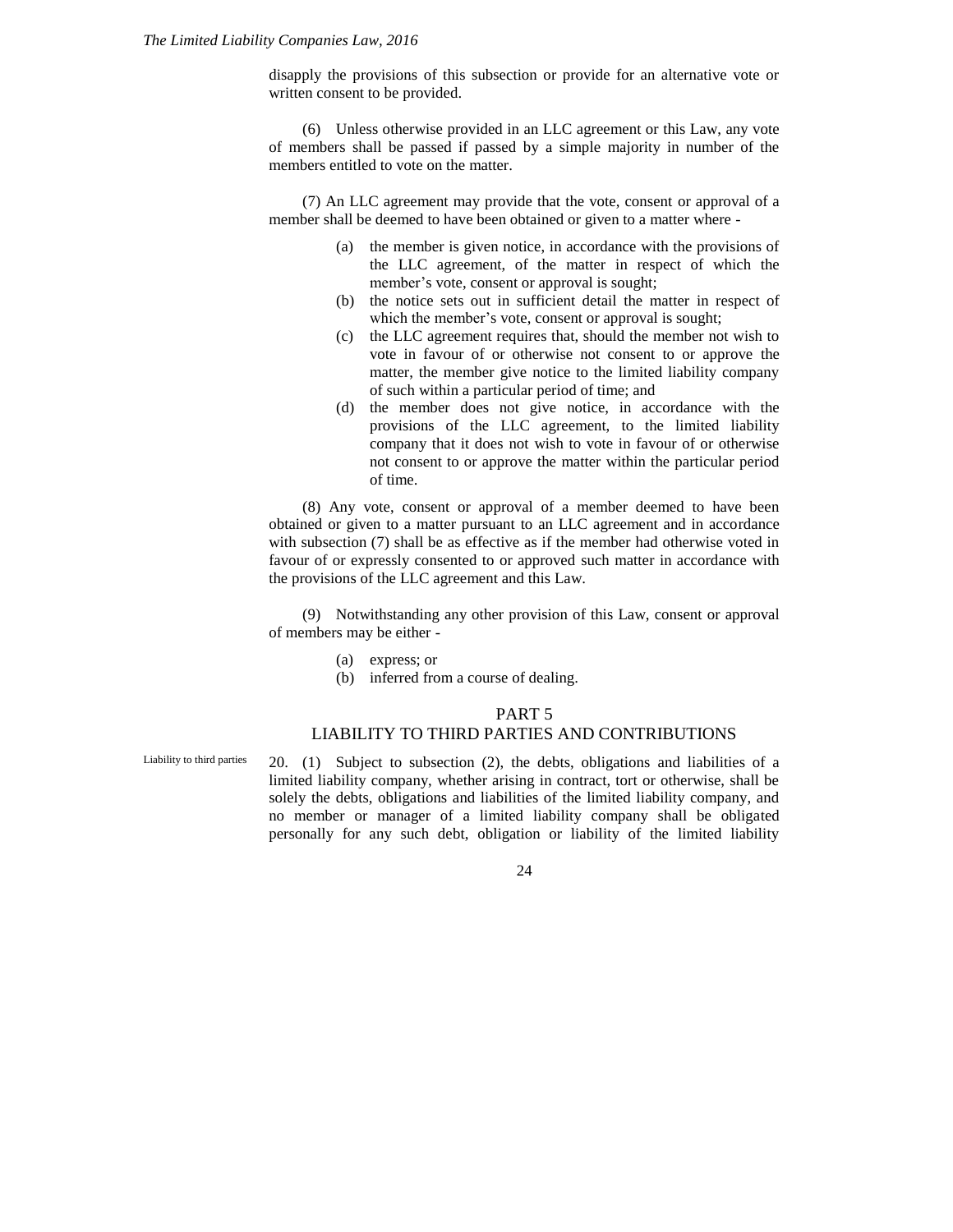company solely by reason of being a member or acting as a manager of the limited liability company.

(2) Notwithstanding the provisions of subsection (1), under an LLC agreement or under another agreement, a member or manager may agree to be personally liable for any or all of the debts, obligations and liabilities of the limited liability company.

21. (1) The liability of a member to contribute to the assets of a limited liability company shall be limited -

Contributions

- (a) to the amount that the member has undertaken to contribute to the assets of the limited liability company, whether in the LLC agreement or otherwise;
- (b) to making such other payments or performing such services as are expressly set out in the LLC agreement or as have otherwise been agreed between the member and the limited liability company; and
- (c) to such other amounts as may be required to be paid or property required to be returned by the member to the limited liability company pursuant to the LLC agreement or this Law.

(2) Subject to the provisions of the LLC agreement, the contribution of a member to a limited liability company may be in cash, property, other assets, services rendered or an obligation to contribute cash or property or assets or to perform services.

(3) A contribution (other than cash in the functional currency of the limited liability company) may be deemed to have such value in the functional currency of the limited liability company as may be agreed between the member making the contribution and the limited liability company, subject to any provisions in this regard in the LLC agreement and such value shall be recorded in the books and records of the limited liability company.

(4) Unless otherwise provided in an LLC agreement, the obligation of a member to make a contribution or return money or other property paid or distributed in violation of this Law may be compromised only by consent of all the members and only if the limited liability company is able to pay its debts and will remain so immediately following the compromise.

(5) Notwithstanding the compromise, a creditor of a limited liability company who extends credit may enforce the original obligation to the extent that, in extending credit, the creditor reasonably relied on the obligation of a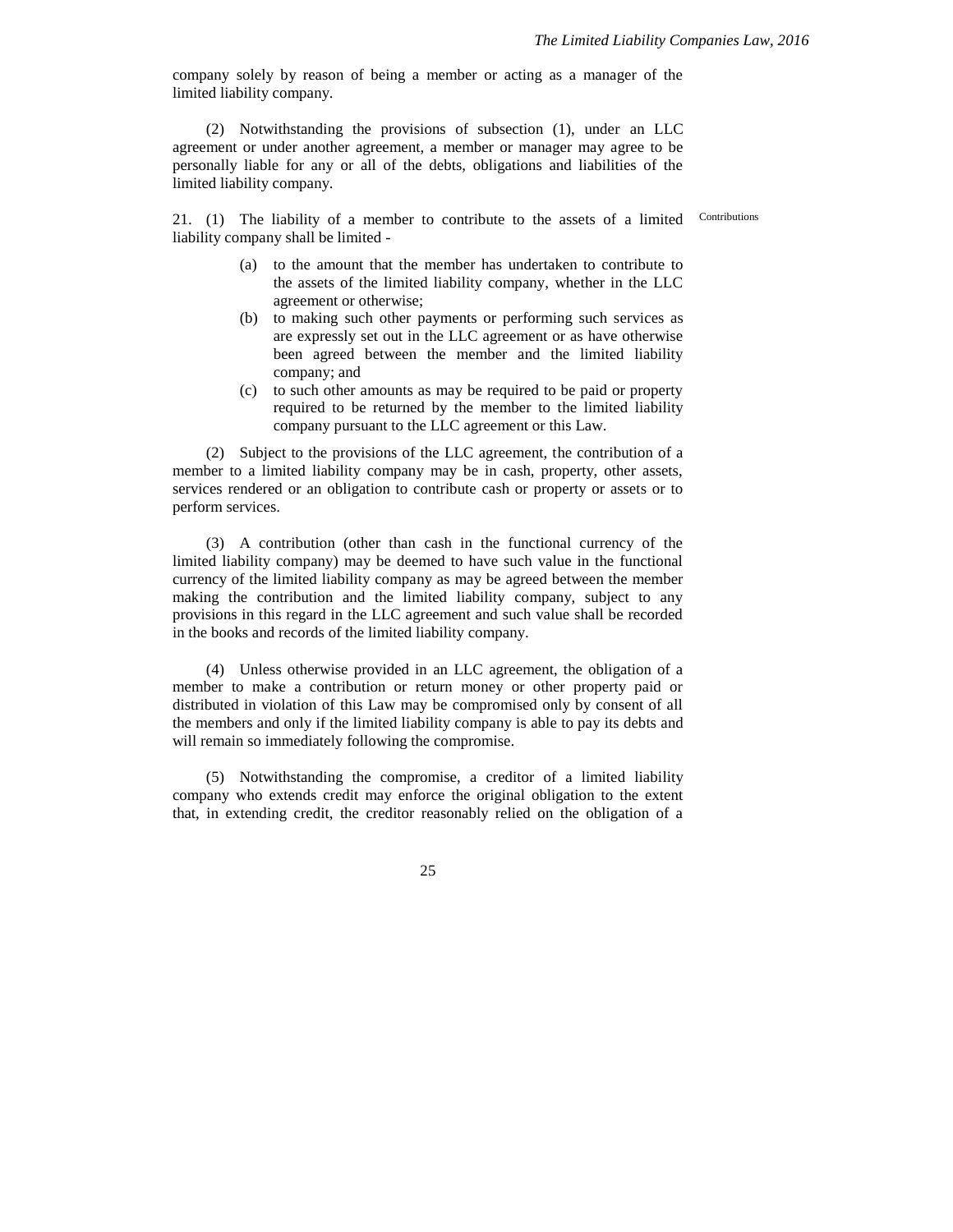member to make a contribution or return (and the creditor has not otherwise agreed or consented to the compromise).

(6) A conditional obligation of a member to make a contribution or return money or other property to a limited liability company may not be enforced unless the conditions of the obligation have been satisfied or waived as to or by that member.

(7) Conditional obligations include contributions agreed to be paid or made by a member upon the request of a limited liability company prior to the time the request is made.

#### PART 6

#### ALLOCATIONS AND DISTRIBUTIONS

Allocation of profits and losses

22. (1) The profits and losses of a limited liability company shall be allocated among the members, and among classes of LLC interests or groups of members, in the manner provided in its LLC agreement.

(2) If the LLC agreement does not so provide, profits and losses shall be allocated on the basis of the agreed value (as stated in the records of the limited liability company) of the contributions made by each member to the extent they have been received by the limited liability company and have not been returned.

Allocation of distributions

23. (1) Distributions of cash or in kind by a limited liability company shall be made or paid among the members, and among classes of LLC interests or groups of members, in the manner provided in its LLC agreement.

(2) If the LLC agreement does not so provide, distributions shall be made or paid on the basis of the agreed value (as stated in the records of the limited liability company) of the contributions made by each member to the extent they have been received by the limited liability company and have not been returned.

Distributions

24. (1) The LLC agreement may provide for the payment of distributions in such manner, time and form as provided therein, including distributions in cash and in kind.

(2) An LLC agreement may provide for the establishment of a record date with respect to allocations and distributions by a limited liability company.

(3) Subject to the provisions of the LLC agreement and except as otherwise provided in this Law, to the extent and at the times or upon the happening of the events specified in an LLC agreement, a member is entitled to receive from a limited liability company distributions before the member's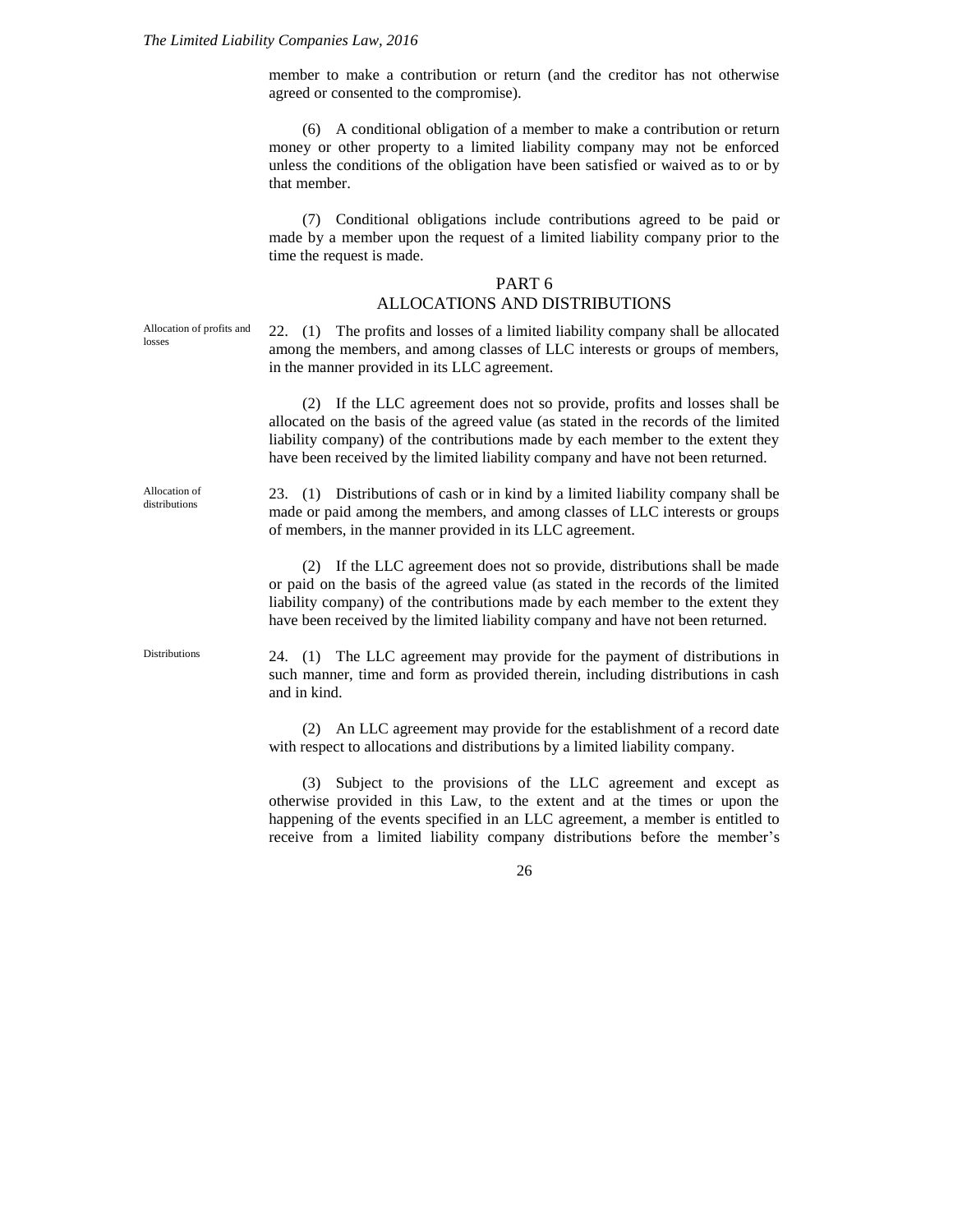withdrawal from or otherwise ceasing to be a member of the limited liability company and before the dissolution thereof.

(4) Subject to the provisions of the LLC agreement and except as otherwise provided in this Law, upon ceasing to be a member pursuant to section 13 (other than by transfer of an LLC interest), the former member is entitled to receive from the limited liability company -

- (a) any distribution to which such member or former member is entitled under the LLC agreement; and
- (b) if not otherwise provided in the LLC agreement, within a reasonable time after ceasing to be a member, a distribution for an amount equal to the fair value of that former member's LLC interest as of the date of ceasing to be a member, based upon a good faith determination of that former member's right to share in distributions from the limited liability company.
- 25. (1) A limited liability company shall not -

Limitations on distributions

- (a) declare, make or pay a distribution to a member (including any distribution to be made or paid with respect to a member withdrawing from or otherwise ceasing to be a member of the limited liability company); or
- (b) release a member from any obligation (whether in respect of any obligation to make a contribution or otherwise) to the limited liability company,

to the extent that at the time of such distribution or purported release, the limited liability company is unable to pay its debts as they fall due in the ordinary course of business (including where such distribution or release would cause the limited liability company to be unable to pay its debts as they fall due in the ordinary course of business).

(2) A member who receives a distribution or is purportedly released from an obligation in violation of subsection (1), and who had actual knowledge at the time of the distribution or purported release that the distribution or release violated subsection (1), shall be liable to the limited liability company for the amount of the distribution or for performance of the obligation purportedly released.

(3) Subject to any express provision of the LLC agreement to the contrary, a member who receives a distribution or is released from an obligation in violation of subsection (1) and who did not have actual knowledge at the time of the distribution or release that the distribution or release violated subsection (1)

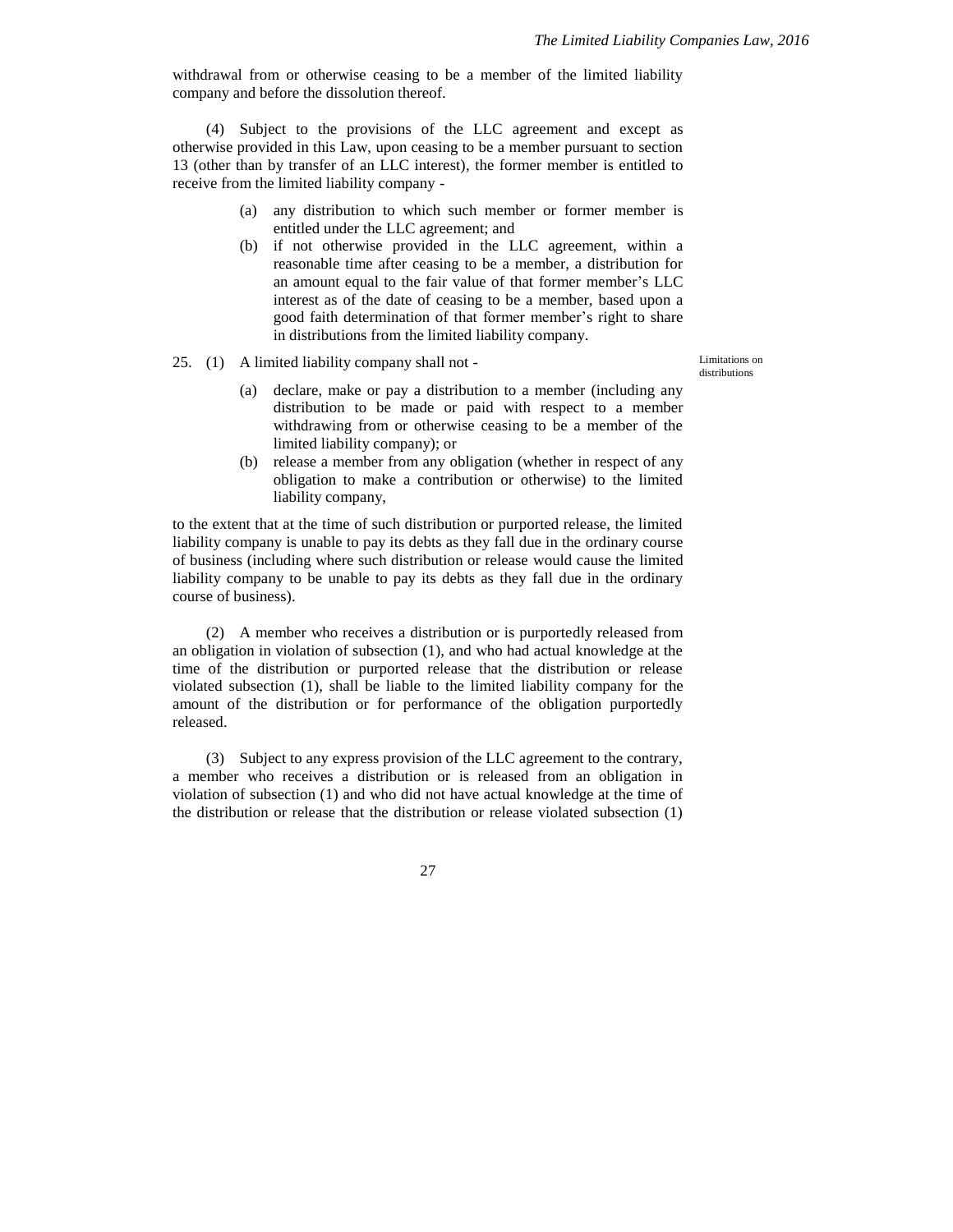shall, notwithstanding subsection (1), not be liable for the amount of the distribution or for performance of the obligation released.

#### PART 7 MANAGEMENT

Vesting of management powers

26. (1) Unless otherwise provided in an LLC agreement, the management of a limited liability company shall be vested in its members acting by a majority in number; provided however that if an LLC agreement provides for the management, in whole or in part, of a limited liability company by one or more managers, the management of the limited liability company, to the extent so provided, shall be vested in the managers.

(2) Unless otherwise provided in an LLC agreement, the members acting by a majority in number or a manager appointed pursuant to section 27(1) has the authority to bind the limited liability company.

(3) Subject to subsections (4) and (5), the rights and duties of the members and managers in a limited liability company shall, as between themselves, be determined by the LLC agreement.

(4) Subject to any express provisions of an LLC agreement to the contrary, a manager shall not owe any duty (fiduciary or otherwise) to the limited liability company or any member or other person in respect of the limited liability company other than a duty to act in good faith in respect of the rights, authorities or obligations which are exercised or performed or to which such manager is subject in connection with the management of the limited liability company provided that such duty of good faith may be expanded or restricted by the express provisions of the LLC agreement.

(5) Subject to any express provisions of an LLC agreement to the contrary and subsection (4), a member shall not owe any duty (fiduciary or otherwise) to the limited liability company or any member -

- (a) in exercising any of its rights or authorities in respect of the limited liability company; or
- (b) in performing any of its obligations under the LLC agreement to the limited liability company or to any member,

and where such member is exercising any vote, consent or approval right in respect of its LLC interest it may exercise such vote, consent or approval right in its own best interests and as it sees fit even though it may not be in the best interests of the limited liability company or any other member.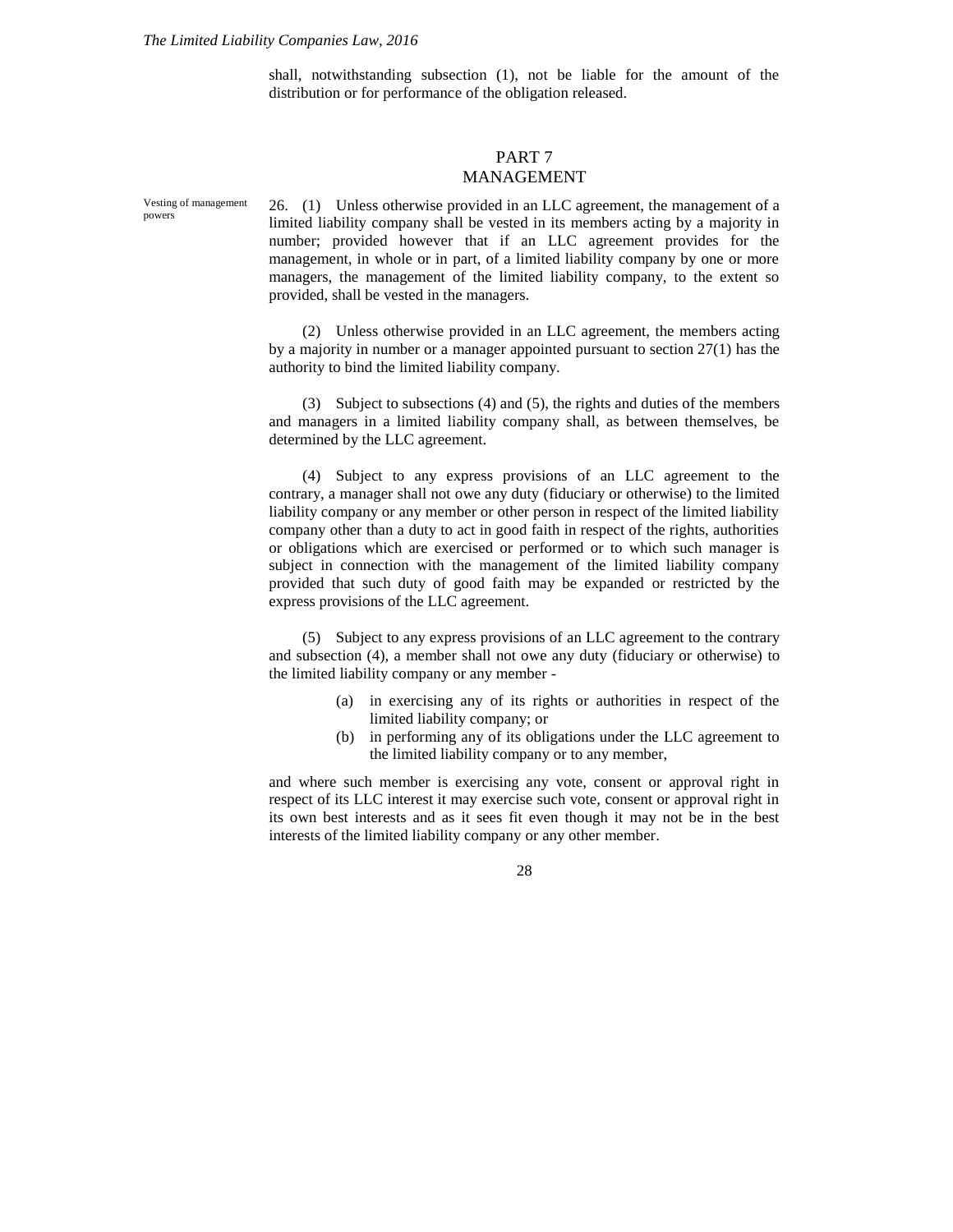(6) Subject to subsection (4), a person serving on any board or committee (howsoever called) of a limited liability company -

- (a) shall, subject to any express provision of an LLC agreement to the contrary, not owe any duty (fiduciary or otherwise) to the limited liability company or to any member in serving on such board or committee or in exercising or not exercising any of the person's rights or authorities or otherwise with respect to any of the person's obligations with respect to such board or committee; and
- (b) may, if expressly permitted to do so by the LLC agreement, act in a manner which the person believes to be in the best interests of a particular member or members (even though it may not be in the best interests of all members or the limited liability company).

(7) Where an LLC agreement contains provisions for the establishment and regulation of any boards or committees of a limited liability company, its members or managers or any class or category of those members or managers (or representatives of any of such members or managers) including -

- (a) the establishment and constitution of such boards or committees;
- (b) the manner and terms of appointment and removal of the persons serving on such boards or committees;
- (c) the powers, rights, authorities, obligations and duties of the persons serving on such boards or committees;
- (d) the regulation of the proceedings of such boards or committees; and
- (e) the rights of the persons serving on, or persons who formerly served on, such boards or committees to exculpation or to be indemnified out of the assets of the limited liability company,

then, subject to the express provisions of such LLC agreement, any person duly appointed to serve on any such board or committee in accordance with such provisions shall be deemed to have notice of and shall have the benefit of such provisions which shall not be unenforceable by any such person in that person's own right by reason only that such person is not a party to the LLC agreement.

Managers

27. (1) A person, with their agreement, may be named or designated as a manager of the limited liability company in the manner provided in the LLC agreement.

(2) The manager of a limited liability company shall have the rights, powers and responsibilities afforded to, and whether the manager is a party to the LLC agreement or not a party to the LLC agreement, be subject to the obligations of, such manager specified in, or pursuant to, the LLC agreement.

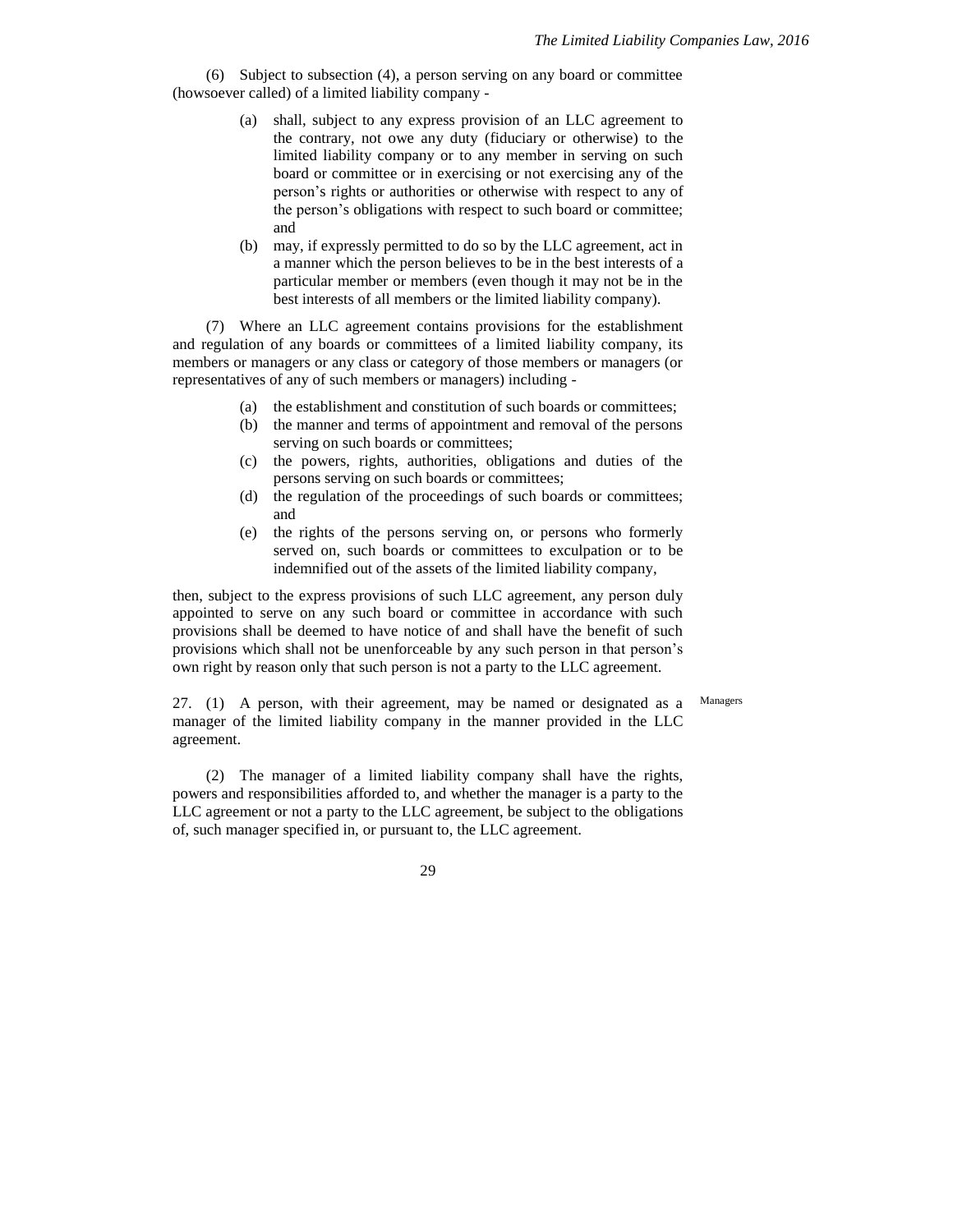#### *The Limited Liability Companies Law, 2016*

(3) Subject to section 32, a manager shall cease to be a manager in the manner provided in an LLC agreement, whether the manager is a party to the LLC agreement or not a party to the LLC agreement.

(4) A limited liability company may have more than one manager and any difference among two or more managers arising as to matters connected with the business or affairs of the limited liability company shall be decided by the manager or managers (or majority thereof) as is provided in the LLC agreement.

(5) A manager of a limited liability company may, if permitted by the LLC agreement, also be a member.

(6) A person who is both a manager and a member of a limited liability company has the rights and powers, and is subject to the restrictions and liabilities, of a manager and, except as provided in the LLC agreement, also has the rights and powers, and is subject to the restrictions and liabilities, of a member to the extent of the manager's participation in the limited liability company as a member.

28. (1) An LLC agreement may provide for classes or groups of managers having such relative rights, powers and duties as the LLC agreement may provide, and may make provision for the future creation of additional classes or groups of managers having such relative rights, powers and duties as may from time to time be established. Classes of manager and voting rights

> (2) An LLC agreement may provide for the taking of an action, including the amendment of the LLC agreement, without the vote or approval of any manager or class or group of managers, including an action to create under the provisions of the LLC agreement a class or group of LLC interests that was not previously outstanding.

> (3) An LLC agreement may grant to all or certain identified managers or a specified class or group of the managers the right to vote, separately or with all or any class or group of managers or members, on any matter.

> (4) An LLC agreement may provide that voting by managers shall be on a per capita, number, financial interest, class, group or any other basis.

> (5) An LLC agreement may specify provisions relating to notice of the time, place or purpose of any meeting at which any matter is to be voted on by any manager or class or group of managers, waiver of any such notice, action by consent without a meeting, the establishment of a record date, quorum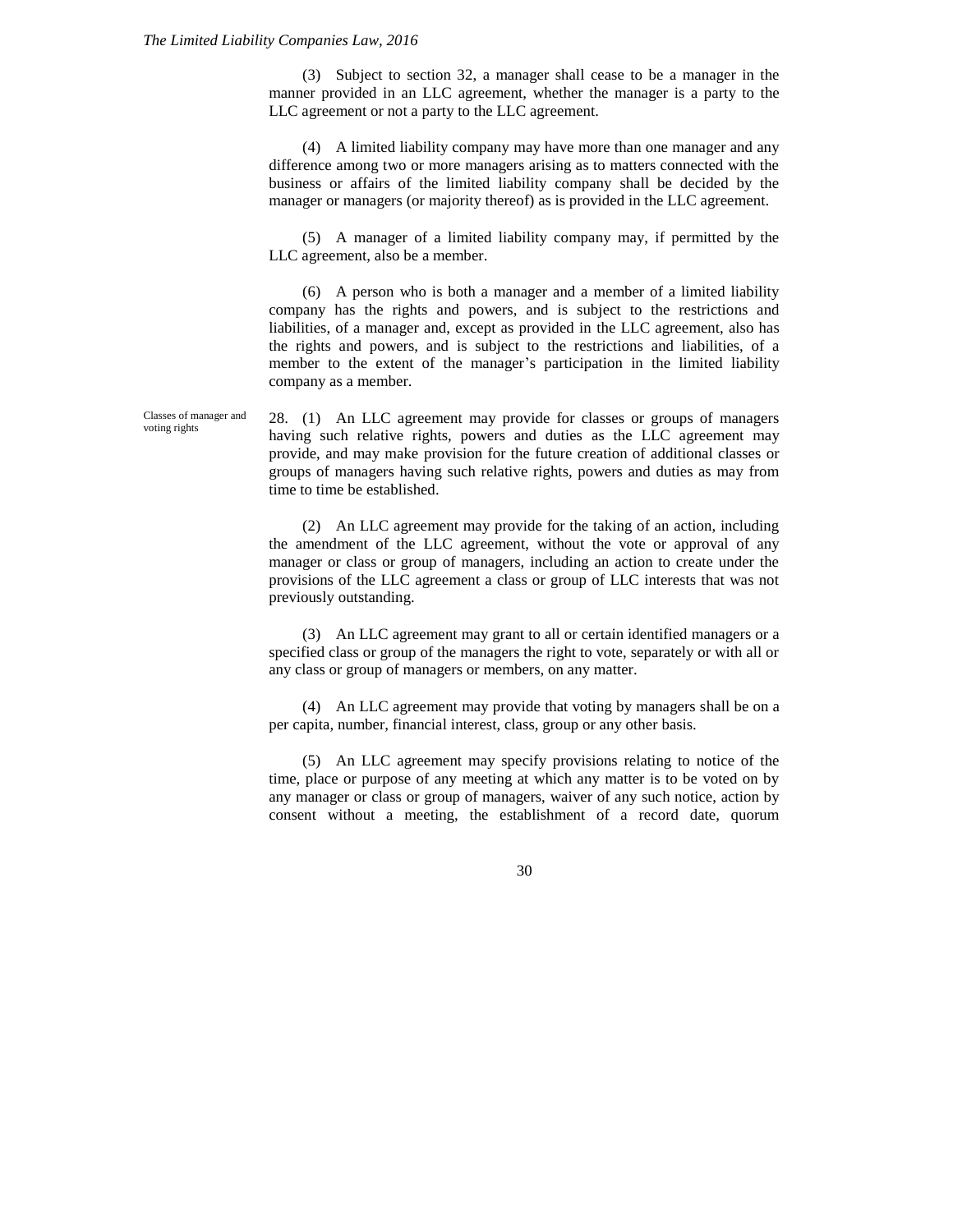requirements, voting in person or by proxy, or any other matter with respect to the exercise of any such right to vote.

(6) Unless otherwise provided in an LLC agreement, on any matter that is to be voted on, consented to or approved by managers, the matter may be dealt with without a meeting, without prior notice and without a vote by consent in writing signed by the managers having not less than the minimum number of votes that would be necessary to authorize or take such action at a meeting at which all managers entitled to vote thereon were present and voted.

(7) Unless otherwise provided in an LLC agreement, on any matter that is to be voted on by managers, the managers may vote in person or by proxy, and such proxy may be granted in writing, by means of electronic transmission or as otherwise permitted by the limited liability agreement.

(8) Unless otherwise provided in an LLC agreement, a consent transmitted by electronic transmission by a manager or by a person or persons authorized to act for a manager shall be deemed to be written and signed for the purposes of this section.

(9) Where a limited liability company has more than one manager and this Law gives an authority, consent or power (but not an obligation or liability) to the manager, the LLC agreement may specify which manager is entitled to exercise such authority, consent or power to the exclusion of any other manager.

29. An LLC agreement may provide that -

- (a) a manager who fails to perform in accordance with, or to comply with the terms and conditions of, the LLC agreement shall be subject to specified consequences; and
- (b) at the time or upon the happening of events specified in the LLC agreement, a manager shall be subject to specified consequences.

30. (1) Unless otherwise provided in the LLC agreement, a manager has the power and authority to delegate to one or more other persons (including a board or committee) the manager's rights and powers to manage and control the business or affairs of the limited liability company, including to delegate to agents, officers and employees of a member or manager or the limited liability company, and to delegate by resolution, a management agreement or another agreement with, or otherwise to, such other persons.

(2) Unless otherwise provided in the LLC agreement, such delegation by a manager shall not cause the manager to cease to be a manager of the limited Remedies for breach of an LLC agreement by manager

Delegation of rights and powers to manage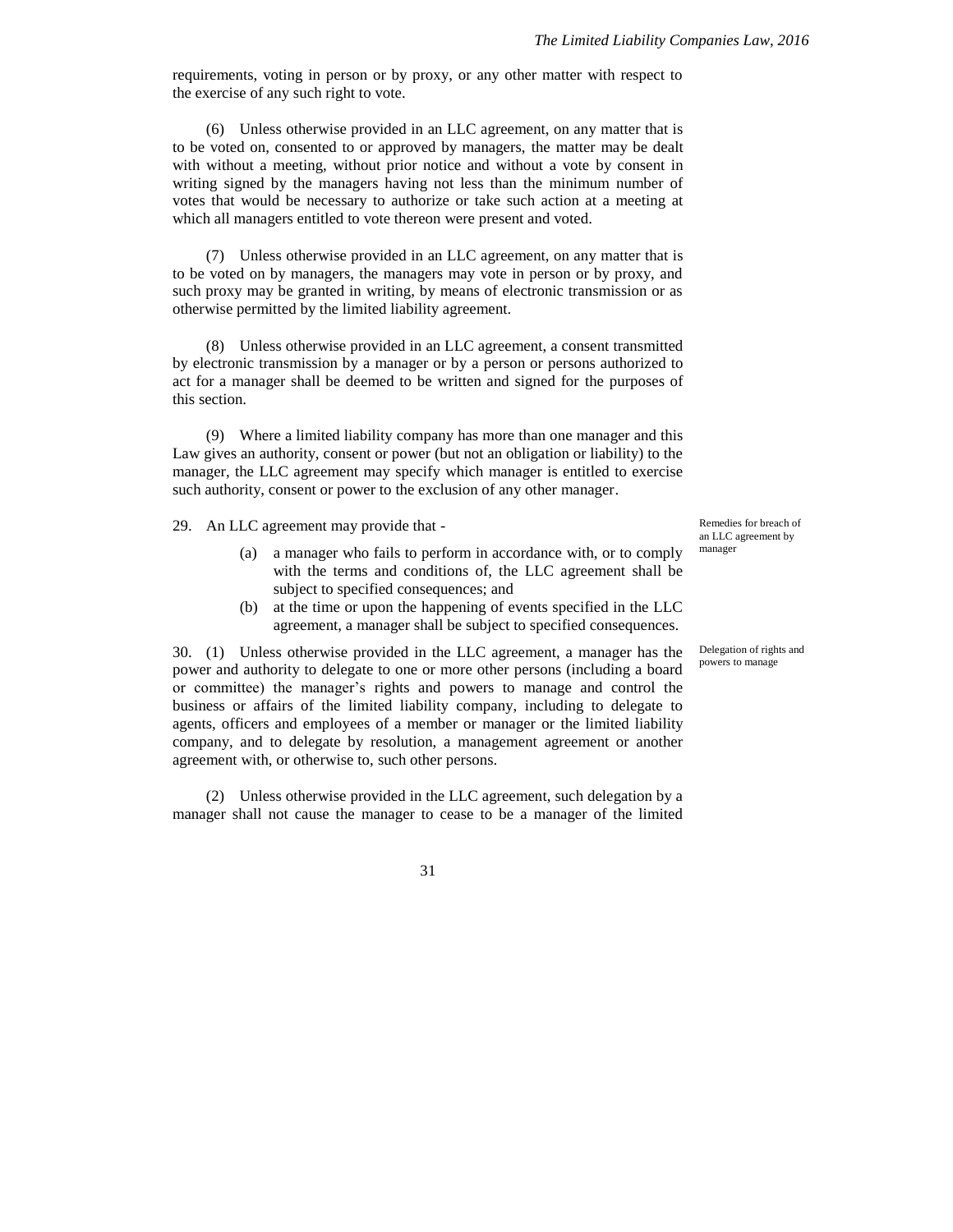liability company or cause the person to whom any such rights and powers have been delegated to be a manager of the limited liability company.

31. A manager shall be fully protected in relying in good faith upon the records of the limited liability company and upon such opinions, reports, statements or other information prepared or supplied and presented to the limited liability company by any of its other managers, members, officers, employees or committees of the limited liability company, professional advisers or by any other person, as to matters the manager reasonably believes are within such other person's knowledge or professional or expert competence and who has been selected with reasonable care by or on behalf of the limited liability company, including opinions, reports, statements or other information as to the value and amount of the assets, liabilities, profits or losses of the limited liability company or any other facts pertinent to the existence and amount of assets from which distributions to members might properly be paid. Reliance on reports and information by manager

32. (1) A manager may resign as a manager of a limited liability company - Resignation of manager

- (a) at the time and in the manner specified in the LLC agreement (or any other agreement pursuant to which a manager is appointed) and in accordance therewith; or
- (b) with the consent of all of the members.

(2) Notwithstanding that an LLC agreement (or any other agreement pursuant to which a manager is appointed) provides that a manager does not have the right to resign as a manager of a limited liability company, a manager may resign as a manager of a limited liability company at any time by giving written notice to the limited liability company and to all members and if the resignation of a manager violates an LLC agreement (or any other agreement pursuant to which a manager is appointed), in addition to any remedies otherwise available under applicable law, a limited liability company may seek to recover from the resigning manager damages for breach of the applicable agreement and be entitled to set-off the damages against any amount otherwise payable or distributable to the resigning manager.

Access to and confidentiality of information; records

33. (1) Unless otherwise provided in an LLC agreement, each member of a limited liability company has the right to inspect from time to time for any purpose reasonably related to the member's interest as a member of the limited liability company and within a reasonable period of time from demand made of the limited liability company -

- (a) true and full information regarding the state of the business and financial condition of the limited liability company;
- (b) the name and last known business, residence or mailing address of each manager;

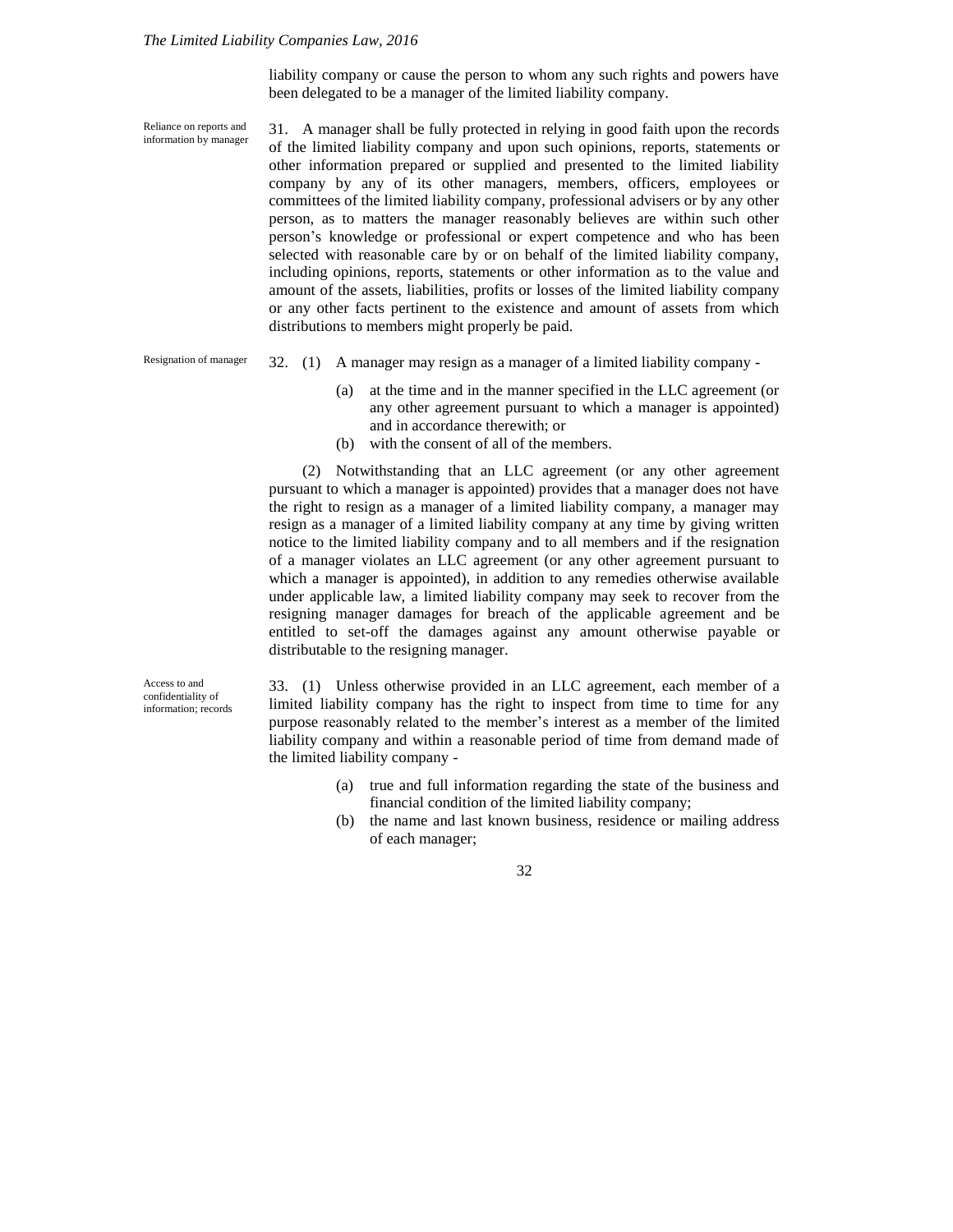- (c) a copy of the limited liability company's LLC agreement, registration statement, certificate of registration and all amendments thereto; and
- (d) true and full information regarding the amount of cash and a description and statement of the agreed value of any other property or services contributed by such member and which such member has agreed to contribute in the future, and the date on which such member became a member.

(2) Each manager shall have the right to inspect all of the information described in subsection (1) for a purpose reasonably related to the position of manager.

(3) Except as provided in the LLC agreement, the manager of a limited liability company shall have the right to keep confidential from the members or managers of other classes of LLC interests, for such period of time as the manager deems reasonable, any information which the manager reasonably believes to be in the nature of trade secrets or other information the disclosure of which the manager in good faith believes is not in the best interests of the limited liability company to disclose or could damage the limited liability company or its business or affairs by disclosure or which the limited liability company is required by law or by agreement with a third party to keep confidential.

(4) A limited liability company may maintain its records in a form otherwise than legible provided that such form is capable of being reproduced in legible form.

(5) Any demand by a member under this section shall be in writing and shall state the purpose of such demand.

(6) The rights of a member or manager to inspect or obtain information as provided in this section may be restricted in the LLC agreement.

34. Except as provided in an LLC agreement, a member or manager may lend to, borrow from, act as a surety, guarantor or endorser for, guarantee or assume one or more obligations of, provide collateral for, and transact other business with, a limited liability company and with or without interest or security as may be agreed, and shall have the same rights and obligations with respect thereto as a person who is not a member or manager.

Business transactions of member or manager with the limited liability company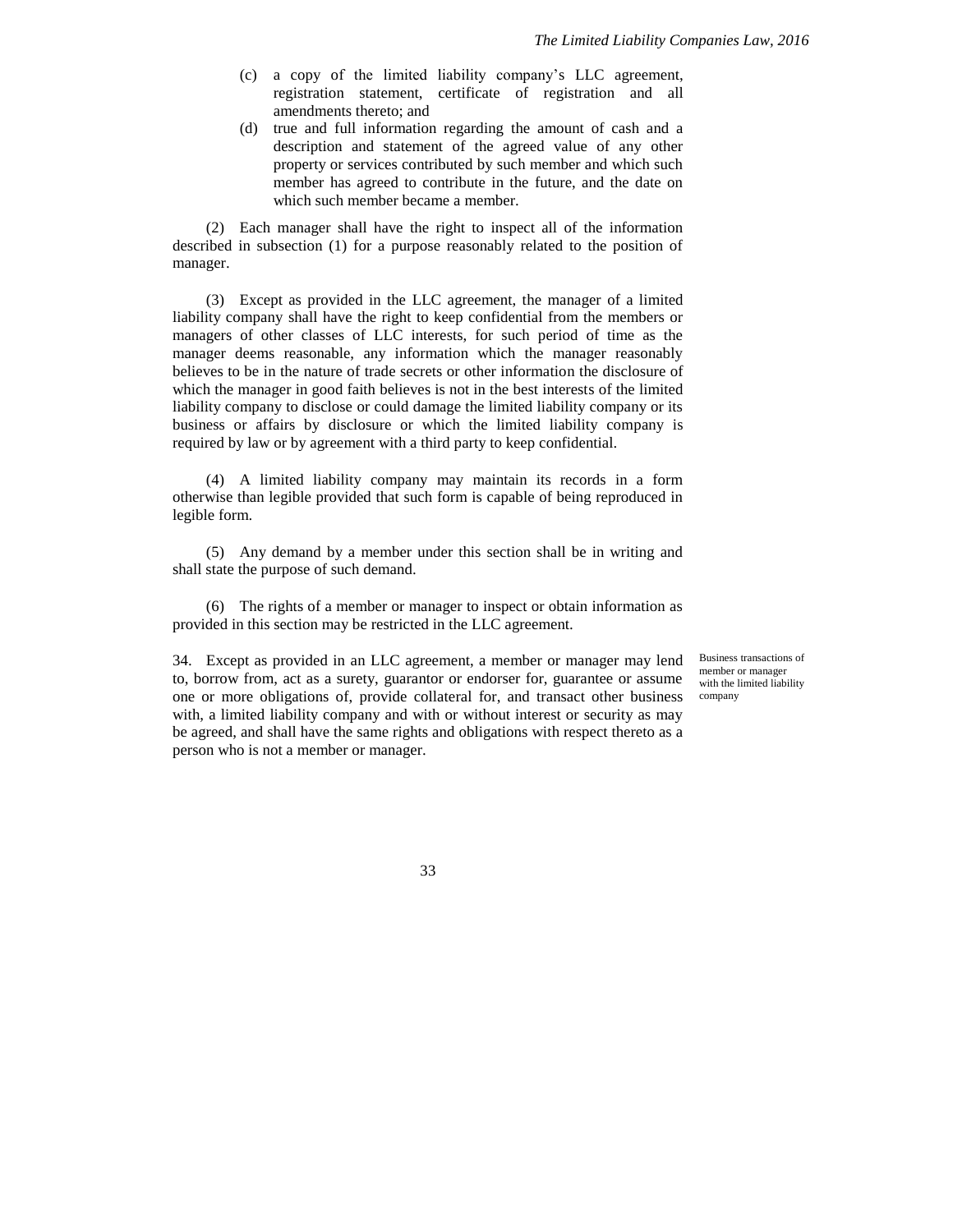### PART 8 WINDING-UP OF A LIMITED LIABILITY COMPANY

Winding Up

35. A limited liability company may be wound up -

- (a) voluntarily;
- (b) compulsorily by the Court; or
- (c) under the supervision of the Court.

Voluntary winding up

36. (1) A limited liability company shall be wound up voluntarily -

- (a) when the term, if any, fixed for the duration of the limited liability company in its LLC agreement expires;
- (b) when an event, if any, specified in the LLC agreement following which the limited liability company is to be wound up, occurs;
- (c) subject to subsections (4) and (5), at any time when the limited liability company has no members; or
- (d) upon the affirmative vote or written consent of at least two-thirds in number of the members of the limited liability company, provided that the LLC agreement may expressly disapply the provisions of this subsection, or provide for an alternative vote or written consent to be provided.

(2) Except to the extent that such provisions are inconsistent with this Law, the provisions of Part V of the Companies Law and the Companies Winding Up Rules as applicable to voluntary liquidation shall apply *mutatis mutandis* to the winding up and dissolution of a limited liability company and section  $37(1)(a)$ to (d) of this Law shall apply accordingly.

(3) Subject to subsections (1)(b) and (c), the death, retirement, withdrawal, expulsion, bankruptcy, liquidation or dissolution of any member or the occurrence of any event that terminates the continued membership of any member shall not cause a limited liability company to be voluntarily wound up.

(4) The death of the sole or last member of a limited liability company shall not cause the limited liability company to be wound up pursuant to subsection  $(1)(c)$  and the personal representative, executor or other person or persons entitled to exercise the rights of the deceased pursuant to section 13(2) shall be deemed to be a member until the earlier of -

- (a) their ceasing to be the sole or last member; or
- (b) the dissolution of the limited liability company.

(5) Any person may apply to the Court for, and the Court may make, an order, subject to such conditions as the Court considers appropriate, to disapply subsection  $(1)(c)$  to a particular limited liability company in any particular circumstances and for such period of time as the Court may consider appropriate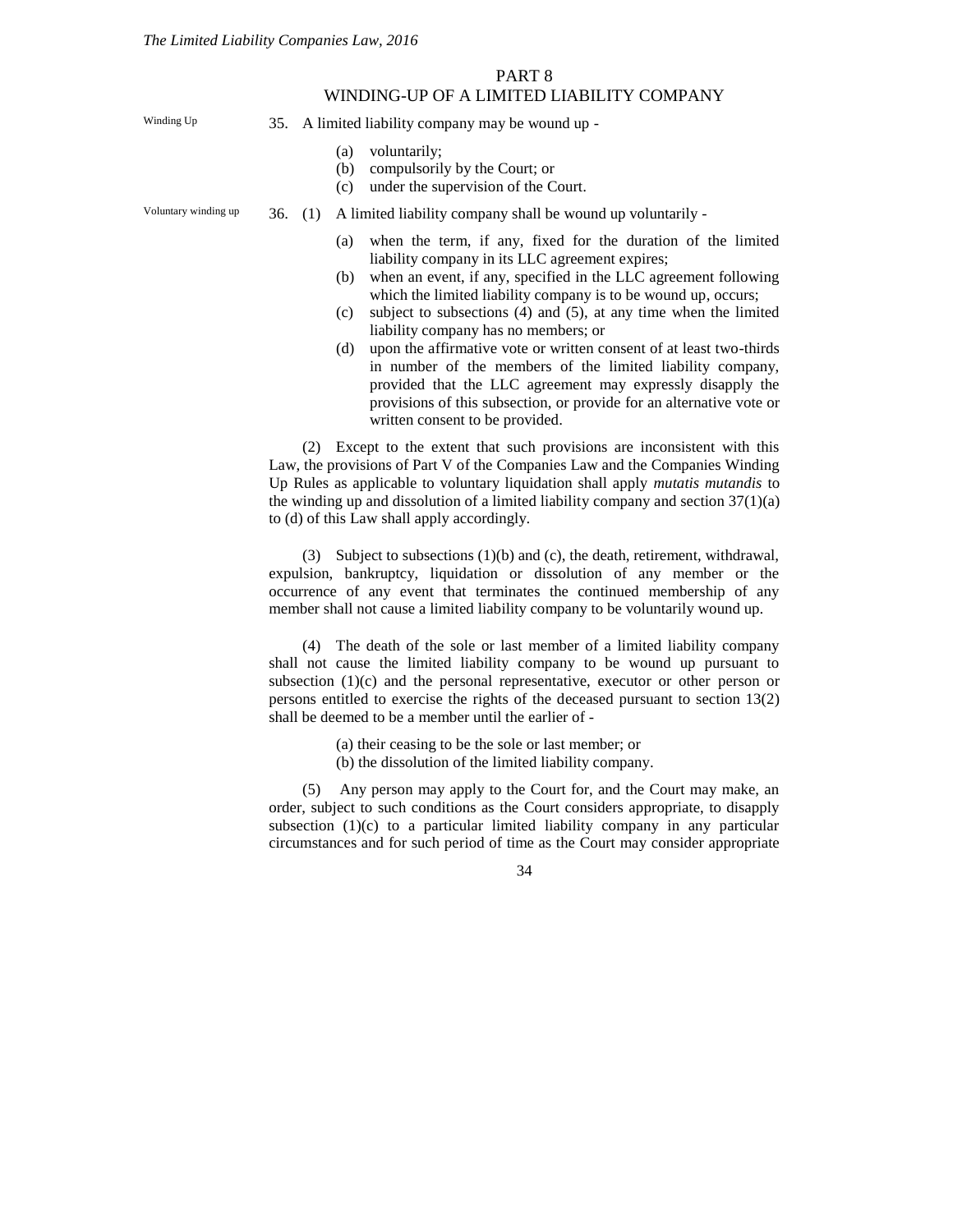and an order may be applied for up to ninety days after the limited liability company having no member and, if granted, shall be deemed to take effect immediately prior to the limited liability company having no member.

Winding up by Court

37. (1) A limited liability company shall be compulsorily wound up by the Court or its voluntary winding up brought under the supervision of the Court in the same manner and circumstances as set out in Part V of the Companies Law and the Companies Winding Up Rules which, except to the extent such provisions are inconsistent with this Law, shall apply *mutatis mutandis* to the winding up and dissolution of a limited liability company, including as follows -

- (a) references in Part V of the Companies Law to a company shall include references to a limited liability company;
- (b) the members shall be treated as if they were shareholders of a company and references to contributories and shares in Part V of the Companies Law shall be construed accordingly;
- (c) references in Part V of the Companies Law to a director or officer of a company shall include references to the manager or managers of a limited liability company or to the extent no manager has been appointed, shall include references to the members of the limited liability company in whom management of the limited liability company is vested;
- (d) references in Part V of the Companies Law to articles of association shall include references to the LLC agreement;
- (e) the Insolvency Rules Committee established pursuant to the Companies Law shall have the power to make rules and prescribe forms for the purpose of giving effect to this Part 8 and any such rules made in respect of the winding up of a limited liability company shall then apply in lieu of any equivalent rule in the Companies Winding Up Rules; and
- (f) on application by a member, creditor or liquidator, the Court may make orders and give directions for the winding up and dissolution of a limited liability company as may be just and equitable.

(2) Where expressly provided for in an LLC agreement, a manager or, if no manager has been appointed, a member or members, shall have authority to present a winding up petition on behalf of the limited liability company upon the affirmative vote or written consent of at least two-thirds in number of the members or such other alternative vote or written consent as expressly provided for in the LLC agreement.

(3) Notwithstanding that a winding up order has been made, a creditor who has security over the whole or part of the assets of a limited liability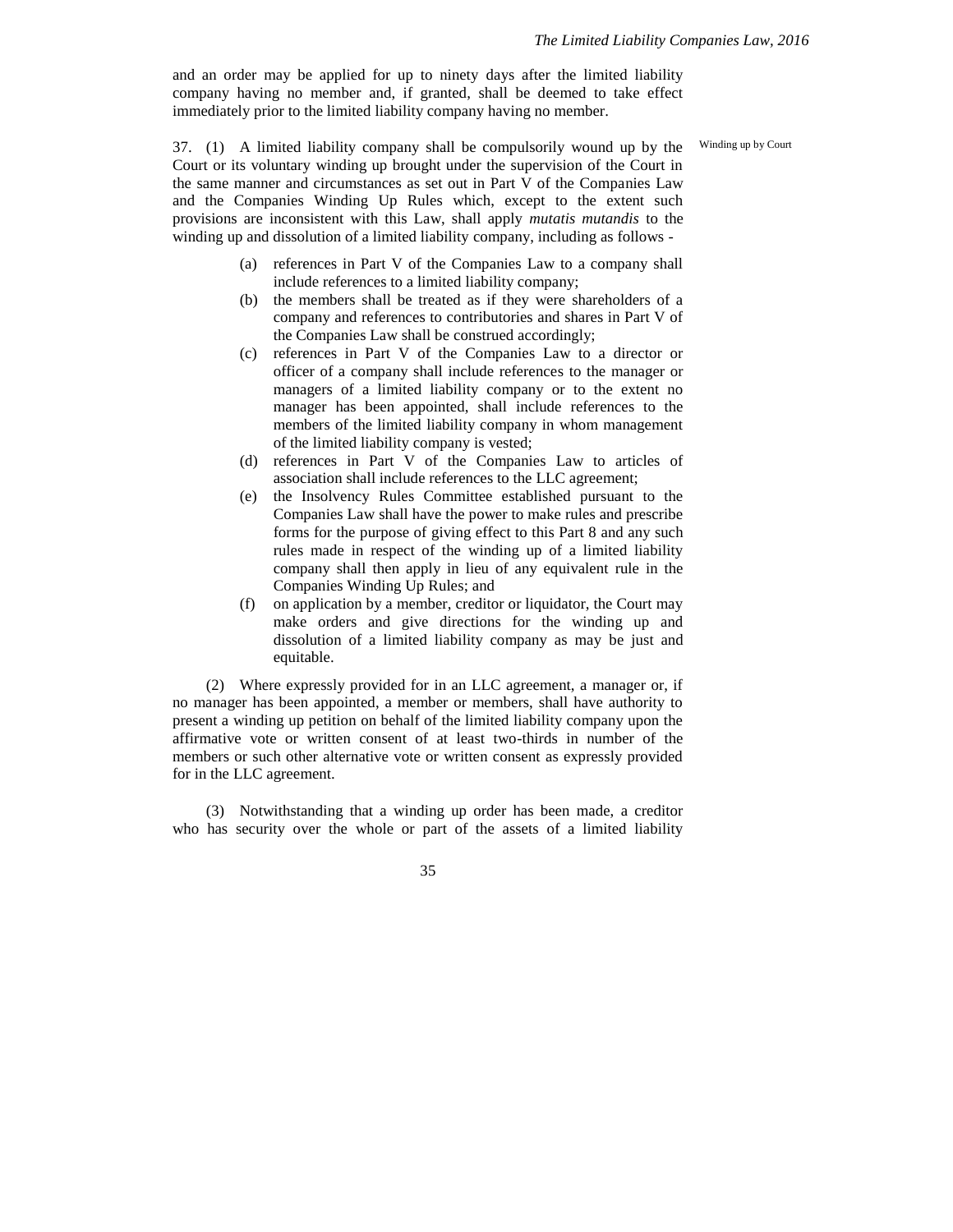company is entitled to enforce the creditor's security without the leave of the Court and without reference to the liquidator.

(4) Where the liquidator sells assets on behalf of a secured creditor, the liquidator is entitled to deduct from the proceeds of sale a sum by way of remuneration equivalent to that which is or would be payable under section 109 of the Companies Law as if the limited liability company were an exempted company.

38. (1) Subject to subsection (2), the assets of the limited liability company shall be applied in the following order of priority as between creditors and members in a winding up - Distribution of assets

- (a) first, *pari passu* to creditors whose status as such is not derived from their membership, if any, of the limited liability company; and
- (b) unless otherwise provided in the LLC agreement
	- (i) secondly, to persons who have become entitled to a distribution from the limited liability company in connection with an LLC interest, in order of priority of the time of such entitlement and to the extent thereof (and pari *passu* where entitlements are of equal priority); and
	- (ii) thirdly, to members in connection with and according to the rights of their LLC interest.

(2) The collection in and application of the property of the limited liability company referred to in subsection (1) is without prejudice to and after taking into account and giving effect to the rights of preferred and secured creditors and to any agreement between the limited liability company and any creditors that the claims of such creditors shall be subordinated or otherwise deferred to the claims of any other creditors and to any contractual rights of set-off or netting of claims between the limited liability company and any person or persons (including without limitation any bilateral or any multi-lateral set-off or netting arrangements between the limited liability company and any person or persons) and subject to any agreement between the limited liability company and any person or persons to waive or limit the same.

(3) In the absence of any contractual right of set-off, non-set-off or netting, an account shall be taken of what is due from each party to the other in respect of their mutual dealings and the sums due from one party shall be set-off against the sums due from the other.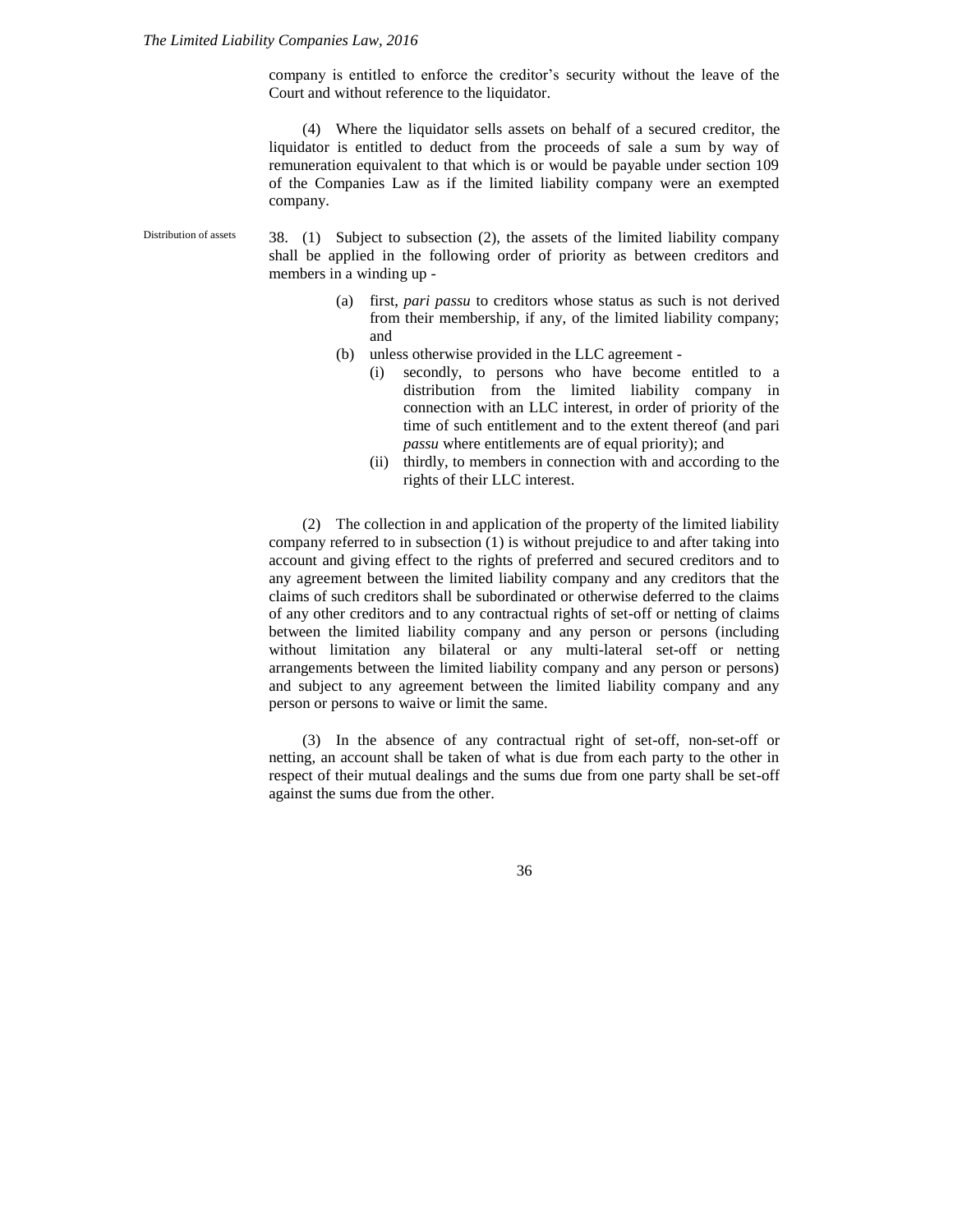39. The Court shall dismiss a winding up petition or adjourn the hearing of a winding up petition on the ground that a petitioner is contractually bound not to present a winding up petition against the limited liability company.

40. The provisions of Part VI of the Companies Law (removal of Defunct Companies) shall apply *mutatis mutandis* to limited liability companies including as follows -

- (a) references to members of a company in Part VI of the Companies Law shall be deemed to include reference to members of a limited liability company;
- (b) references to the Registrar in Part VI of the Companies Law shall be deemed to include the Registrar under this Law; and
- (c) references to directors and officers in Part VI of the Companies Law shall be deemed to include the manager or managers of a limited liability company or, if no manager has been appointed, to the members of the limited liability company in whom management of the limited liability company is vested.

41. Any property vested in or belonging to a limited liability company that is removed from the Register pursuant to section 40 of this Law shall thereupon vest in the Financial Secretary and shall be subject to disposition by the Cabinet, or to retention for the benefit of the Islands.

Winding up petitions

Removal of defunct limited liability companies

Vesting of property

#### PART 9

### ARRANGEMENTS AND RECONSTRUCTION

42. (1) Where a compromise or arrangement is proposed between a limited liability company and its creditors or any class of them, or between the limited liability company and its members or any class of them, the Court may, on the application of the limited liability company or of any creditor or member of the limited liability company, or where a limited liability company is being wound up, of the liquidator, order a meeting of the creditors or class of creditors, or of the members of the limited liability company or class of members, as the case may be, to be summoned in such manner as the Court directs.

(2) If a majority in number representing seventy-five per cent in value of the creditors or class of creditors, or members or class of members, as the case may be, present and voting either in person or by proxy at the meeting, agree to any compromise or arrangement, the compromise or arrangement shall, if

37

Power to compromise with creditors and members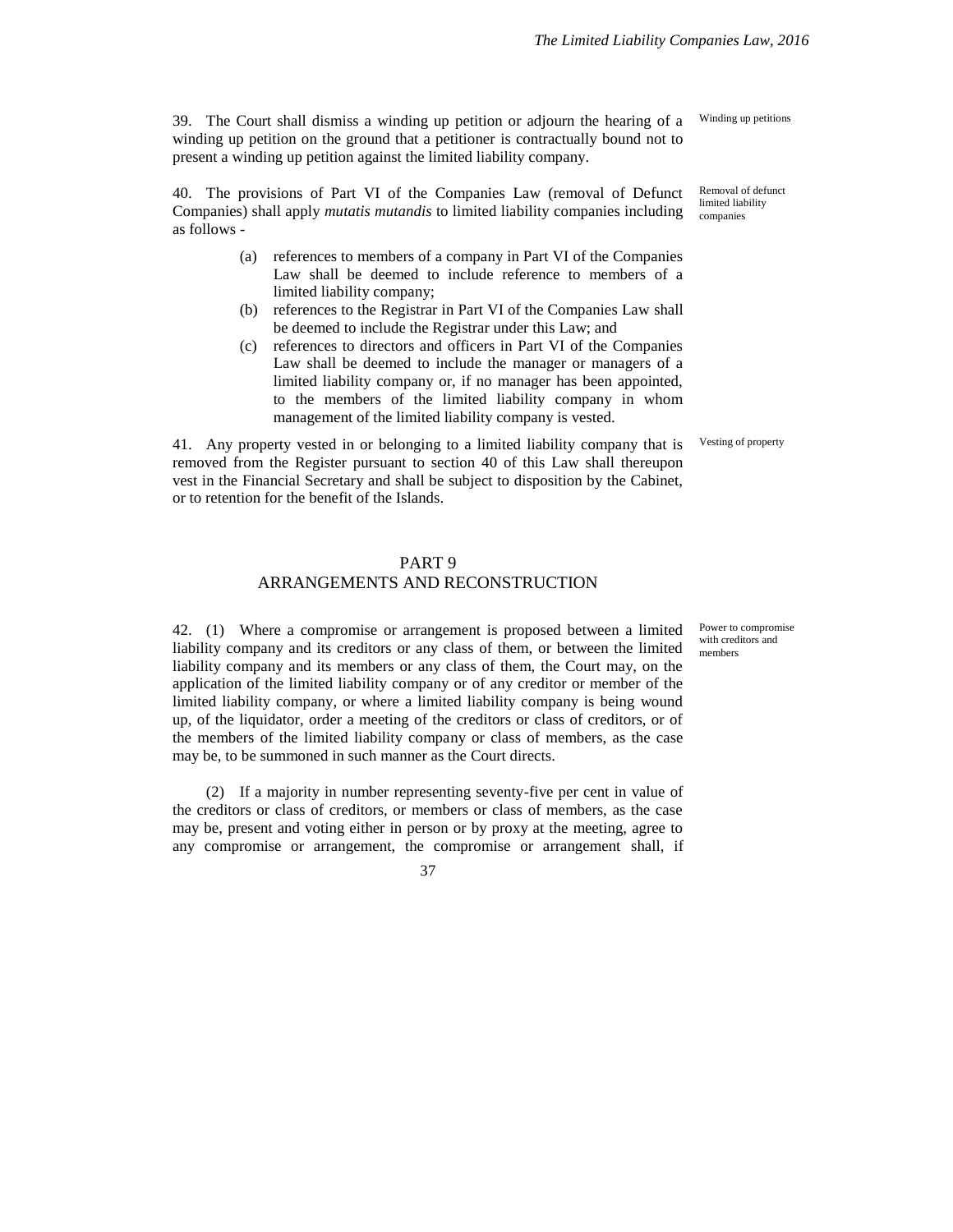sanctioned by the Court, be binding on all the creditors or the class of creditors, or on the members or class of members, as the case may be, and also on the limited liability company or, where a limited liability company is in the course of being wound up, on the liquidator and contributories of the limited liability company.

(3) An order made under subsection (2) shall have no effect until a copy of the order has been delivered to the Registrar for registration, and a copy of every such order shall be annexed to every copy of the LLC agreement of the limited liability company issued after the order has been made.

(4) If a limited liability company makes default in complying with subsection (3), the limited liability company and every manager of the limited liability company who is in default shall be liable to a fine of two dollars for each copy in respect of which the default is made.

43. (1) Where an application is made to the Court under section 42 for the sanctioning of a compromise or arrangement proposed between a limited liability company and any such persons as are specified in that section, and it is shown to the Court that the compromise or arrangement has been proposed for the purpose of or in connection with a scheme for the reconstruction of any limited liability company or companies or the amalgamation of any two or more companies (including any limited liability company), and that under the scheme the whole or any part of the undertaking or the property of any limited liability company concerned in the scheme (in this section referred to as a "transferor company") is to be transferred to another company (including any limited liability company) (in this section referred to as the "transferee company") the Court, may either by the order sanctioning the compromise or arrangement or by any subsequent order make provision for -

- (a) the transfer to the transferee company of the whole or any part of the undertaking and of the property or liabilities of any transferor company;
- (b) the allotting or appropriation by the transferee company of any LLC interests shares, debentures, policies, or other like interest (as applicable) in the transferee company which under the compromise or arrangement are to be allotted or appropriated by the transferee company to or for any person;
- (c) the continuation by or against the transferee company of any legal proceedings pending by or against any transferor company;
- (d) the dissolution, without winding up, of any transferor company;
- (e) the provisions to be made for any person who within such time and in such manner as the Court directs dissent from the compromise or arrangement; and

38

Provision for facilitating reconstruction and amalgamation of limited liability companies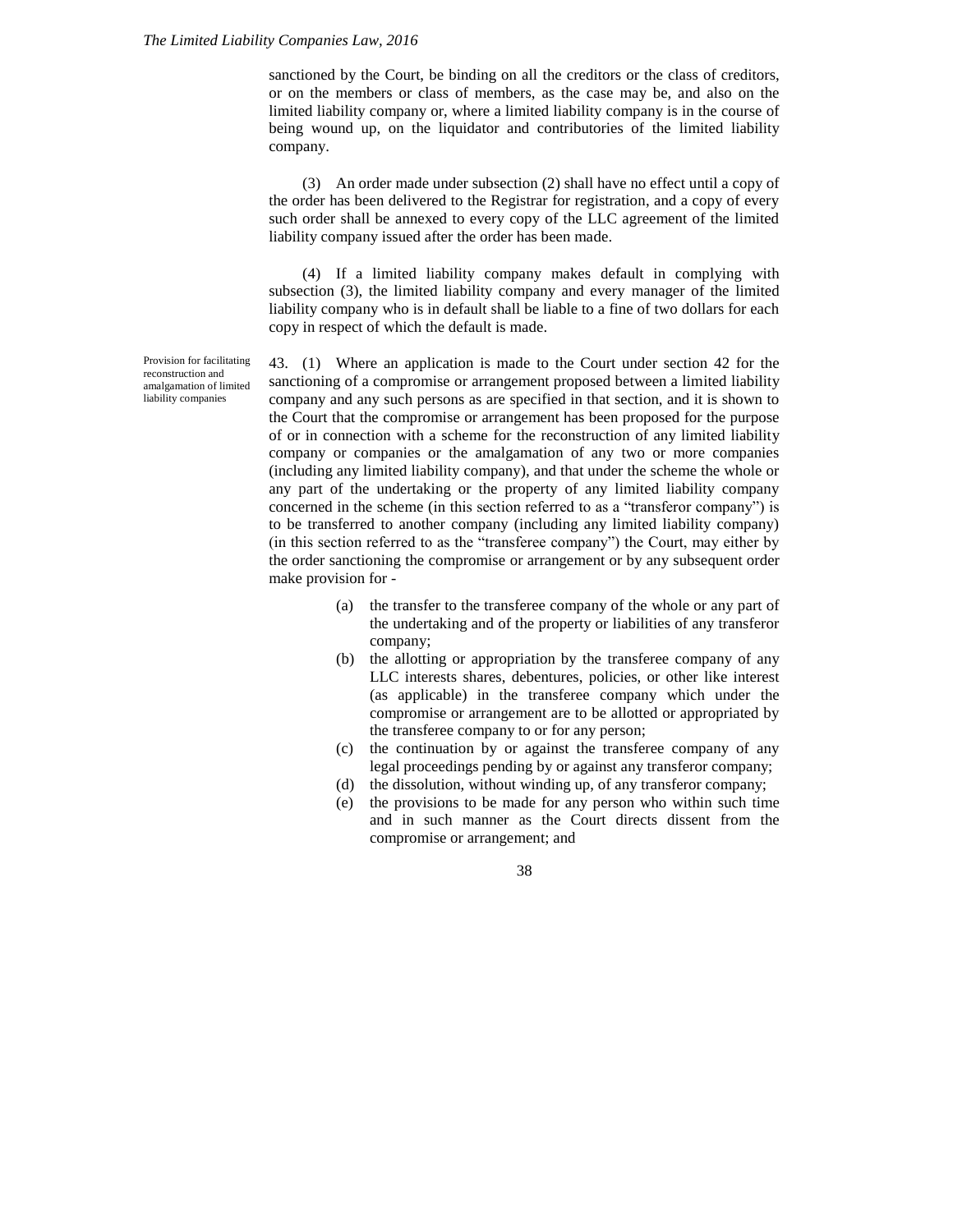(f) such incidental, consequential and supplemental matters as are necessary to secure that the reconstruction or amalgamation is fully and effectively carried out.

(2) Where an order under this section provides for the transfer of property or liabilities, that property shall, by virtue of the order, be transferred to and vest in, and those liabilities shall, by virtue of the order, be transferred to and become the liabilities of, the transferee company, and any such property shall, if the order so directs, be freed from any charge which is, by virtue of the compromise or arrangement, to cease to have effect.

(3) Where an order is made under this section, every limited liability company in relation to which the order is made shall cause a copy thereof to be delivered to the Registrar for registration within seven days after the making of the order, and if default is made in complying with this subsection, the limited liability company and every manager of the limited liability company who is in default shall be liable to a fine of two hundred dollars for each day that such default continues, which penalty shall be a debt due to the Registrar.

(4) In this section -

"property" includes property, rights and powers of every description;

"liabilities" includes duties; and

"transferee company" means any limited liability company or body corporate established in the Islands or in any other jurisdiction.

44. (1) Where a scheme or contract involving the transfer of LLC interests or any class of LLC interests in a limited liability company (in this section referred to as the "transferor company" ) to any company, whether a limited liability company within the meaning of this Law or not (in this section referred to as the "transferee company") has, within four months after the making of the offer in that behalf by the transferee company, been approved by the holders of not less than ninety per cent in value of the LLC interests affected (or such other threshold as may be specified in the LLC agreement), the transferee company may, at any time within two months after the expiration of the said four months, give notice in the prescribed manner to any dissenting members that it desires to acquire the member's LLC interest, and where such notice is given the transferee company shall, unless on an application made by the dissenting member within one month from the date on which the notice was given, the Court thinks fit to order otherwise, be entitled and bound to acquire that LLC interest on the terms on which under the scheme or contract the LLC interests of the approving members are to be transferred to the transferee company.

Power to acquire LLC interests of dissentient members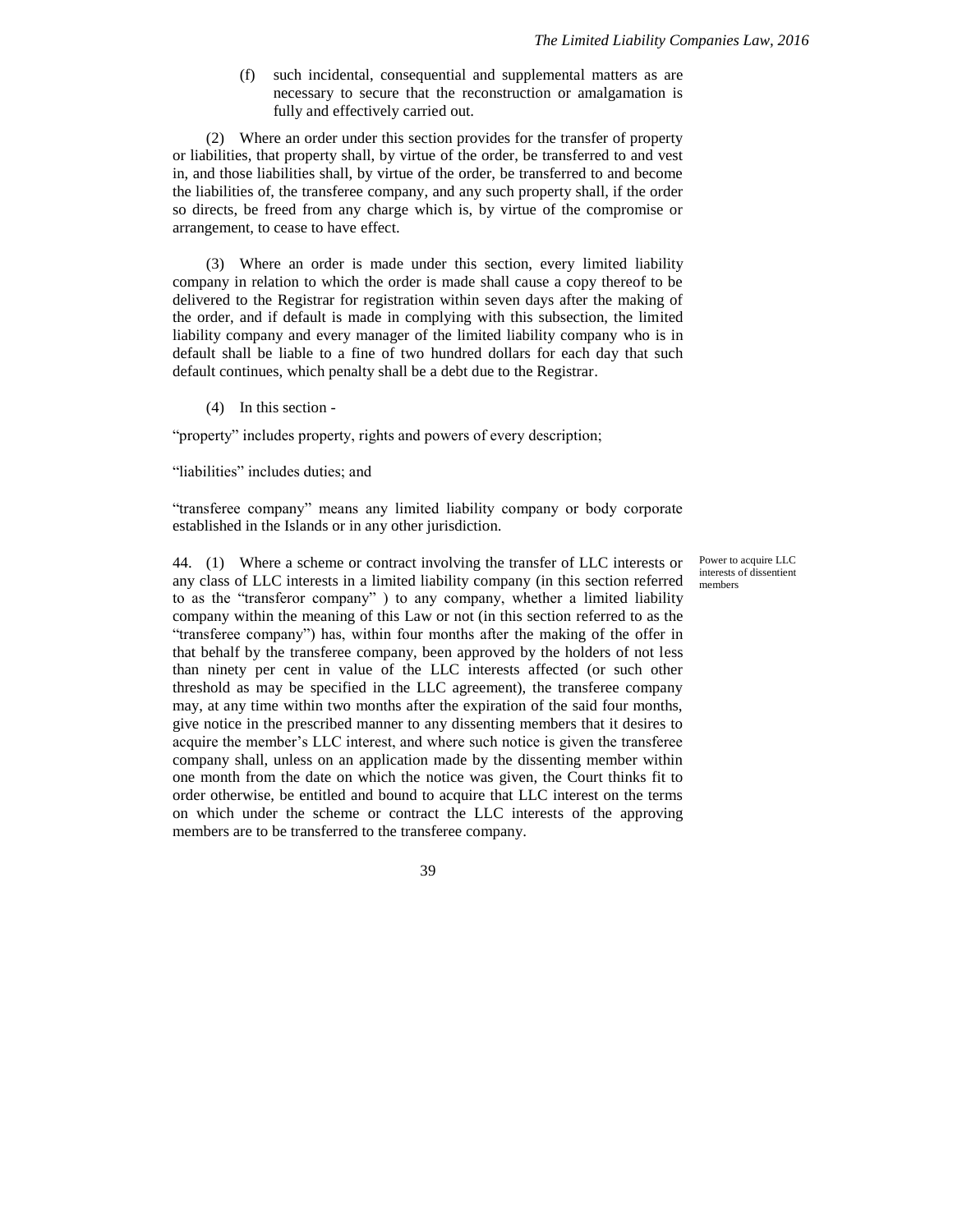(2) Where a notice has been given by the transferee company under this section and the Court has not, on an application made by the dissenting members ordered to the contrary, the transferee company shall, on the expiration of one month from the date on which the notice has been given or, if an application to the Court by the dissenting members is then pending, after that application has been disposed of, transmit a copy of the notice to the transferor company and pay or transfer to the transferor company the amount or other consideration representing the price payable by the transferee company for the LLC interests which by virtue of this section that company is entitled to acquire, and the transferor company shall thereupon register the transferee company as the member in respect of those LLC interests.

(3) Any sums received by the transferor company under this section shall be paid into a separate bank account and any such sums and any other consideration so received shall be held by the transferor company on trust for the several persons entitled to the LLC interests in respect of which the said sum or other consideration were respectively received.

(4) In this section "dissenting member" includes a member who has not assented to the scheme or contract and any member who has failed or refused to transfer that member's LLC interest to the transferee company, in accordance with the scheme or contract.

(5) The provisions of subsections (1), (2), (3) and (4) may be disapplied in respect of a limited liability company if expressed to be disapplied in the limited liability company's LLC agreement.

### PART 10 MERGER, CONSOLIDATION, DISCONTINUANCE AND **CONVERSION**

45. In this Part - Definitions in this Part

> "consolidated entity" means the new entity that results from the consolidation of two or more constituent entities;

> "consolidation" means the combination of two or more constituent entities into a consolidated entity and the vesting of the undertaking, property and liabilities of such constituent entities in the consolidated entity;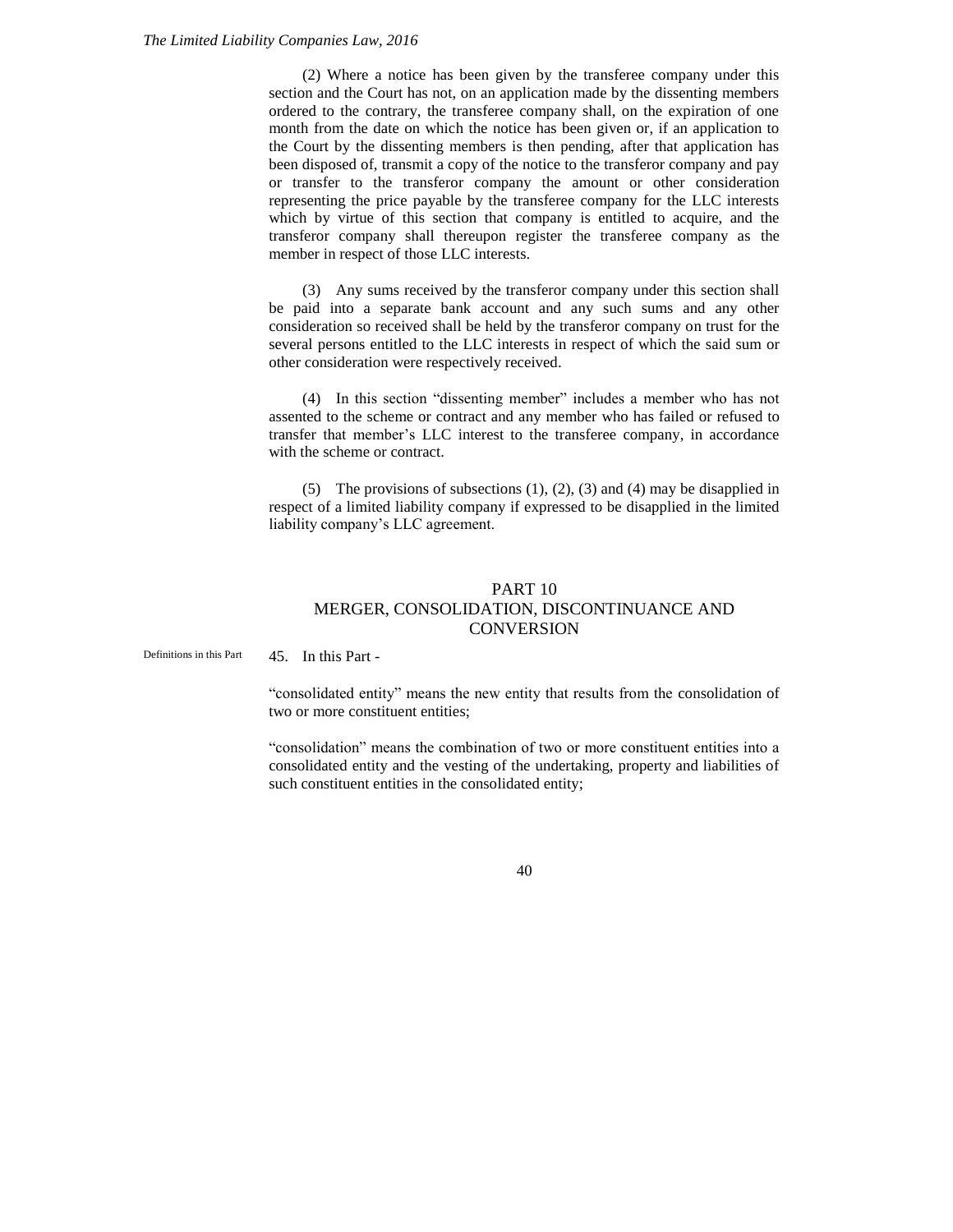"constituent limited liability company" or "constituent entity" means a limited liability company or other entity that is participating in a merger or consolidation with one or more other entities;

"entity" means

- (a) an exempted company;
- (b) a limited liability company; or
- (c) a foreign entity provided that such foreign entity has separate legal personality;

"merger" means the merging of two or more constituent entities and the vesting of their undertaking, property and liabilities in one of such constituent entities as the surviving entity;

"parent entity" means, with respect to another entity, an entity that holds issued equity interests that together represent at least ninety per cent of the issued voting equity interests of that other entity;

"subsidiary entity" means, with respect to another entity, an entity of which that other entity is the parent entity; and

"surviving entity" means the sole remaining constituent entity into which one or more other constituent entities are merged.

46. (1) Two or more limited liability companies registered under this Law, may, subject to any express provisions to the contrary in the LLC agreement of any of such limited liability companies, merge or consolidate in accordance with subsections  $(3)$  to  $(15)$ .

Merger and consolidation

(2) Nothing in this Part shall derogate from the Authority's powers in relation to any constituent limited liability company that is a licensee under the regulatory laws and that proposes to participate in a merger or consolidation, or from a constituent limited liability company's obligations under the regulatory laws.

(3) The managers of each constituent limited liability company that proposes to participate in a merger or consolidation shall on behalf of the constituent limited liability company of which they are managers approve a written plan of merger or consolidation.

(4) The plan referred to in subsection (3) shall give particulars of the following matters -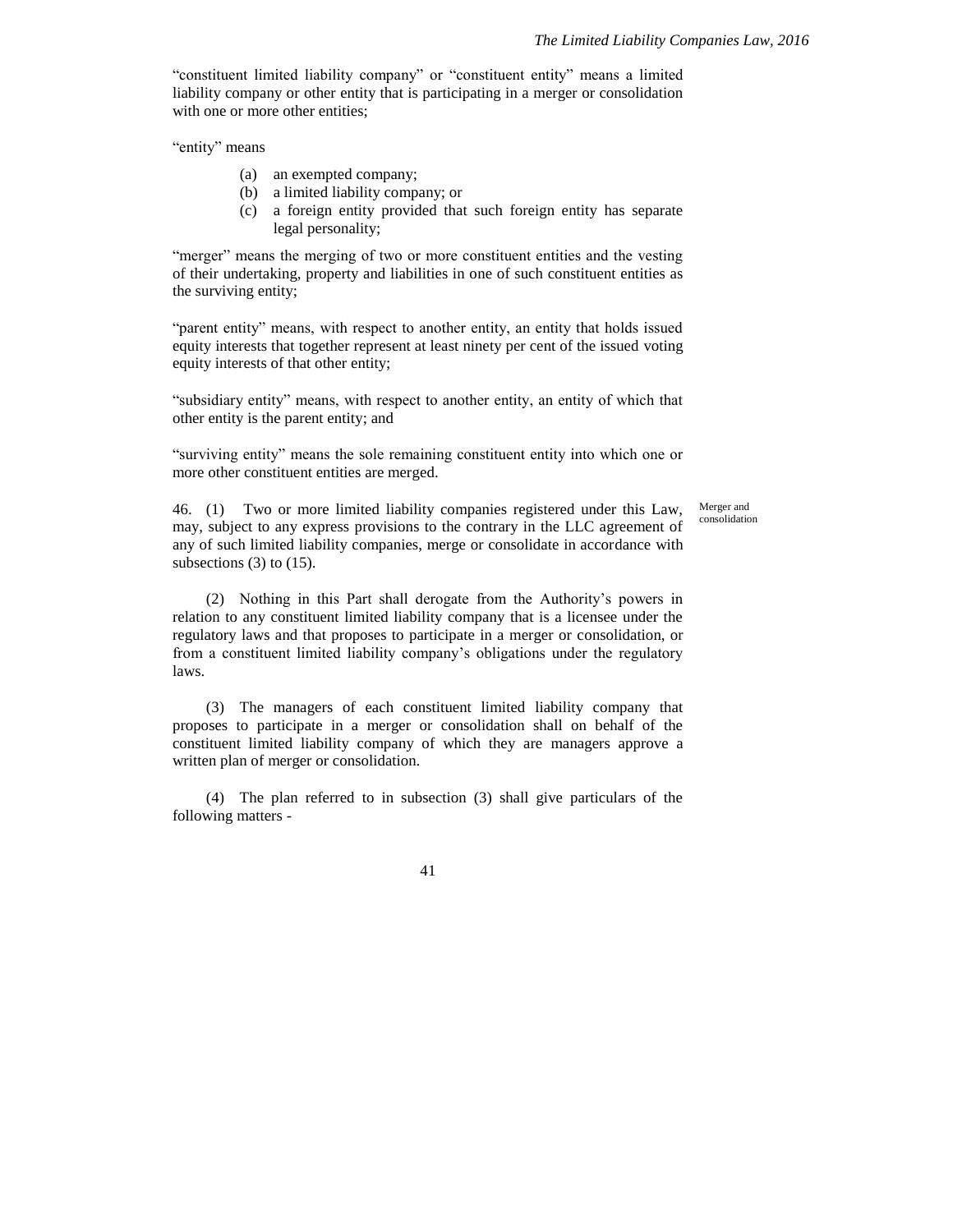- (a) the name of each constituent limited liability company and the name of the surviving or consolidated entity;
- (b) the registered office of each constituent limited liability company;
- (c) in respect of each constituent limited liability company, the designation of each class of its LLC interests;
- (d) the date on which it is intended that the merger or consolidation is to take effect, if it is intended to take effect in accordance with section 47, and not in accordance with subsection  $(13)$ ;
- (e) the terms and conditions of the proposed merger or consolidation, including where applicable, the manner and basis of converting LLC interests in each constituent limited liability company into interests in the consolidated or surviving entity or into other property as provided in subsection (5);
- (f) in respect of a merger, any proposed amendments to the registration statement of the surviving entity, or if none are proposed, a statement that the registration statement of the surviving entity immediately prior to the merger shall be its registration statement after the merger;
- (g) in respect of a consolidation, the proposed new registration statement of the consolidated entity;
- (h) any amount or benefit paid or payable to any manager of a constituent limited liability company, a consolidated entity or a surviving entity consequent upon the merger or consolidation;
- (i) the name and address of any secured creditor of a constituent limited liability company and of the nature of the secured interest held; and
- (j) the names and addresses of the managers of the surviving or consolidated entity.

(5) Some or all of the LLC interests, whether of different classes or of the same class in each constituent limited liability company, may be converted into or exchanged for different types of property (consisting of interests, debt obligations or other securities in the surviving entity or consolidated entity or any other corporate entity, or money or other property, or a combination thereof) as provided in the plan of merger or consolidation.

(6) A plan of merger or consolidation shall be authorized by each constituent limited liability company by way of -

> (a) the approval of a two thirds majority in number of the members of each such constituent limited liability company or in the case of a particular constituent limited liability company, such higher or lower threshold for approval as may be set out in its LLC agreement; and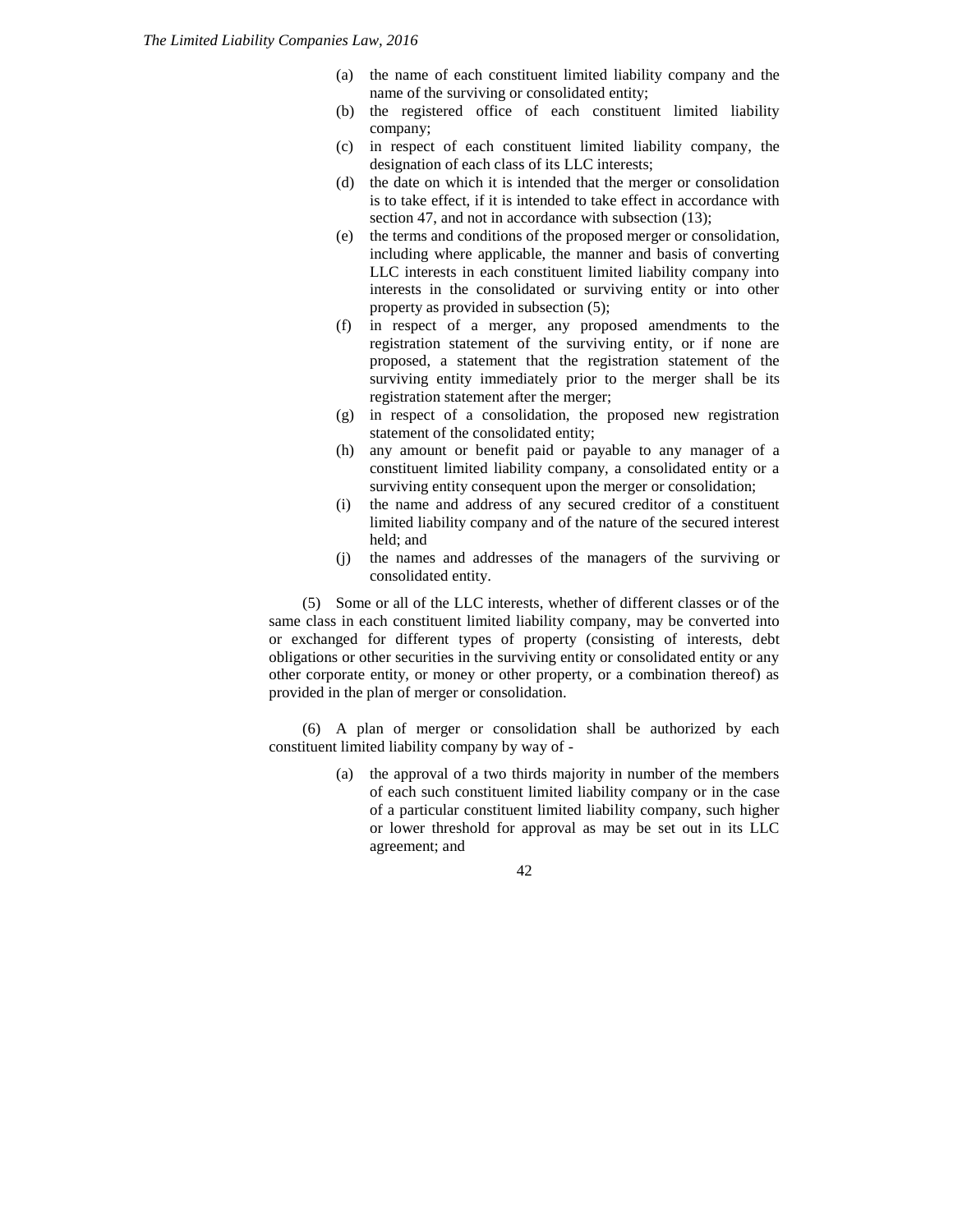(b) such other authorization, if any, as may be specified in such constituent limited liability company's LLC agreement.

(7) Notwithstanding subsection (6)(a), if a parent entity registered under this Law is seeking to merge with one or more of its subsidiary entities registered under this Law, an approval under that subsection of the members of the constituent limited liability companies is not required if a copy of the plan of merger is given to every member of each such subsidiary entity to be merged unless the parent entity agrees otherwise.

(8) The consent of each holder of a fixed or floating security interest of a constituent limited liability company in a proposed merger or consolidation shall be obtained but, if the secured creditor does not grant its consent, the Court may, upon application of the constituent limited liability company that has granted the security interest, waive the requirement for that consent upon such terms as to security to be issued by the surviving or consolidated entity or otherwise as the Court considers reasonable.

(9) After obtaining any authorizations and consents under subsections (6) and (8), the plan of merger or consolidation shall be signed by a manager on behalf of each constituent limited liability company and filed with the Registrar together with, in relation to each constituent limited liability company -

- (a) a certificate of good standing;
- (b) a manager's declaration that the constituent limited liability company is, and the surviving or consolidated entity will be, immediately after merger or consolidation, able to pay its debts as they fall due;
- (c) a manager's declaration that the merger or consolidation is *bona fide* and not intended to defraud unsecured creditors of the constituent limited liability companies;
- (d) a manager's declaration that
	- (i) no petition or other similar proceeding has been filed and remains outstanding, and that no order has been made or resolution adopted to wind up the constituent limited liability company in any jurisdiction;
	- (ii) no receiver, trustee, liquidator or administrator or other similar person has been appointed in any jurisdiction and is acting in respect of the constituent limited liability company, its affairs, or its property or any part thereof; and
	- (iii) no scheme, order, compromise or other similar arrangement has been entered into or made in any jurisdiction whereby the rights of creditors of the constituent limited liability company are, and continue to be, suspended or restricted;

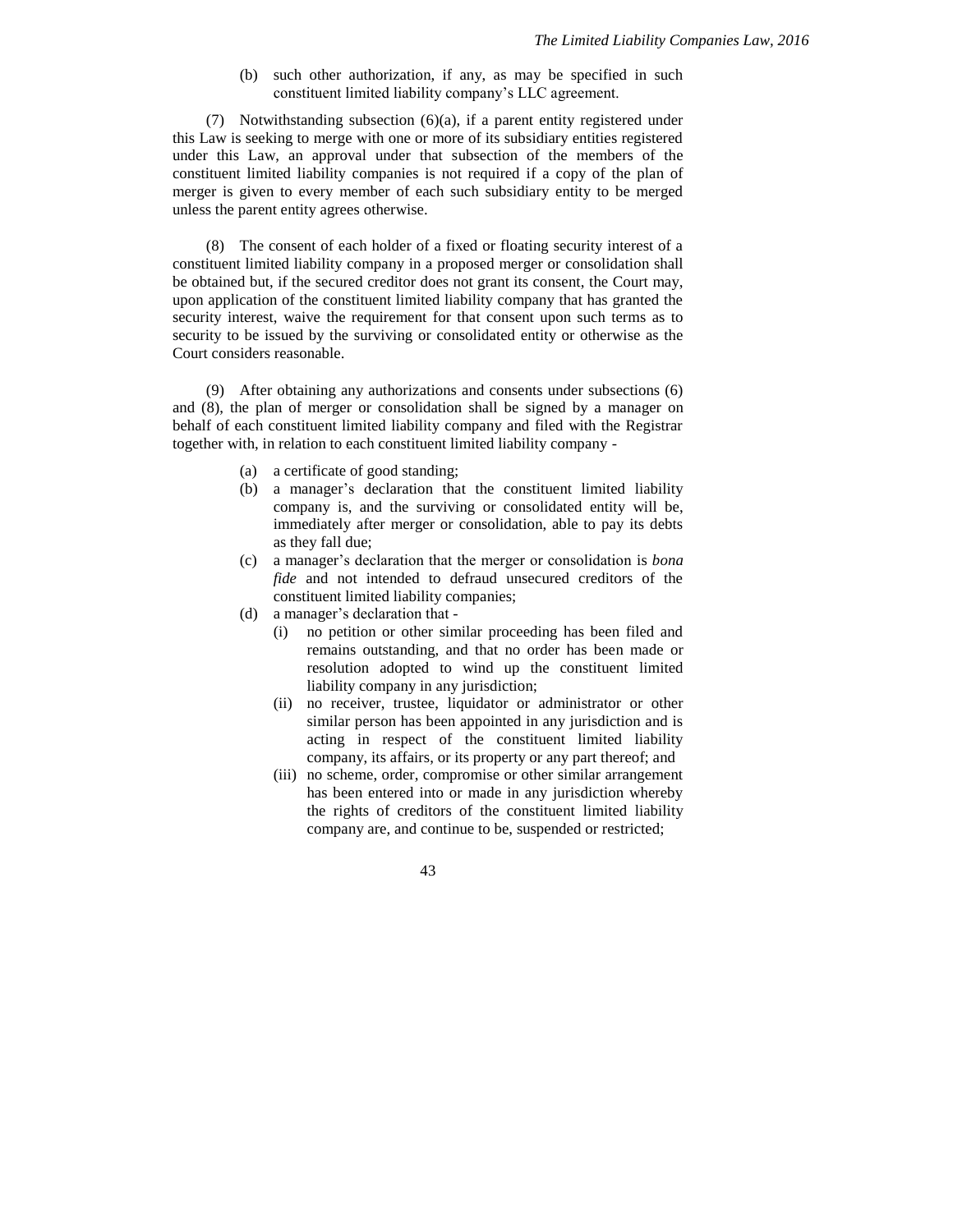- (e) a manager's declaration of the assets and liabilities of the constituent limited liability company made up to the latest practicable date before the making of the declaration;
- (f) an undertaking that a copy of the certificate of merger or consolidation under subsection (11) will be given to the members and creditors of the constituent limited liability company and that notification of the merger or consolidation will be published in the Gazette; and
- (g) a manager's declaration, where relevant, that the constituent limited liability company has complied with any applicable requirements under the regulatory laws.

(10) A manager's declaration under subsection (9) shall be in writing, signed by, and shall include the full name and address of, the manager making the declaration.

(11) Upon payment of the applicable fees under this Law and upon the Registrar being satisfied that the requirements of subsection (9) in respect of the merger or consolidation have been complied with and that the name of the surviving or consolidated entity complies with section 6, the Registrar shall register the plan of merger or consolidation including a new or amended registration statement and issue a certificate of merger or consolidation under the Registrar's hand and seal of office, and in the case of a consolidation section 5(4) shall apply in relation to the consolidated entity.

(12) A certificate of merger or consolidation issued by the Registrar shall be prima facie evidence of compliance with all requirements of this Law in respect of the merger or consolidation.

(13) Subject to section 47, a merger or consolidation shall be effective on the date the plan of merger or consolidation is registered by the Registrar.

(14) A person who, being a manager, makes a false declaration under subsection (9) commits an offence and is liable on summary conviction to a fine of twenty thousand dollars or to imprisonment for a term of five years, or both.

(15) In any proceedings for an offence under subsection (14) it shall be a defence for the person charged to prove that that person took all reasonable precautions and exercised all due diligence to avoid the commission of such an offence by that person or any person under that person's control.

(16) Any manager's declaration pursuant to this section may be given in the form of a declaration or an affidavit, as the manager may determine.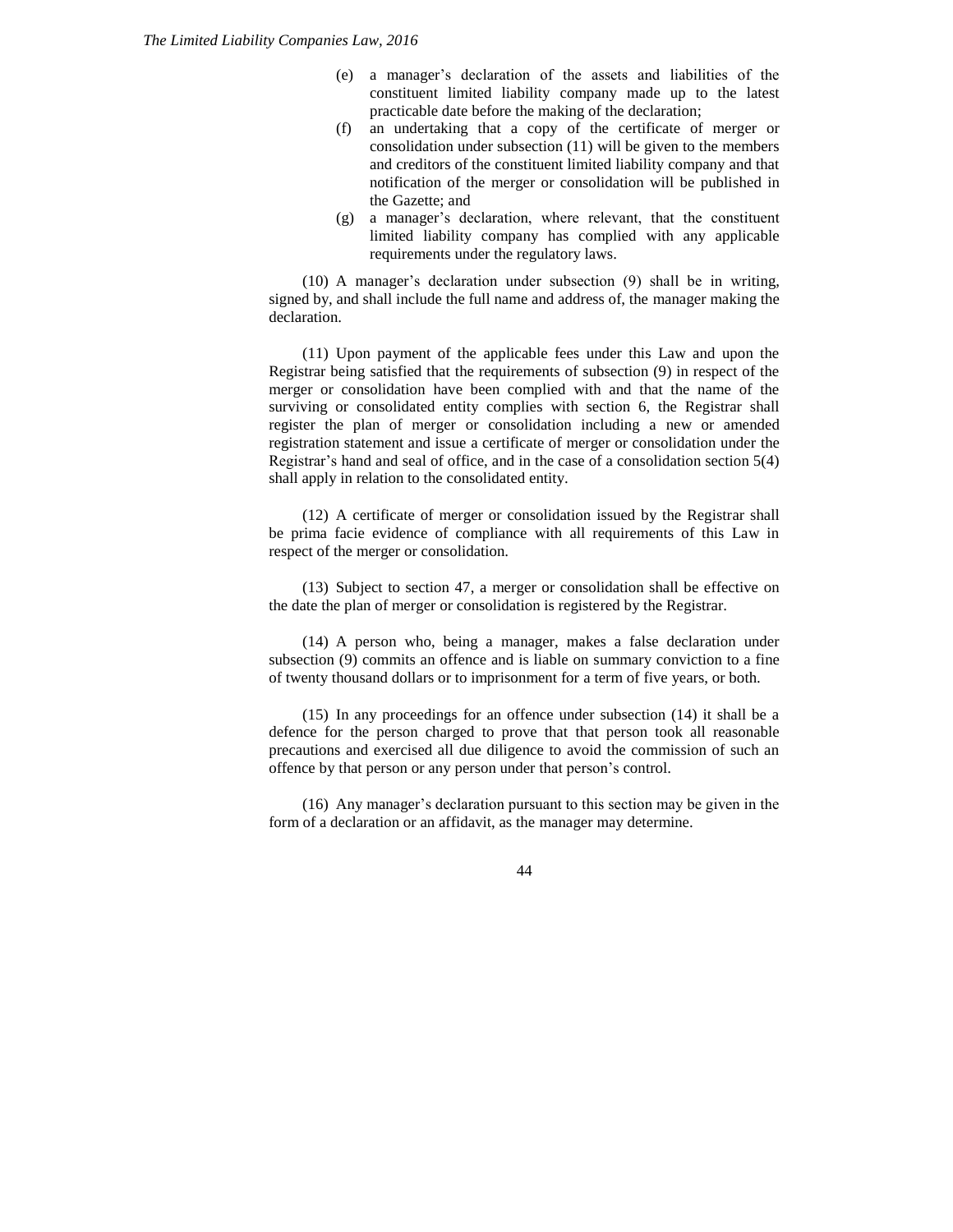Delay of effective date

Termination or amendment

(17) A plan of merger or consolidation approved in accordance with this section may -

- (a) effect any amendment to the LLC agreement; or
- (b) effect the adoption of a new LLC agreement for a limited liability company if it is the surviving or consolidated entity.

(18) Subject to section 47, any amendment to an LLC agreement or adoption of a new LLC agreement made pursuant to subsection (17) shall be effective at the effective time or date of the merger or consolidation.

47. A plan of merger or consolidation may provide that such merger or consolidation shall not become effective until a specified date or until the date of the occurrence of a specified event subsequent to the date on which the plan of merger or consolidation is registered by the Registrar, but such date shall not be a date later than the ninetieth day after the date of such registration.

48. (1) A plan of merger or consolidation may contain a provision that at any time prior to the date that the plan becomes effective it may be -

- (a) terminated by the managers of any constituent limited liability company; or
- (b) amended by the managers of the constituent limited liability companies to-
	- (i) change the name of the consolidated entity;
	- (ii) change the effective date of the merger or consolidation, provided that the new effective date complies with section 47; or
	- (iii) effect any other changes to the plan as the plan may expressly authorize the managers to effect in their discretion.

(2) If the plan of merger or consolidation is terminated or amended after it has been filed with the Registrar but before it has become effective, notice of termination or amendment of the plan shall be filed with the Registrar, and shall have effect on the date of registration by the Registrar after the Registrar has been satisfied in accordance with section 46 (11).

(3) A copy of the notice under subsection (2) shall be sent to any person entitled to vote on, consent to or be notified of the plan of merger or consolidation in accordance with section 46.

(4) The notice of termination or amendment filed in accordance with subsection (2) shall identify the plan of merger or consolidation that is to be terminated or amended and shall state that the plan has been terminated or state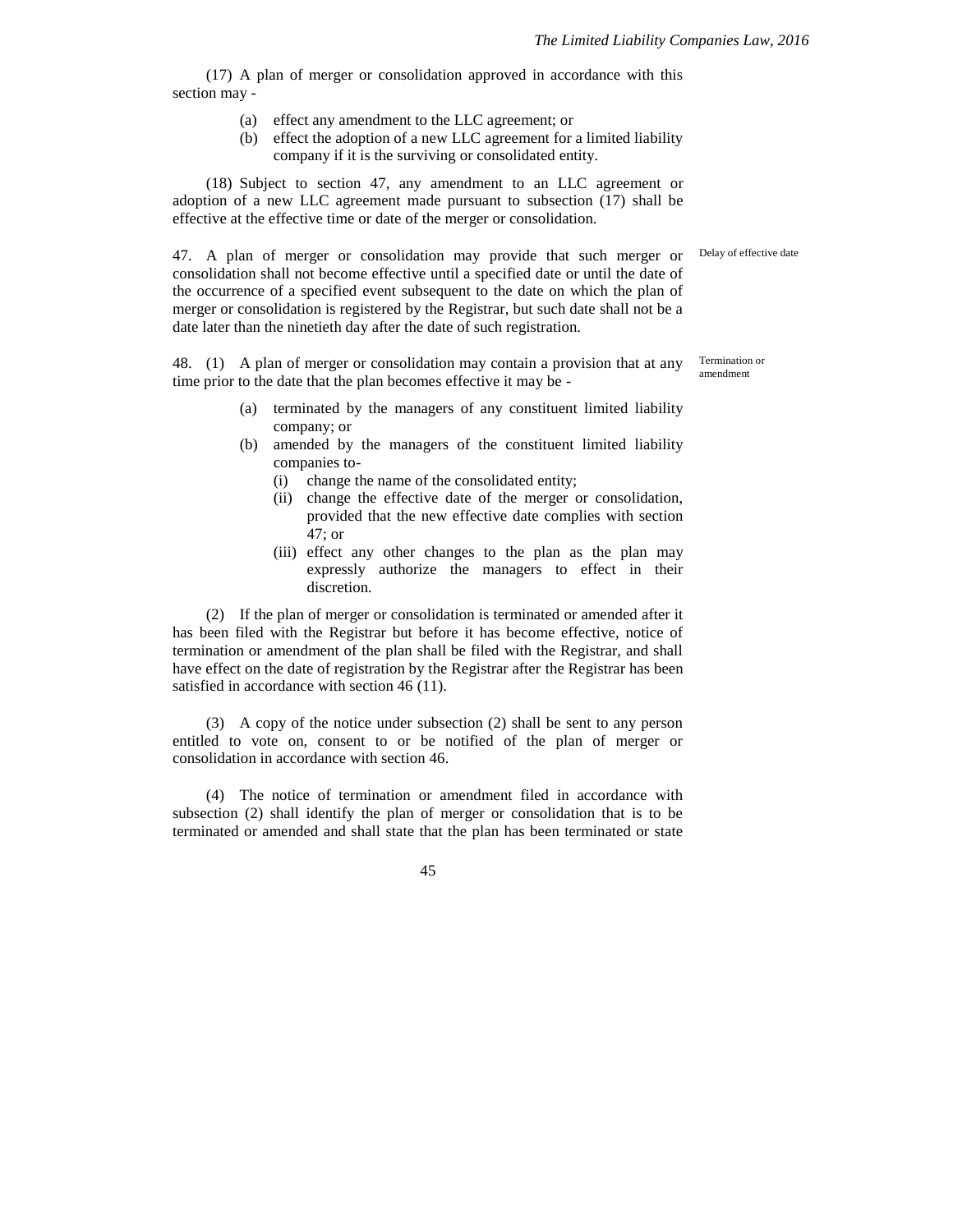the amendments made and in the former case, the Registrar shall issue a certificate of termination.

Effect of merger or consolidation

- 49. (1) As soon as a merger or consolidation becomes effective
	- (a) in the case of a consolidation, the new registration statement filed with the plan of consolidation will be the registration statement of the consolidated entity;
	- (b) the rights, the property of every description including choses in action, and the business, undertaking, goodwill, benefits, immunities and privileges of each of the constituent limited liability companies, shall immediately vest in the surviving or consolidated entity; and
	- (c) subject to any specific arrangements entered into by the relevant parties, the surviving or consolidated entity shall be liable for and subject, in the same manner as the constituent limited liability companies, to all mortgages, charges or security interests, and all contracts, obligations, claims, debts, and liabilities of each of the constituent limited liability companies.
	- (2) Where a merger or consolidation occurs
		- (a) an existing claim, cause or proceeding, whether civil (including arbitration) or criminal, pending at the time of the merger or consolidation by or against a constituent limited liability company, shall not be abated or discontinued by the merger or consolidation but shall be continued by or against the surviving or consolidated entity; and
		- (b) a conviction, judgment, ruling, order or claim, due or to become due, against a constituent limited liability company, shall not be released or impaired by the merger or consolidation, but shall apply to the surviving or consolidated entity instead of to the constituent limited liability company.

(3) Upon a merger or consolidation becoming effective, the Registrar shall strike off the Register -

- (a) a constituent limited liability company that is not the surviving entity in a merger; or
- (b) a constituent limited liability company that participates in a consolidation,

and section 158 of the Companies Law shall apply *mutatis mutandis*.

(4) The cessation of a constituent limited liability company that participates in a consolidation or that is not the surviving entity in a merger shall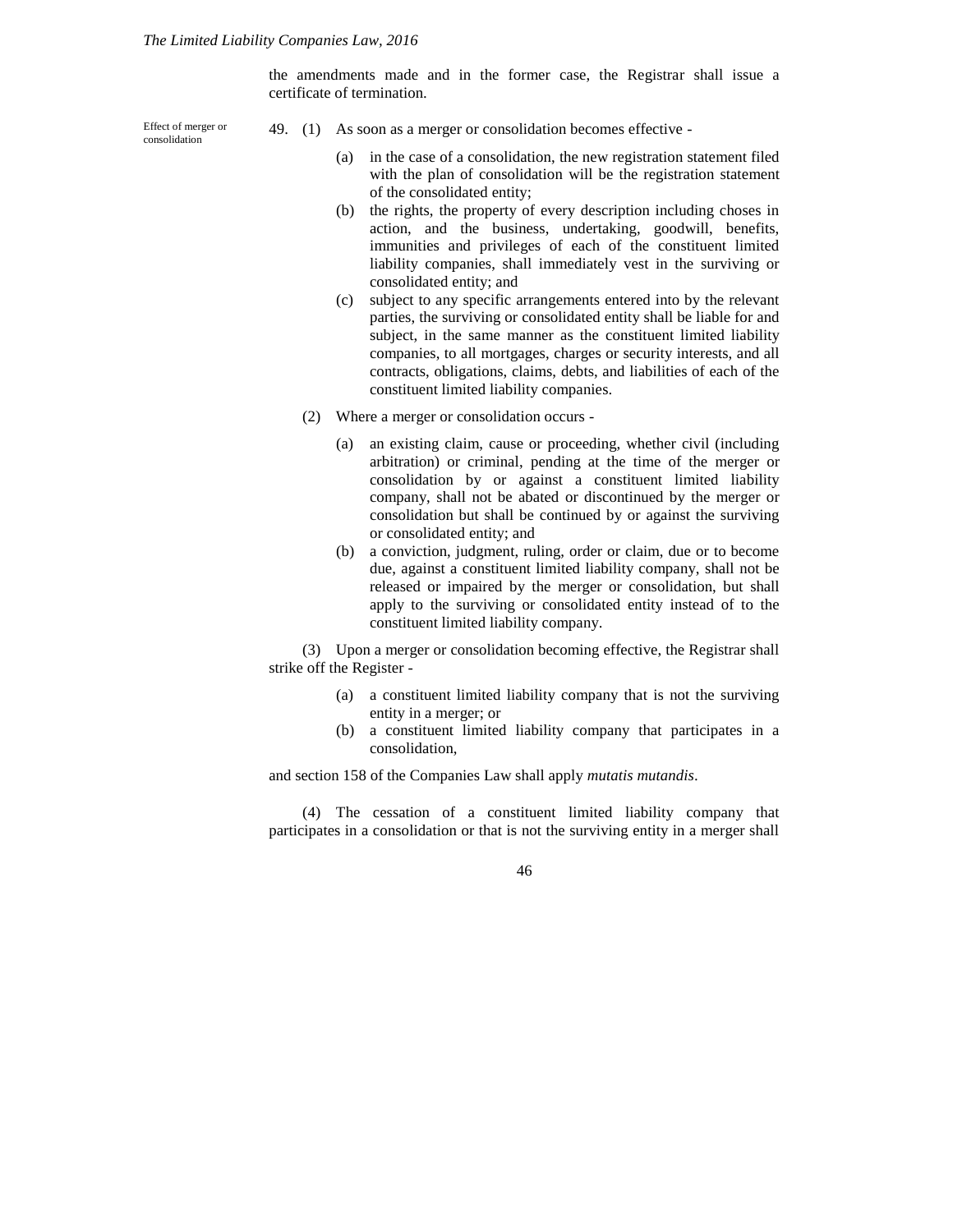not be a winding up for the purposes of this Law or within Part V of the Companies Law.

50. (1) One or more limited liability companies may merge or consolidate with one or more exempted companies, provided that -

- (a) with respect to the constituent limited liability companies, section 46(3) to (18) of this Law shall apply (where applicable);
- (b) with respect to the constituent exempted companies, Part XVI (including sections 238 and 239) of the Companies Law shall apply *mutatis mutandis* and to the extent that the provisions are not inconsistent with this Law; and
- (c) no constituent exempted company may be a segregated portfolio company.

(2) Where the surviving or consolidated entity is to be established under this Law, upon payment of the applicable fees under this Law and upon the Registrar being satisfied that the requirements of subsection (1) in respect of the merger or consolidation have been complied with and that the name of the consolidated entity complies with section 6, the Registrar shall register the plan of merger or consolidation and issue a certificate of merger or consolidation under the Registrar's hand and seal of office, and in the case of a consolidation section 5(4) shall apply in relation to the consolidated entity.

(3) Where the surviving or consolidated entity is to be established as an exempted company, upon payment of the applicable fees under this Law and upon the Registrar being satisfied that the requirements of subsection (1) in respect of the merger or consolidation have been complied with, the Registrar shall, where the exempted company is the surviving or consolidated entity, strike off the constituent limited liability companies from the Register and issue a certificate of strike off by way of merger or consolidation with an exempted company, and section 158 of the Companies Law shall apply to the constituent limited liability companies so struck off *mutatis mutandis*.

51. (1) One or more limited liability companies may merge or consolidate with one or more foreign entities in accordance with subsections (2) to (17) provided that each such foreign entity has separate legal personality.

(2) Where the surviving or consolidated entity is to be a limited liability company, in addition to compliance by each constituent limited liability company with section 46 (3) to (10), the Registrar is required to be satisfied in respect of any constituent foreign entity that -

> (a) the merger or consolidation is permitted or not prohibited by the constitutional documents of the constituent foreign entity and by

> > 47

Merger or consolidation with exempted companies

Merger or consolidation with foreign companies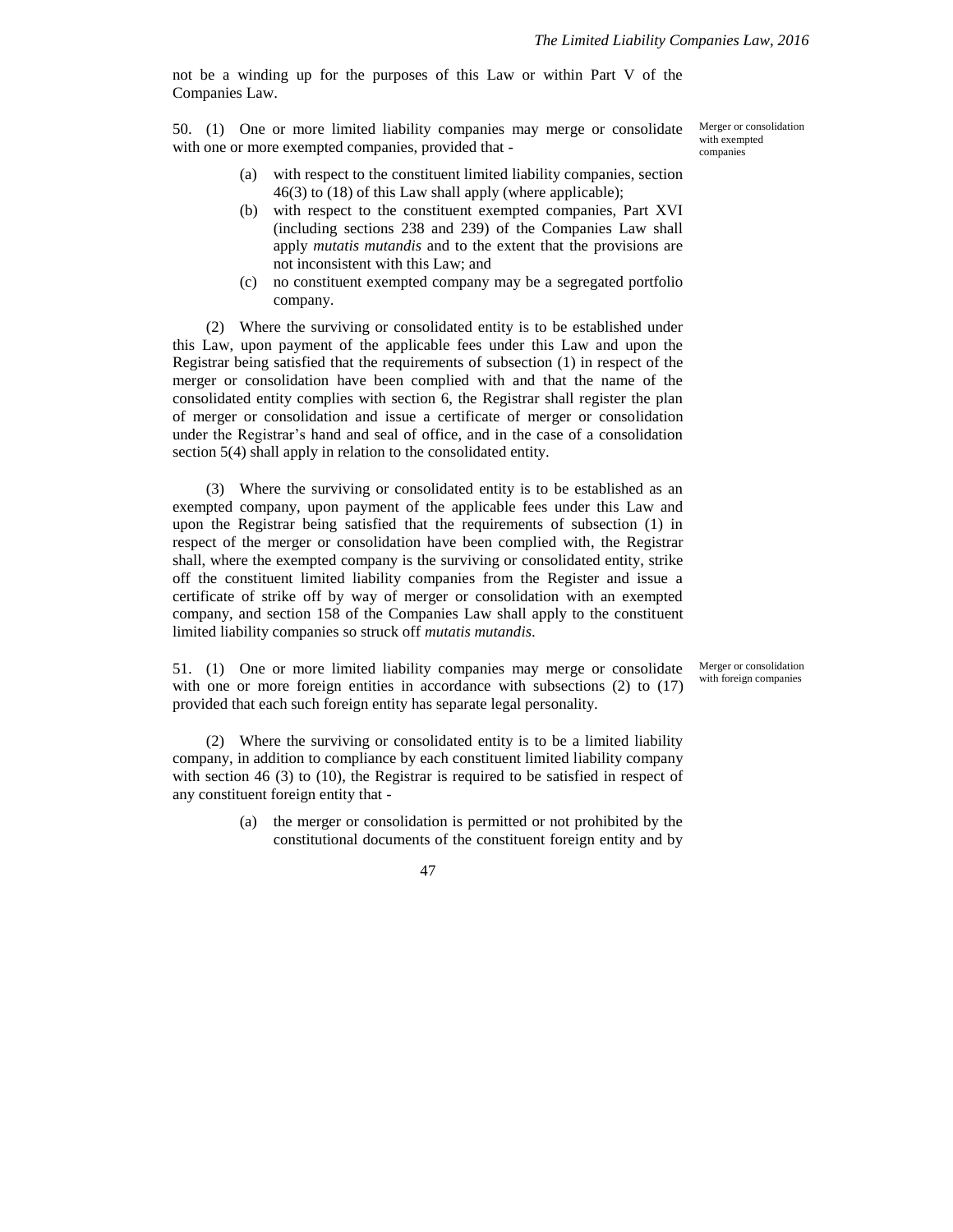the laws of the jurisdiction in which the constituent foreign entity is existing, and that those laws and any requirements of those constitutional documents have been or will be complied with;

- (b) no petition or other similar proceeding has been filed and remains outstanding, and no order has been made or resolution adopted to wind up or liquidate the constituent overseas entity in the jurisdiction in which the constituent foreign entity is existing;
- (c) no receiver, trustee, liquidator or administrator or other similar person has been appointed in any jurisdiction and is acting in respect of the constituent foreign entity, its affairs or its property or any part thereof;
- (d) no scheme, order, compromise or other similar arrangement has been entered into or made in any jurisdiction whereby the rights of creditors of the constituent foreign entity are and continue to be suspended or restricted;
- (e) the constituent foreign entity is able to pay its debts as they fall due and the merger or consolidation is *bona fide* and not intended to defraud unsecured creditors of the constituent foreign entity;
- (f) in respect of the transfer of any security interest granted by the constituent foreign entity to the surviving or consolidated entity -
	- (i) consent or approval to the transfer has been obtained, released or waived;
	- (ii) the transfer is permitted by and has been approved in accordance with the constitutional documents of the constituent foreign entity; and
	- (iii) the laws of the jurisdiction of the constituent foreign entity with respect to the transfer have been or will be complied with;
- (g) the constituent foreign entity will, upon the merger or consolidation becoming effective, cease to be incorporated, registered or exist under the laws of the relevant foreign jurisdiction; and
- (h) there is no other reason why it would be against the public interest to permit the merger or consolidation.

(3) Subsection (2)(a) to (g) shall be satisfied by filing with the Registrar a declaration of a manager of the surviving or consolidated entity to the effect that, having made due enquiry, the manager is of the opinion that the requirements of those paragraphs have been met and -

- (a) the declaration shall include a statement of the assets and liabilities of the constituent foreign entity made up to the latest practicable date before making the declaration; and
- (b) a manager of the surviving or consolidated entity shall be deemed to have made due enquiry for the purposes of subsection (2)(a) to

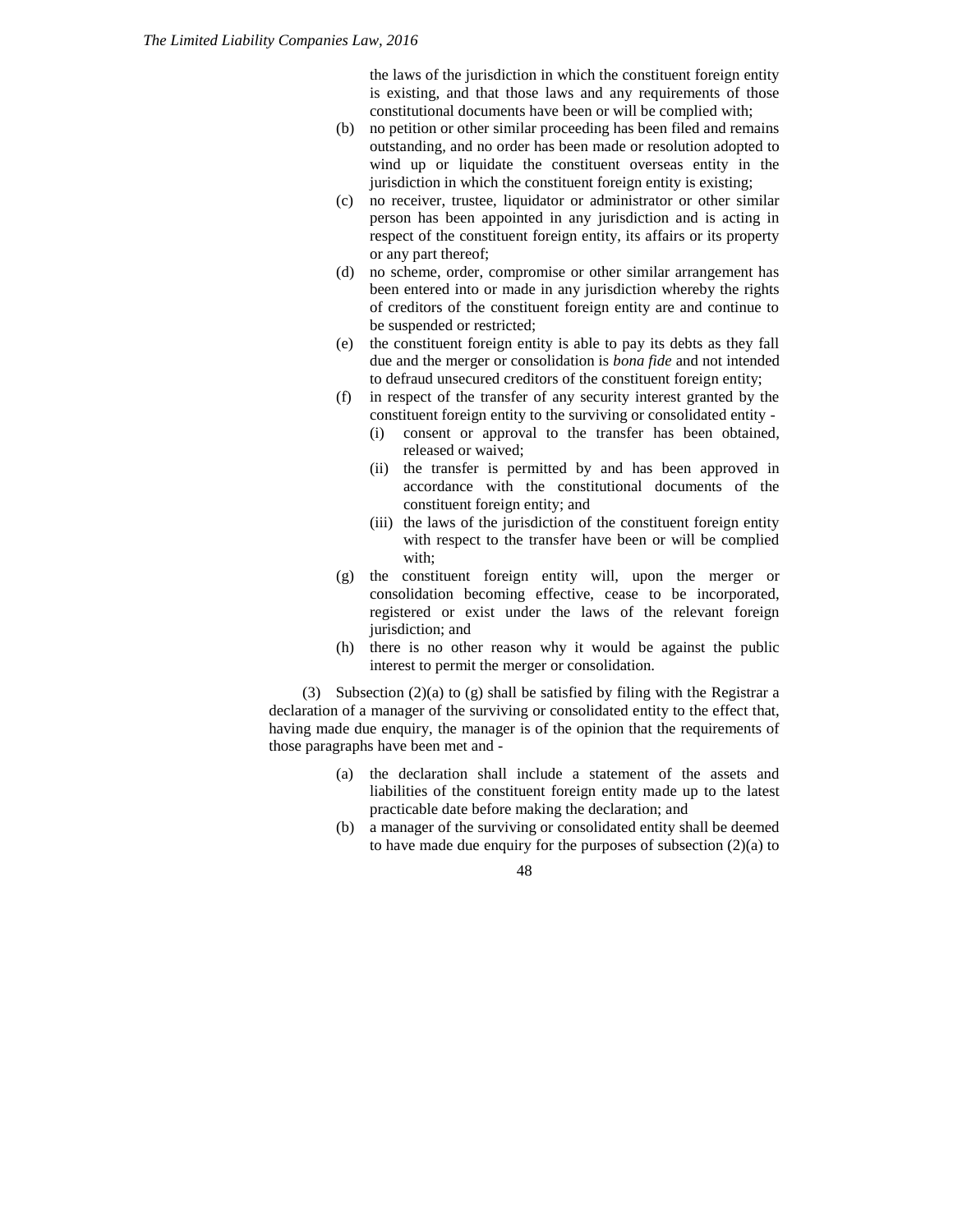(g) and this subsection if such manager has obtained from a manager (or equivalent) of the constituent foreign entity a declaration that the requirements of subsection  $(2)(a)$  to  $(g)$  have been met with respect to such constituent foreign entity.

(4) A person who, being a manager, makes a false declaration under subsection (3) commits an offence and is liable on summary conviction to a fine of twenty thousand dollars or to imprisonment for a term of five years, or both.

(5) In any proceedings for an offence under subsection (4), it shall be a defence for the person charged to prove that that person took all reasonable precautions and exercised all due diligence to avoid the commission of such an offence by that person or any person under that person's control.

(6) Where the surviving or consolidated entity is to be established under this Law, upon payment of the applicable fees under this Law and upon the Registrar being satisfied that the requirements of subsection (2) in respect of the merger or consolidation have been complied with and that the name of the consolidated entity complies with section 6, the Registrar shall register the plan of merger or consolidation including any new or amended registration statement and issue a certificate of merger or consolidation under the Registrar's hand and seal of office, and in the case of a consolidation, section 5(4) shall apply in relation to the consolidated entity.

(7) Where the surviving or consolidated entity is to be a foreign entity the Registrar is required to be satisfied, in addition to compliance with section 46 (2) to  $(10)$  (excluding section  $46(9)(f)$ ), by each constituent limited liability company, that -

- (a) the merger or consolidation is permitted or not prohibited by the constitutional documents of the constituent foreign entity and by the laws of the jurisdiction in which the constituent foreign entity is existing, and that those laws and any requirements of those constitutional documents have been or will be complied with;
- (b) no petition or other similar proceeding has been filed and remains outstanding, and no order has been made or resolution adopted to wind up or liquidate the constituent foreign entity in any jurisdiction;
- (c) no receiver, trustee, liquidator or administrator or other similar person has been appointed in any jurisdiction and is acting in respect of the surviving entity, its affairs or its property or any part thereof;
- (d) no scheme, order, compromise or other similar arrangement has been entered into or made in any jurisdiction whereby the rights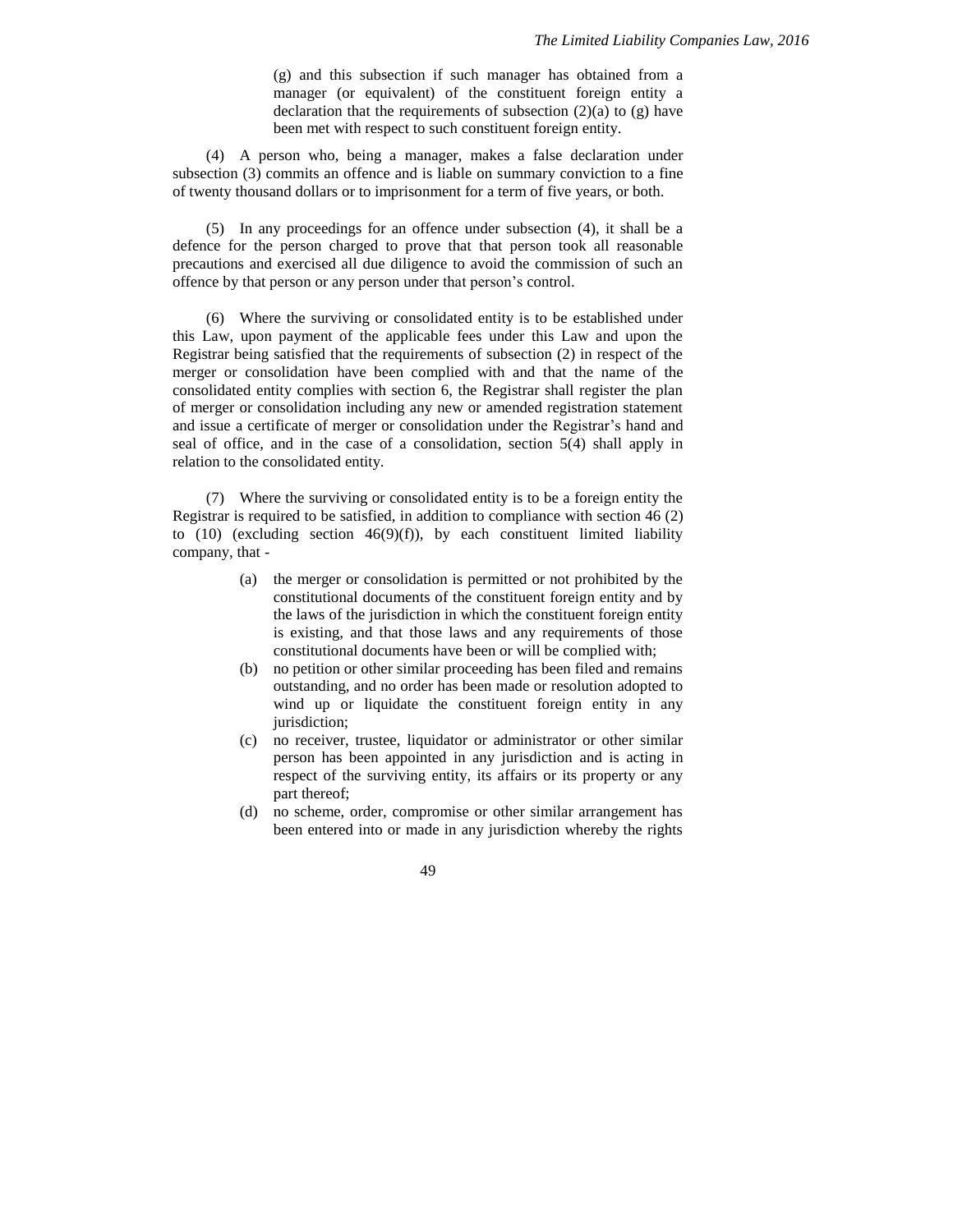of creditors of the surviving entity are suspended or restricted; and

(e) there are no reasons why it would be against the public interest to allow the merger or consolidation.

(8) Subsection  $(7)(a)$  to (d) shall be satisfied by filing with the Registrar a declaration of a manager of each constituent limited liability company to the effect that, having made due enquiry, the manager is of the opinion that the requirements of those paragraphs have been met and a manager of each constituent limited liability company shall be deemed to have made due enquiry for the purposes of this subsection and subsection  $(7)(a)$  to  $(d)$  if such manager has obtained from a manager of the constituent foreign entity a declaration that the requirements of subsection  $(7)(a)$  to  $(d)$  have been met with respect to such constituent foreign entity.

(9) A person who, being a manager, makes a false declaration under subsection (8) commits an offence and is liable on summary conviction to a fine of twenty thousand dollars or to imprisonment for a term of five years, or both.

(10) Where the surviving or consolidated entity is to be a foreign entity, the surviving or consolidated foreign entity shall file with the Registrar -

- (a) an undertaking that it will promptly pay to the dissenting members of a constituent limited liability company registered under this Law the amount, if any, to which they are entitled under this Law; and
- (b) such evidence of the merger or consolidation from the jurisdiction of the surviving or consolidated foreign entity as the Registrar considers acceptable, such evidence to include the effective date of the merger or consolidation.

(11) The effect of a merger or consolidation where the surviving or consolidated entity is to be a foreign entity under this section is the same as in the case of a merger or consolidation under this Part if the surviving or consolidated entity is registered or established under this Law, and all of the relevant provisions of this Part apply, except insofar as the laws of the jurisdiction of the surviving or consolidated foreign entity otherwise provide.

- (12) For the purposes of this section
	- (a) any references in section 46 to the LLC interests of any constituent limited liability company shall be deemed to include references to any other equity interests in such constituent entity;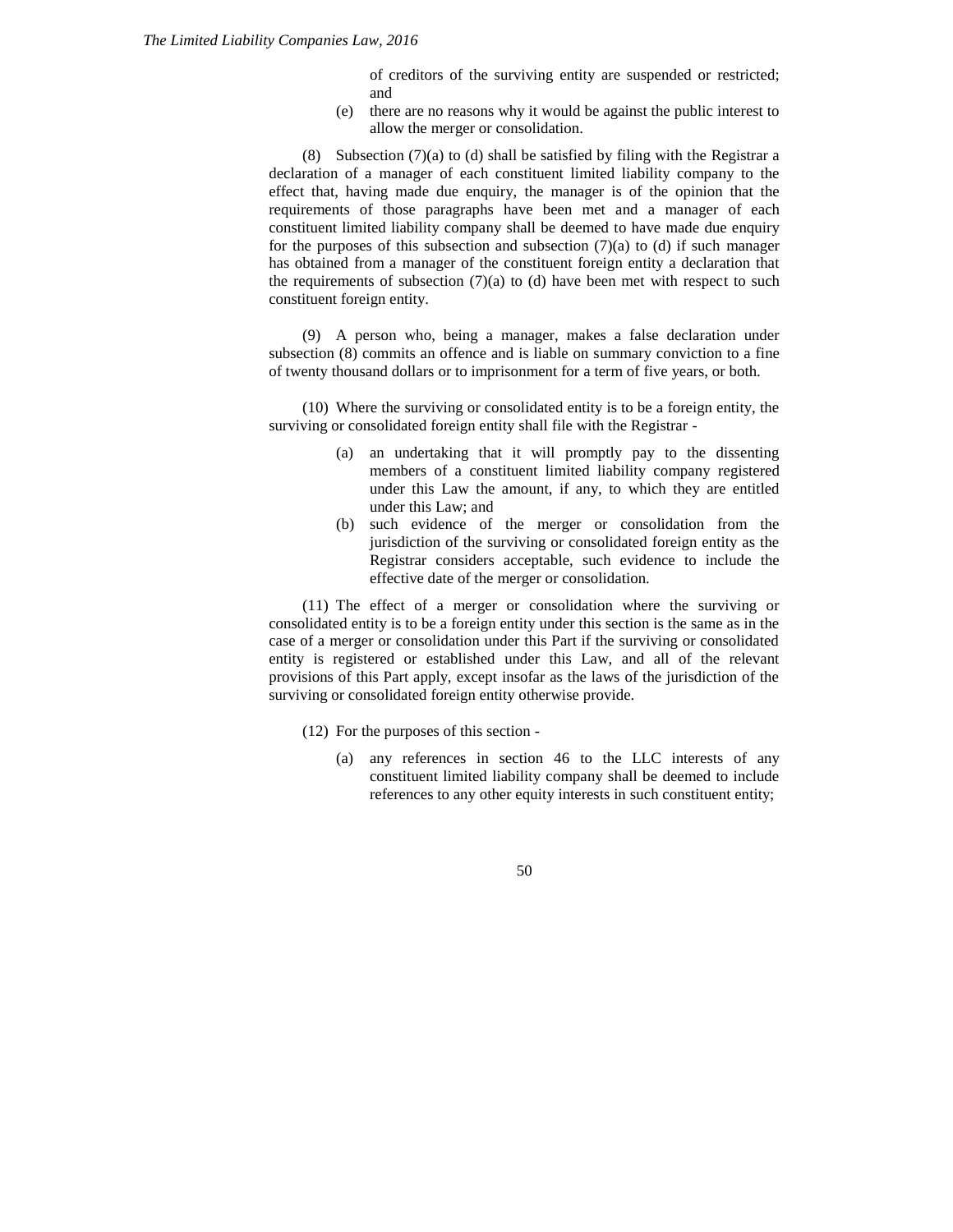- (b) any references in section 46 to the registration statement or LLC agreement shall be deemed to include references to the equivalent organizational documents of a foreign entity; and
- (c) any reference in section 46 or this section to a manager of a limited liability company shall be deemed to include a reference to any officer, member or other person (howsoever called) in whom the management of a foreign entity is vested.

(13) Where the surviving or consolidated entity is to be a foreign entity, upon payment of the applicable fees under this Law and upon the Registrar being satisfied that the requirements of subsections (7) and (10) have been complied with the Registrar shall, where the foreign entity is the surviving or consolidated entity, strike off any constituent limited liability company from the Register and issue a certificate of strike off by way of merger or consolidation with a foreign entity; and section 158 of the Companies Law shall apply *mutatis mutandis* to any constituent limited liability company so struck off.

(14) A certificate of strike off by way of merger or consolidation with a foreign entity issued by the Registrar shall be prima facie evidence of compliance with all requirements of this Law in respect of such merger or consolidation.

(15) Subject to section 47, a merger or consolidation shall be effective on the date the plan of merger or consolidation is registered by the Registrar.

(16) The issuance of a certificate of merger or consolidation relating to the merger or consolidation of a foreign entity registered under Part IX of the Companies Law shall be deemed to constitute notice to the Registrar of Companies pursuant to section 192 of the Companies Law.

(17) Any declaration of a manager pursuant to this section may be given in the form of a declaration or an affidavit, as the manager may determine.

Rights of dissenters

52. (1) A member of a constituent limited liability company shall be entitled to such payment in respect of that member dissenting from the merger or consolidation as may be provided for in the constituent limited liability company's LLC agreement and, if no such payment is provided for in such LLC agreement, the member shall be entitled to an amount equal to the fair value of such member's LLC interest as of the date of the member's dissention, based upon a good faith determination of such member's right to share in distributions from the constituent limited liability company.

(2) A member who desires to exercise that member's entitlement under subsection (1) shall give to the constituent limited liability company, before the vote on the merger or consolidation, written objection to the action.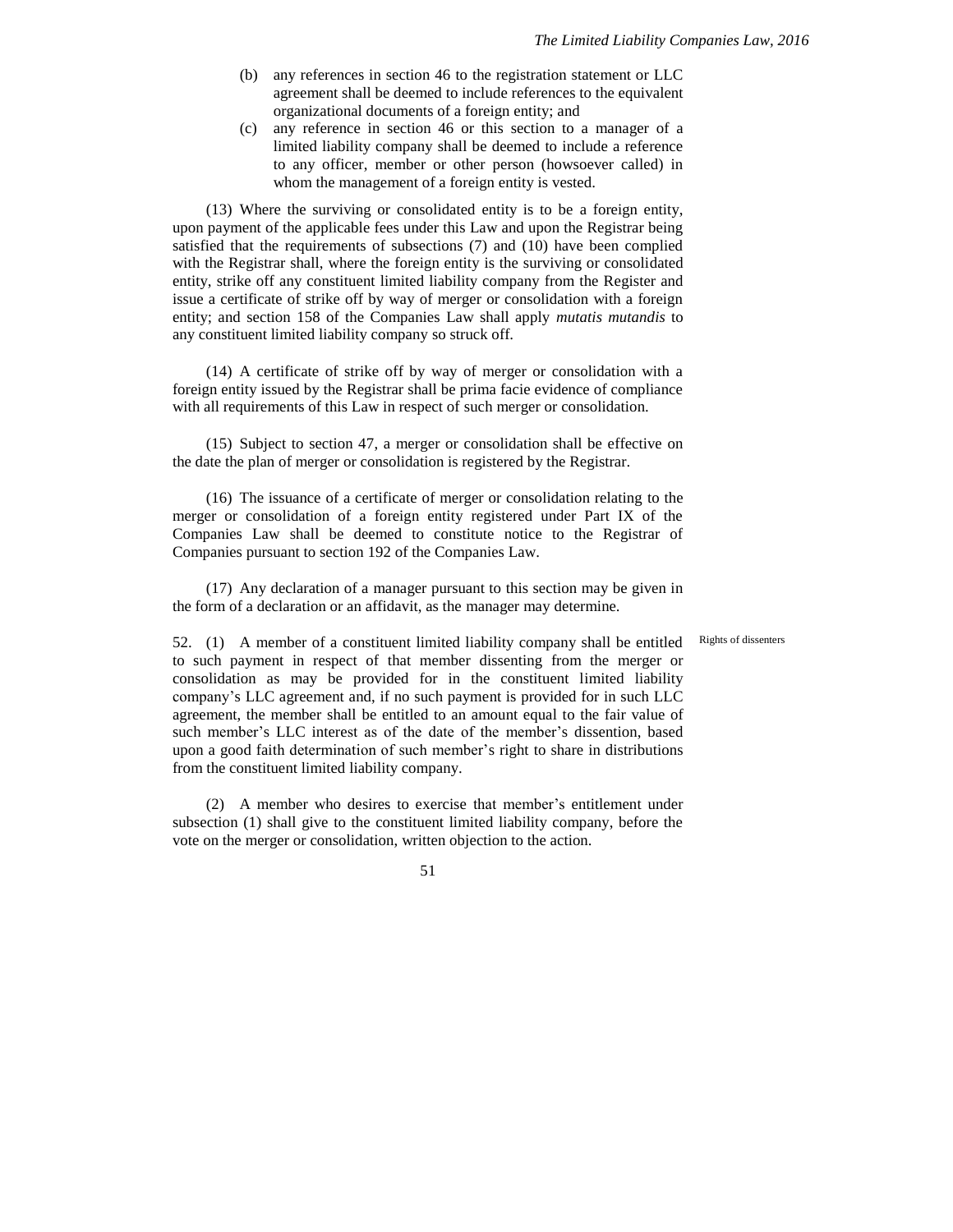(3) An objection under subsection (2) shall include a statement that the member proposes to demand payment for that member's LLC interest if the merger or consolidation is authorized by the vote.

(4) Within twenty days immediately following the date on which the vote of members giving authorization for the merger or consolidation is made, the constituent limited liability company shall give written notice of the authorization to each member who made a written objection.

(5) A member who elects to dissent shall, within twenty days immediately following the date on which the notice referred to in subsection (4) is given, give to the constituent limited liability company a written notice of that member's decision to dissent, stating -

- (a) the member's name and address;
- (b) the member's LLC interests in respect of which that member dissents; and
- (c) a demand for payment in respect of such LLC interests in accordance with subsection (1).

(6) A member who dissents may do so in respect of all or any portion of the LLC interests that the member holds in the constituent limited liability company.

(7) Upon the giving of a notice of dissent under subsection (5), the member to whom the notice relates shall cease to have any of the rights of a member in respect of the portion of the LLC interests which are the subject of the notice of dissent except the right to be paid for the relevant LLC interests pursuant to subsection (1) and the rights referred to in subsections (12) and (16).

(8) Within seven days immediately following the date of the expiration of the period specified in subsection (5), or within seven days immediately following the date on which the plan of merger or consolidation is filed, whichever is later, the constituent limited liability company, the surviving entity or the consolidated entity, shall make a written offer to each dissenting member to purchase that member's relevant LLC interests at the price determined in accordance with subsection (1) and if, within thirty days immediately following the date on which the offer is made, the entity making the offer and the dissenting member agree upon the price to be paid for that member's relevant LLC interests, the entity shall pay to the member the amount forthwith.

(9) If the entity and a dissenting member fail, within the period specified in subsection (8), to agree on the price to be paid for the relevant LLC interests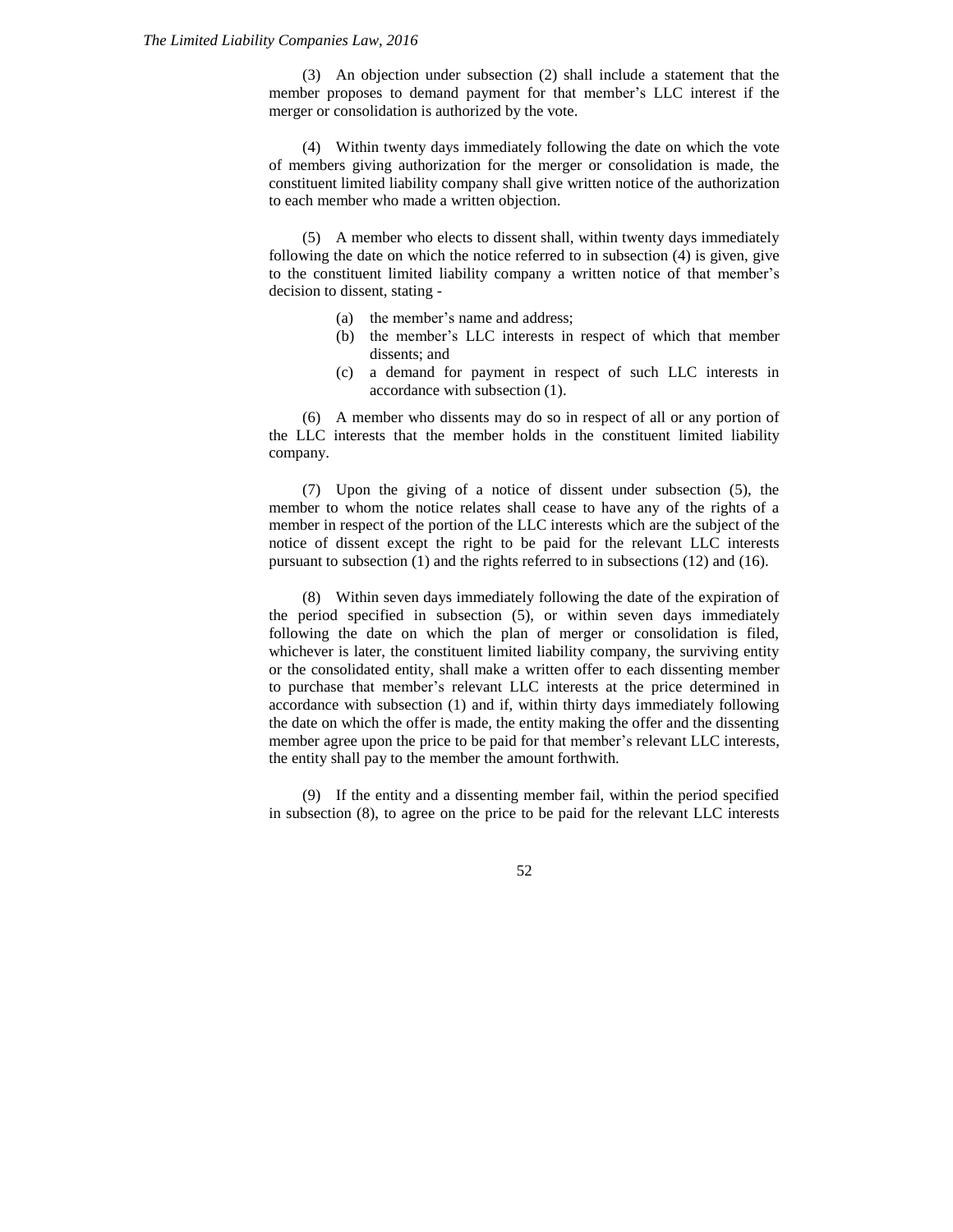owned by the member, within twenty days immediately following the date on which the period expires -

- (a) the entity shall (and any dissenting member may) file a petition with the Court for a determination of the price to be paid for the relevant LLC interests of all dissenting members in accordance with subsection  $(1)$ ; and
- (b) the petition by the entity shall be accompanied by a verified list containing the names and addresses of all members who have filed a notice under subsection (5) and with whom agreements as to the price to be paid for their relevant LLC interests have not been reached by the entity.

(10) A copy of any petition filed under subsection (9)(a) shall be served on the other party and where a dissenting member has so filed, the entity shall within ten days after such service file the verified list referred to in subsection (9)(b).

(11) At the hearing of a petition, the Court shall determine the price to be paid pursuant to subsection (1) for the relevant LLC interests of such dissenting members as it finds are involved, together with a fair rate of interest, if any, to be paid by the entity upon the amount so determined.

(12) Any member whose name appears on the list filed by the entity under subsection  $(9)(b)$  or  $(10)$  and who the Court finds is involved may participate fully in all proceedings until the determination as to the price to be paid pursuant to subsection (1) is reached.

(13) The order of the Court resulting from proceeding on the petition shall be enforceable in such manner as other orders of the Court are enforced, whether the entity is incorporated or registered under the laws of the Islands or not.

(14) The costs of the proceeding may be determined by the Court and taxed upon the parties as the Court deems equitable in the circumstances; and upon application of a member, the Court may order all or a portion of the expenses incurred by any member in connection with the proceeding, including reasonable attorney's fees and the fees and expenses of experts, to be charged *pro rata* against the value of all the LLC interests which are the subject of the proceeding.

(15) Any LLC interests acquired by the entity pursuant to this section shall be cancelled and, if they are interests of a surviving entity, they shall be available for re-issue.

(16) The enforcement by a member of the member's entitlement under this section shall exclude the enforcement by the member of any right to which that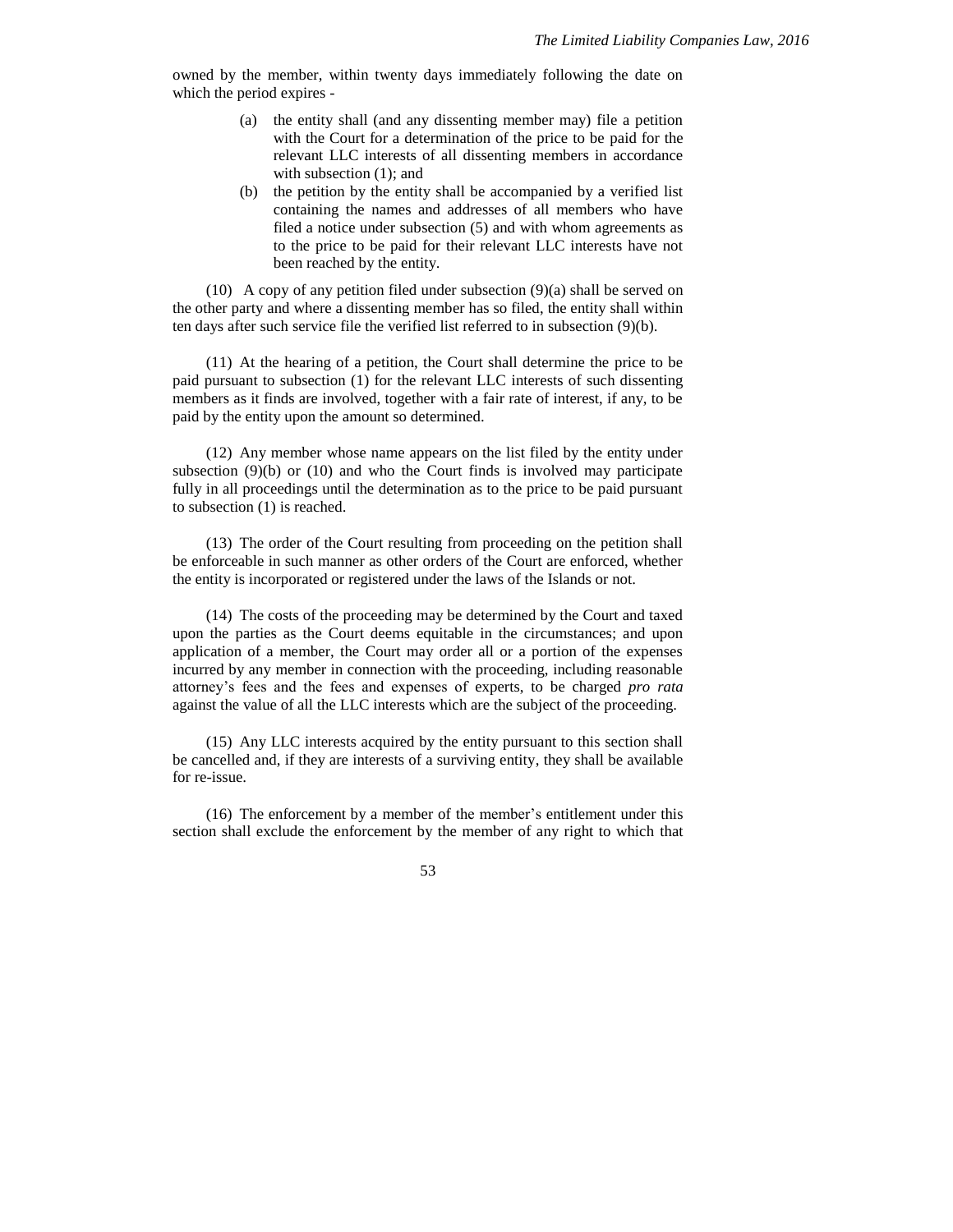member might otherwise be entitled by virtue and in respect of that member's holding LLC interests the subject of this notice of dissent, pursuant to this section, except that this section shall not exclude the right of the member to institute proceedings to obtain relief on the ground that the merger or consolidation is void or unlawful.

53. (1) No rights under section 52 shall be available in respect of the LLC interests of any class for which an open market exists on a recognized stock exchange or recognized interdealer quotation system at the expiry date of the period allowed for written notice of an election to dissent under section 52(5), but this section shall not apply if the holders thereof are required by the terms of a plan of merger or consolidation pursuant to section 46, 50 or 51 to accept for such LLC interests, anything except - Limitation on rights of dissenters

- (a) interests of a surviving or consolidated entity, or depository receipts in respect thereof;
- (b) interests of any other entity, or depository receipts in respect thereof, which interests or depository receipts at the effective date of the merger or consolidation, are either listed on a national securities exchange or designated as a national market system security on a recognized interdealer quotation system or held of record by more than two thousand holders;
- (c) cash in lieu of fractional interests or fractional depository receipts described in paragraphs (a) and (b); or
- (d) any combination of the interests, depository receipts and cash in lieu of fractional interests or fractional depository receipts described in paragraphs (a), (b) and (c).

(2) Rights under section 52 shall be available in respect of any class of interests of a constituent entity if the holders thereof are required by the terms of a plan of merger or consolidation pursuant to section 46, 50 or 51 to accept for such LLC interests anything except -

- (a) interests of a surviving or consolidated entity, or depository receipts in respect thereof;
- (b) interests of any other entity, or depository receipts in respect thereof, which shares or depository receipts at the effective date of the merger or consolidation, are either listed on a national securities exchange or designated as a national market system security on a recognised interdealer quotation system or held of record by more than two thousand holders;
- (c) cash in lieu of fractional interests or fractional depository receipts described in paragraphs (a) and (b); or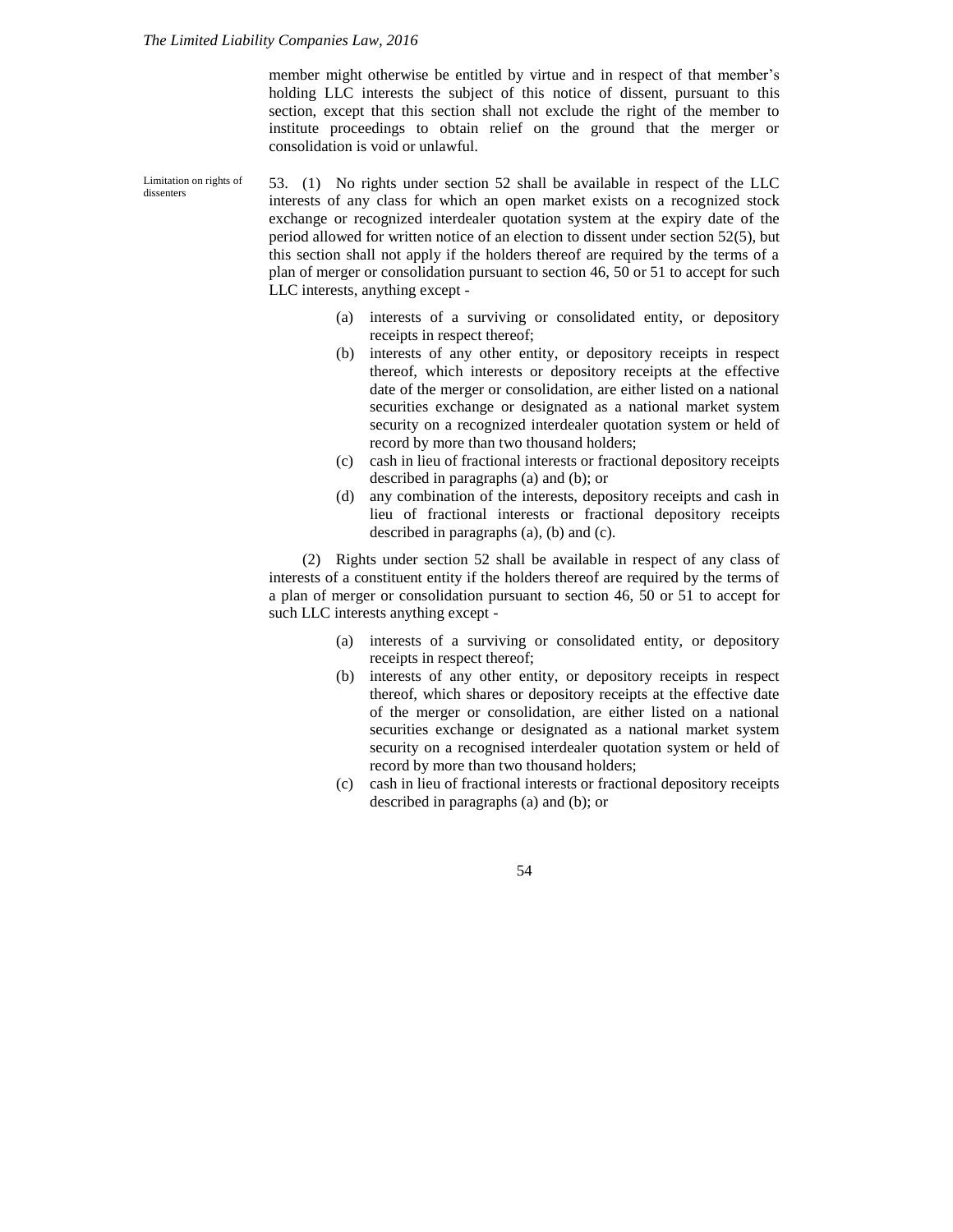(d) any combination of the interests, depository receipts and cash in lieu of fractional interests or fractional depository receipts described in paragraphs (a), (b) and (c).

> Continuation of foreign entities

54. (1) Any foreign entity may apply to the Registrar to be registered by way of continuation as a limited liability company in the Islands by complying with this section and filing (including by permitted electronic means) with the Registrar -

- (a) an application for the continuation as a limited liability company executed by one or more authorized persons, which shall state -
	- (i) the date on which and jurisdiction where the foreign entity was first formed, registered, incorporated, created or otherwise came into being and the dates on which and the jurisdictions to which the foreign entity may have been subsequently migrated;
	- (ii) the name of the foreign entity immediately prior to the filing of the application for the continuation of a limited liability company;
	- (iii) the name of the limited liability company as specified in the registration statement filed in accordance with paragraph (b);
	- (iv) the future effective date or time (which shall be a date or time certain) of the continuation as a limited liability company if it is not to be effective upon the filing of the application for the continuation of limited liability company and the registration statement; and
	- (v) the jurisdiction that constituted the principal place of business or central administration of the foreign entity, or any other equivalent thereto under applicable law, immediately prior to the filing of the application for continuation of a limited liability company; and
- (b) a registration statement that complies with section 5(2) that has been executed by one or more authorized persons.
- (2) The Registrar shall register an applicant if
	- (a) the applicant is formed, registered, incorporated or existing in a jurisdiction whose laws permit or do not prohibit the transfer of the applicant in the manner hereinafter provided in this Part (hereinafter in this section referred to as "a relevant jurisdiction");
	- (b) the applicant has paid to the Registrar a fee equal to the fee payable on the registration of a limited liability company under section  $5(2)$ ;
	- (c) the name of the applicant is acceptable to the Registrar;

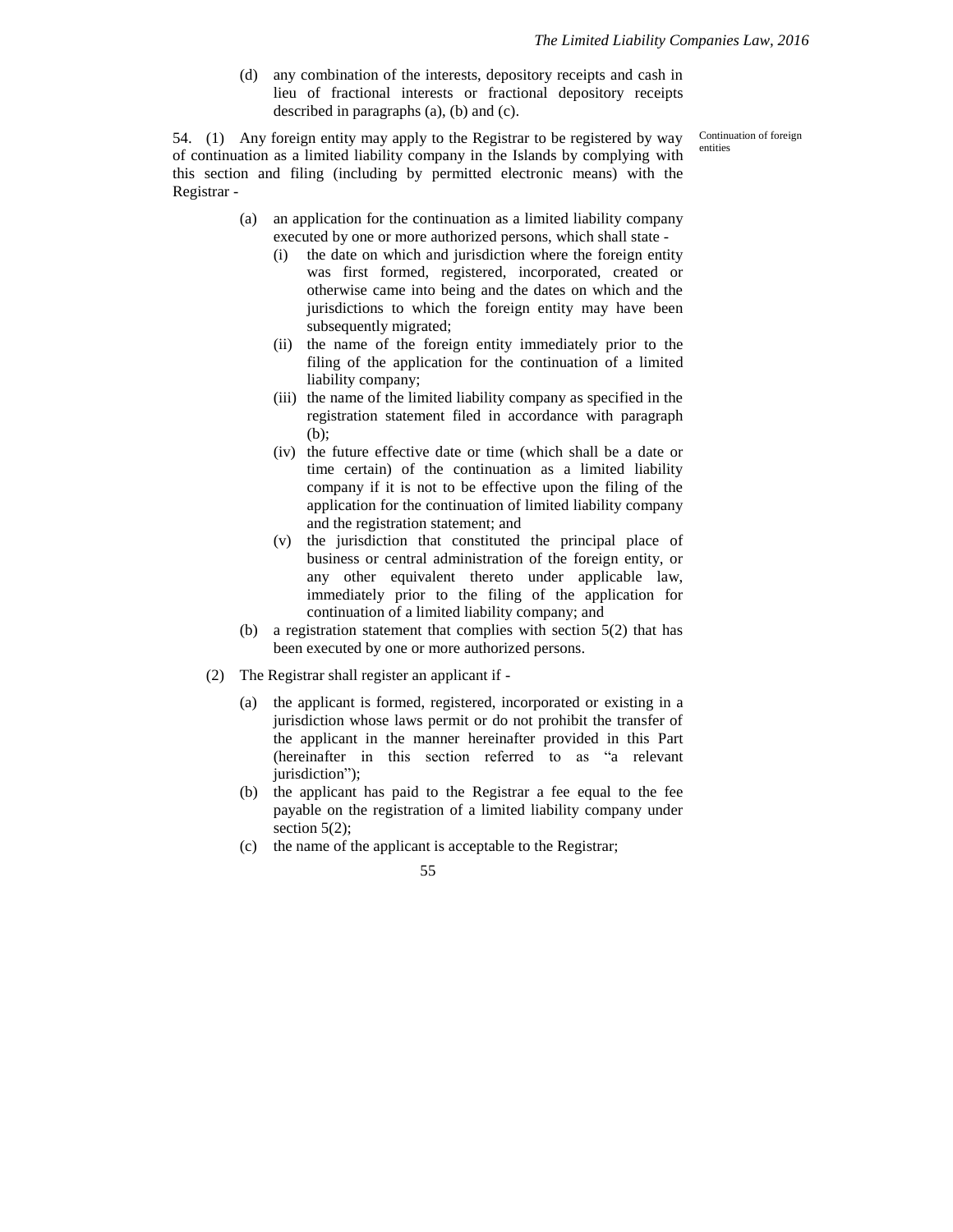- (d) the applicant has filed (including by permitted electronic means) with the Registrar the documents described in subsection (1);
- (e) no petition or other similar proceeding has been filed and remains outstanding or order made or resolution adopted to wind up or liquidate (or to take any analogous steps) the applicant in any jurisdiction;
- (f) no receiver, trustee, liquidator or administrator or other similar person has been appointed in any jurisdiction and is acting in respect of the applicant, its affairs or its property or any part thereof;
- (g) no scheme, order, compromise or other similar arrangement has been entered into or made in any jurisdiction whereby the rights of creditors of the applicant are and continue to be suspended or restricted;
- (h) the applicant has confirmed that it is able to pay its debts as they fall due;
- (i) the application for registration is *bona fide* and not intended to defraud existing creditors of the applicant;
- (j) the applicant has delivered (including by permitted electronic means) to the Registrar an undertaking signed by an authorized person of the applicant that notice of the transfer has been or will be given within twenty-one days to the secured creditors of the applicant;
- (k) any consent or approval to the transfer required by any contract or undertaking entered into or given by the applicant has been obtained, released or waived, as the case may be;
- (l) the transfer is permitted by and has been approved in accordance with the charter documents of the applicant;
- (m) the applicant is formed, registered, incorporated or existing in a relevant jurisdiction and the laws of such relevant jurisdiction with respect to transfer have been or will be complied with;
- (n) the applicant is constituted in a form that has separate legal personality;
- (o) the applicant will, upon registration hereunder, cease to be formed, registered, incorporated or exist under the laws of the relevant jurisdiction;
- (p) the applicant, if it is (or will when registered by way of continuation be) prohibited from carrying on its business in or from within the Islands unless licensed or registered under any law, has applied for and obtained (or will, conditional upon its registration under this Law, be granted) the requisite licence or registration; and
- (q) the Registrar is not aware of any other reason why it would be against the public interest to register the applicant.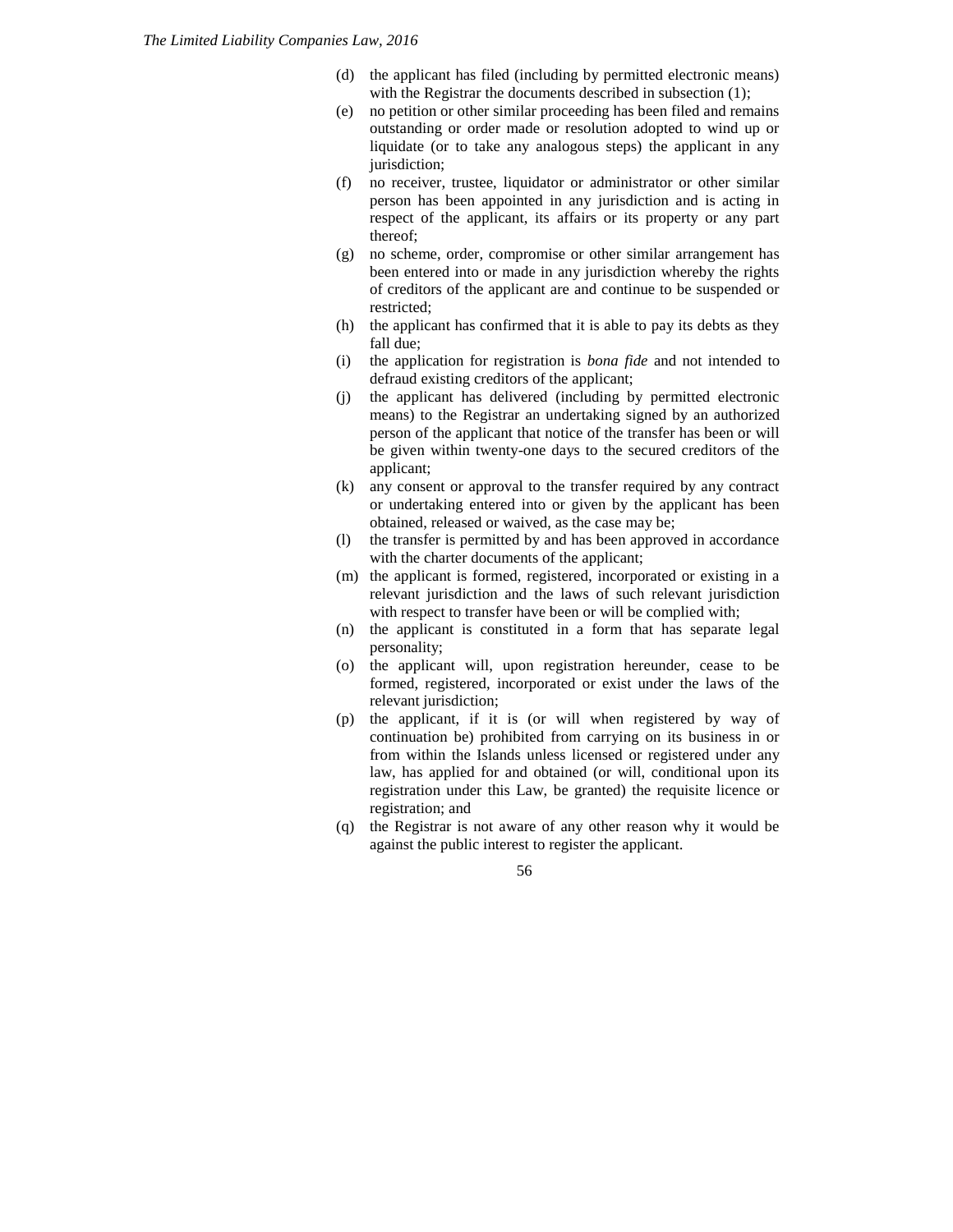(3) Subsections  $(2)(e)$ ,  $(f)$ ,  $(g)$ ,  $(h)$ ,  $(i)$ ,  $(k)$ ,  $(l)$ ,  $(m)$ ,  $(n)$  and  $(o)$  shall be satisfied by filing with the Registrar a voluntary declaration or affidavit of an authorized person of the applicant to the effect that, having made due enquiry, the authorized person is of the opinion that the requirements of those paragraphs have been met, and which declaration or affidavit shall include a statement of the assets and liabilities of the applicant made up to the latest practicable date before making the declaration or affidavit and in determining whether subsection  $2(p)$ has been satisfied, the Registrar may have regard to -

- (a) a voluntary declaration or affidavit of an authorized person of the applicant to the effect that, having made due enquiry, the authorized person is of the opinion that the requirements of subsection 2(p) have been met or do not apply; and
- (b) such other matters as the Registrar may consider appropriate.

(4) Upon registration of an applicant under this Part, the Registrar shall issue a certificate under the Registrar's hand and seal of office that the applicant is registered by way of continuation as a limited liability company and specifying the date of such registration, and section 5(4) shall apply *mutatis mutandis* with respect to such certificate.

(5) The Registrar shall enter in the Register the date of registration of the applicant and may enter such other matters as the Registrar considers appropriate pursuant to section 4(2).

(6) From the date of registration of the applicant it shall continue as a limited liability company for all purposes as if incorporated and registered as a limited liability company under and subject to this Law the provisions of which shall apply to the applicant and to persons and matters associated therewith as if the applicant were so incorporated and registered and -

- (a) the applicant shall have, but without limitation to the generality of the foregoing -
	- (i) the capacity to perform all the functions of a limited liability company;
	- (ii) the capacity to sue and to be sued and to defend legal proceedings in its name;
	- (iii) perpetual succession; and
	- (iv) the power to acquire, hold and dispose of property; and
- (b) the members of the limited liability company shall have such liability to contribute to the assets of the limited liability company in the event of its being wound up under this Law as is provided under this Law,

and in connection with a continuation under this subsection, rights or securities of, or interests in, the foreign entity that is to be continued as a limited liability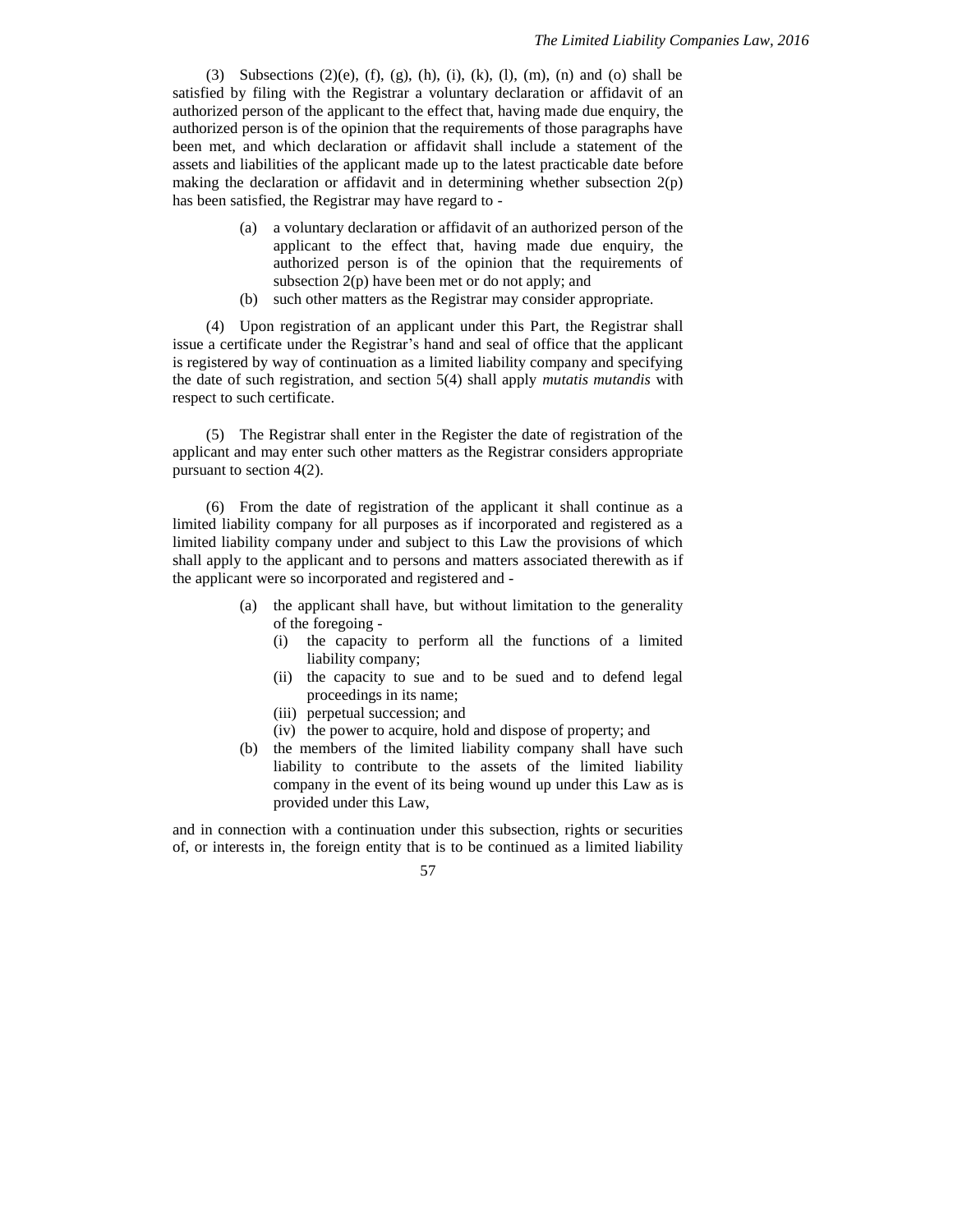company may be exchanged for or converted into cash, property, rights or securities of, or interests in, such limited liability company or, in addition to or in lieu thereof, may be exchanged for or converted into cash, property, rights or securities of, or interests in, another limited liability company or other entity.

- (7) This section shall not operate
	- (a) to create a new legal entity;
	- (b) to prejudice or affect the identity or continuity of the applicant as previously constituted;
	- (c) to affect the property of the applicant;
	- (d) to affect any appointment made, resolution passed, vote cast, consent granted or any other act or thing done in relation to the applicant pursuant to a power conferred by any of the charter documents of the applicant or by the laws of the jurisdiction under which the applicant was previously formed, registered, incorporated or existing;
	- (e) except to the extent provided by or pursuant to this Law, to affect the rights, powers, authorities, functions and liabilities or obligations of the applicant or any other person incurred prior to its continuation as a limited liability company in the Islands, or the personal liability of any person therefor; or
	- (f) to render defective any legal proceedings by or against the applicant and any legal proceedings that could have been continued or commenced by or against the applicant before its registration hereunder may, notwithstanding the registration, be continued or commenced by or against the applicant after registration.

(8) An applicant shall, within ninety days of registration make such amendments, alterations, modifications, variations, deletions and additions, if any, to its charter documents as are necessary to ensure that they comply with the requirements of this Law as they relate to a limited liability company.

(9) The Registrar shall forthwith give notice in the Gazette of the registration of an applicant under this Part, the jurisdiction under whose laws the applicant was previously incorporated, registered or existing and the previous name of the applicant if different from the current name.

(10) A person who makes a declaration or affidavit under subsection (3) without reasonable grounds therefor commits an offence and is liable on summary conviction to a fine of fifteen thousand dollars or to imprisonment for a term of five years, or both.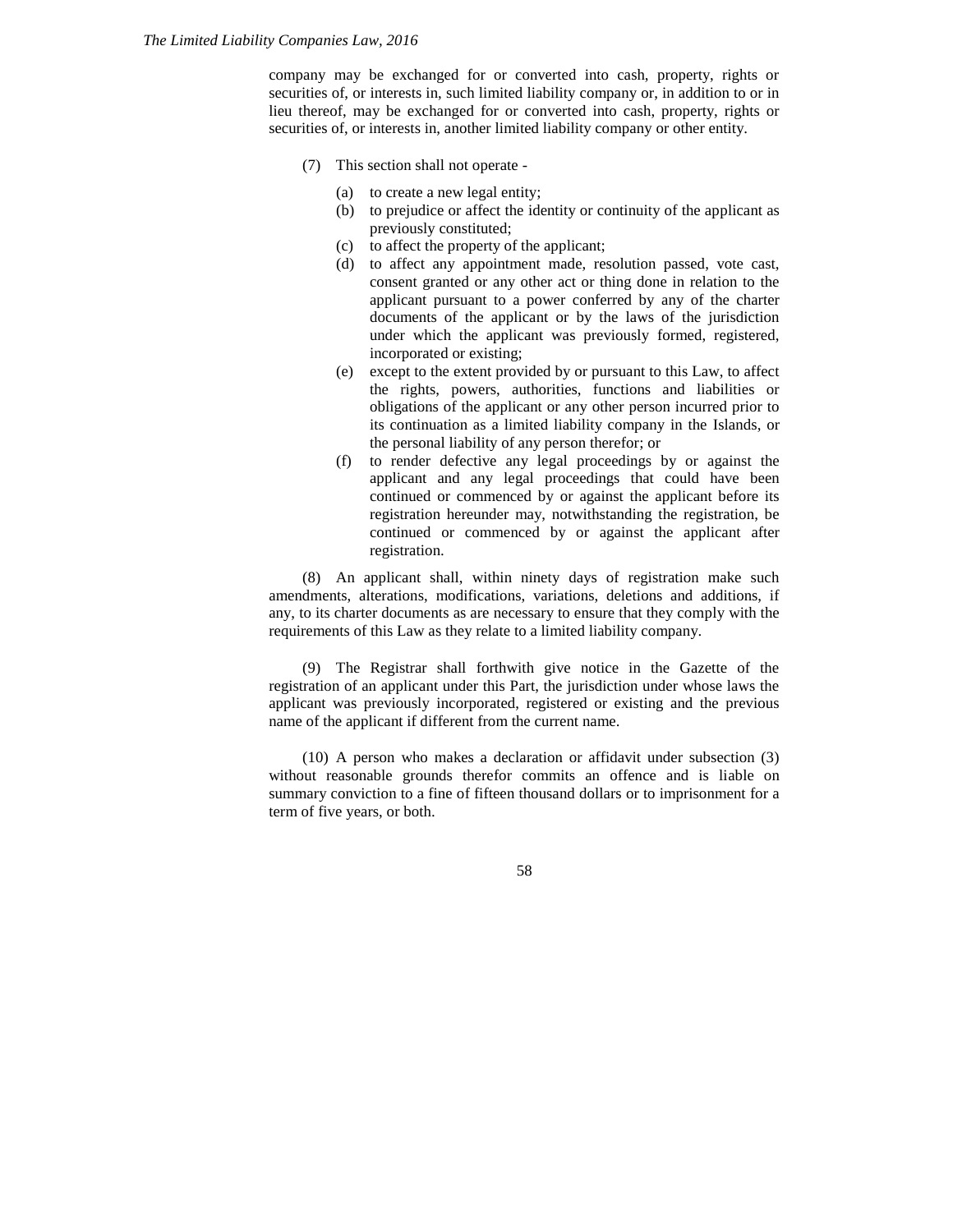55. (1) A limited liability company registered under this Law, which proposes to be registered by way of continuation as a foreign entity under the laws of any jurisdiction outside the Islands (hereinafter called a "transfer applicant") may apply to the Registrar to be deregistered in the Islands.

Deregistration of limited liability companies

- (2) The Registrar shall so deregister a transfer applicant if
	- (a) the transfer applicant proposes to be registered by way of continuation in a jurisdiction which permits or does not prohibit the transfer of the transfer applicant in the manner provided in this section (hereinafter in this section referred to as "a relevant jurisdiction");
	- (b) the transfer applicant has paid to the Registrar on or before the date of and in respect of the application a fee equal to three times the annual fee that would have been payable pursuant to section 57(1) in the January immediately preceding the application for deregistration by the transfer applicant;
	- (c) the transfer applicant has filed (including by permitted electronic means) with the Registrar notice of any proposed change in its name and of its proposed registered office or equivalent (and of its proposed agent for service of process, if applicable) in the relevant jurisdiction;
	- (d) no petition or other similar proceeding has been filed and remains outstanding or order made or resolution adopted to wind up or liquidate the transfer applicant in any jurisdiction;
	- (e) no receiver, liquidator, trustee in bankruptcy, administrator or other similar person has been appointed in any jurisdiction and is acting in respect of the transfer applicant, its affairs or its property or any part thereof;
	- (f) no scheme, order, compromise or other similar arrangement has been entered into or made whereby the rights of creditors of the transfer applicant are and continue to be suspended or restricted;
	- (g) the transfer applicant is able to pay its debts as they fall due;
	- (h) the application for deregistration is *bona fide* and not intended to defraud creditors of the transfer applicant;
	- (i) the transfer applicant has delivered (including by permitted electronic means) to the Registrar an undertaking signed by an authorized person on behalf of the limited liability company that notice of the transfer has been or will be given within twenty-one days to the secured creditors of the transfer applicant, if any;
	- (j) any consent or approval to the transfer required by any contract or undertaking entered into or given by the transfer applicant has been obtained, released or waived, as the case may be;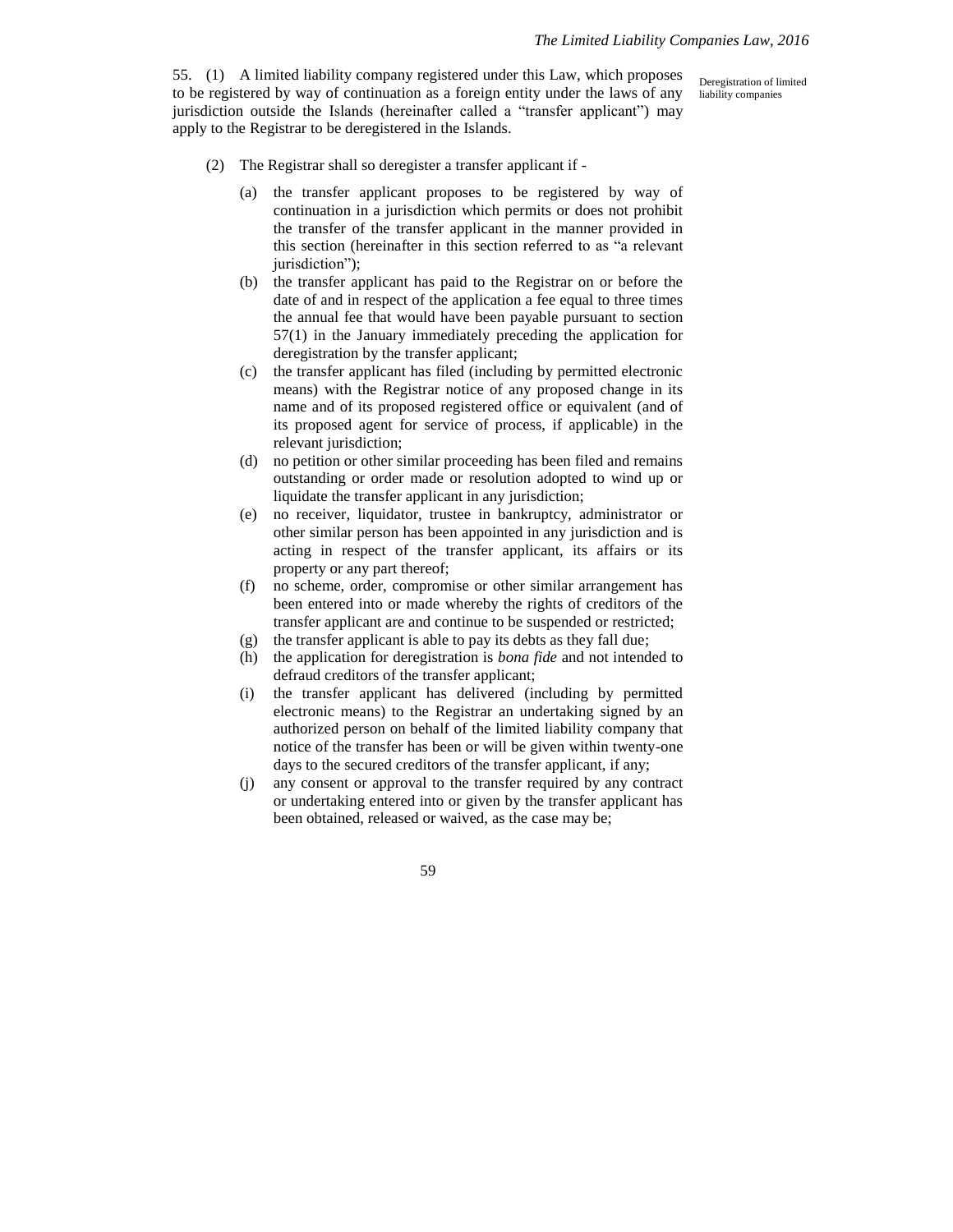- (k) the transfer is permitted by and has been approved in accordance with the LLC agreement of the transfer applicant;
- (l) the laws of the relevant jurisdiction with respect to transfer have been or will be complied with;
- (m) the transfer applicant, if licensed or registered with the Authority under any of the regulatory laws in force in the Islands or previously licensed or registered with the Authority and that licence or registration was suspended or revoked and not reinstated, has obtained the consent of the Authority;
- (n) the transfer applicant will upon registration under the laws of the relevant jurisdiction continue as a foreign entity; and
- (o) the transfer applicant is in good standing with the Registrar, all outstanding fees due to the Registrar in relation to the transfer applicant are paid and the Registrar is not aware of any other reason why it would be against the public interest to deregister the transfer applicant.

(3) Subsection (2)(a), (d), (e), (f), (g), (h), (j), (k), (l), (m) and (n) shall be satisfied by filing with the Registrar a voluntary declaration or affidavit of an authorized signatory of the applicant to the effect that, having made due enquiry, the authorized signatory is of the opinion that the requirements of those paragraphs have been met and which declaration or affidavit shall include a statement of the assets and liabilities of the transfer applicant made up to the latest practicable date before the making of the declaration or affidavit.

(4) Upon deregistration of a transfer applicant under this Part, the Registrar shall issue a certificate under the Registrar's hand and seal of office that the transfer applicant has been deregistered as a limited liability company and specifying the date of such deregistration.

(5) The Registrar shall enter in the Register the date of deregistration of the transfer applicant.

(6) From the commencement of the date of deregistration the transfer applicant shall cease to be a limited liability company for all purposes under this Law and shall continue as a foreign entity under the laws of the relevant jurisdiction except that this subsection shall not operate -

- (a) to create a new legal entity;
- (b) to prejudice or affect the identity or continuity of the transfer applicant as previously constituted;
- (c) to affect the property of the transfer applicant;
- (d) to affect any appointment made, resolution passed or any other act or thing done in relation to the transfer applicant pursuant to a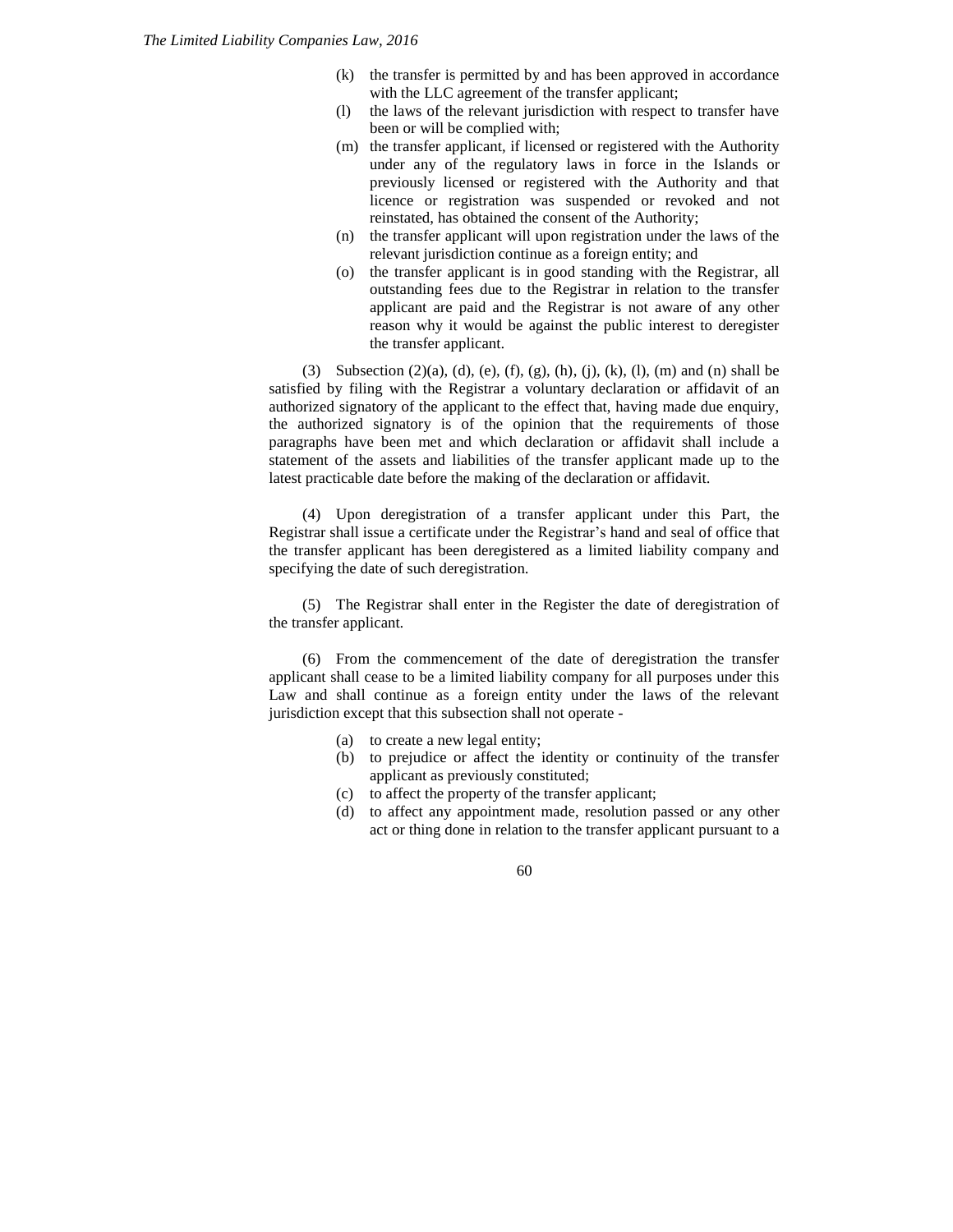power conferred by the LLC agreement of the transfer applicant or by the laws of the Islands;

- (e) except to the extent provided by or pursuant to this Law, to affect the rights, powers, authorities, functions and liabilities or obligations of the transfer applicant or any other person; or
- (f) to render defective any legal proceedings by or against the transfer applicant, and any legal proceedings that could have been continued or commenced by or against the transfer applicant before its deregistration hereunder may, notwithstanding the deregistration, be continued or commenced by or against the transfer applicant after deregistration.

(7) The Registrar shall forthwith give notice in the Gazette of the deregistration of a transfer applicant under this Part, the jurisdiction under the laws of which the transfer applicant has been registered by way of continuation and name of the transfer applicant, if changed.

(8) A person who makes a declaration or affidavit under subsection (3) without reasonable grounds therefor commits an offence and is liable on summary conviction to a fine of fifteen thousand dollars or to imprisonment for a term of five years, or both.

56. (1) Subject to this section, an exempted company (for the purposes of this section, a "conversion applicant") may be reregistered as a limited liability company if -

Conversion of an exempted company to a limited liability company

- (a) the conversion applicant passes a special resolution that it should be so reregistered;
- (b) an application for reregistration is delivered (including by permitted electronic means) to the Registrar together with the necessary documents; and
- (c) the exempted company is not a segregated portfolio company.

(2) The special resolution shall adopt a registration statement of a limited liability company and an LLC agreement in conformity with the requirements of this Law to take effect upon registration of the conversion.

(3) The application shall be signed by a director or authorized person of the conversion applicant, and accompanied by a copy of the registration statement for the conversion applicant as a limited liability company.

(4) The conversion application shall be accompanied by a reregistration fee equal to the fee payable on the registration of a limited liability company pursuant to section 57(1).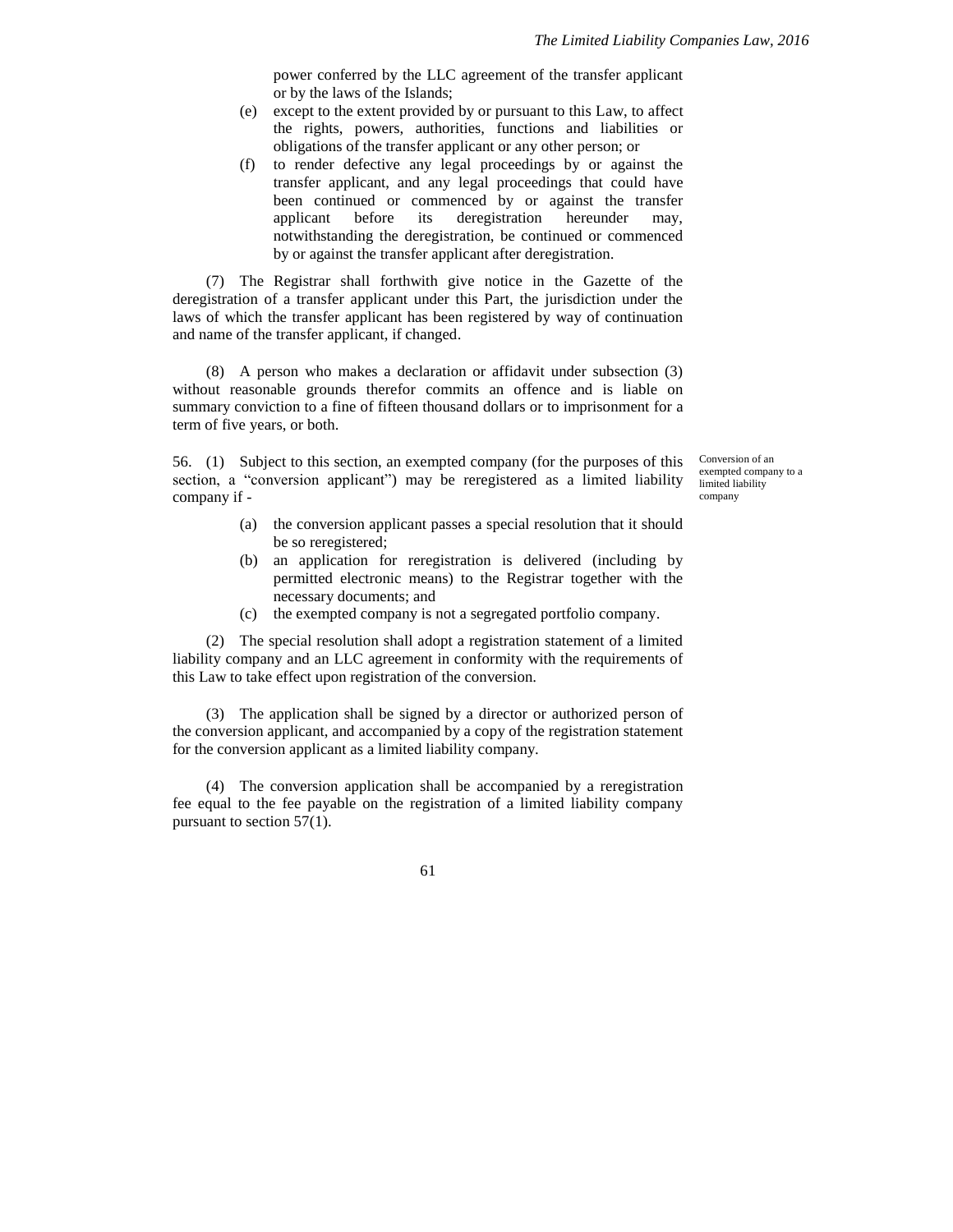(5) If, on an application under this section, the Registrar is satisfied that a conversion applicant may be reregistered under this section as a limited liability company, the Registrar shall -

- (a) retain (in such form as the Registrar may determine) the application and other documents delivered to the Registrar under this section;
- (b) issue to the conversion applicant a certificate of reregistration stating that the conversion applicant has been reregistered as a limited liability company; and
- (c) enter such details in the Register in respect of the limited liability company's reregistration as the Registrar considers appropriate.

(6) Subject to subsection (7), upon the issue to a limited liability company of a certificate of reregistration under this section -

- (a) the conversion applicant, by virtue of the issue of that certificate, becomes a limited liability company;
- (b) the LLC agreement adopted in the special resolution shall take effect accordingly and the conversion applicant shall cease to be registered as an exempted company (and the register of exempted companies shall be updated accordingly) and the memorandum and articles of association of the conversion applicant shall cease to have effect accordingly; and
- (c) any tax undertaking given to the conversion applicant pursuant to section 6 of the Tax Concessions Law (2011 Revision) shall not apply with respect to any date subsequent to the reregistration and the limited liability company may apply to the Cabinet for an undertaking pursuant to section 58 of this Law.
- (7) Subsection (6) shall not operate
	- (a) to create a new legal entity;
	- (b) to prejudice or affect the identity or continuity of the conversion applicant;
	- (c) to affect the property of the conversion applicant;
	- (d) to affect any appointment made, resolution passed or any other act or thing done in relation to the conversion applicant pursuant to a power conferred by the memorandum and the articles of association of the conversion applicant or by the laws of the Islands;
	- (e) except to the extent provided by or pursuant to subsection (6)(b) to affect the rights, powers, authorities, functions and liabilities or obligations of the conversion applicant or any other person; or
	- (f) to render defective any legal proceedings by or against the conversion applicant, and legal proceedings that could have been

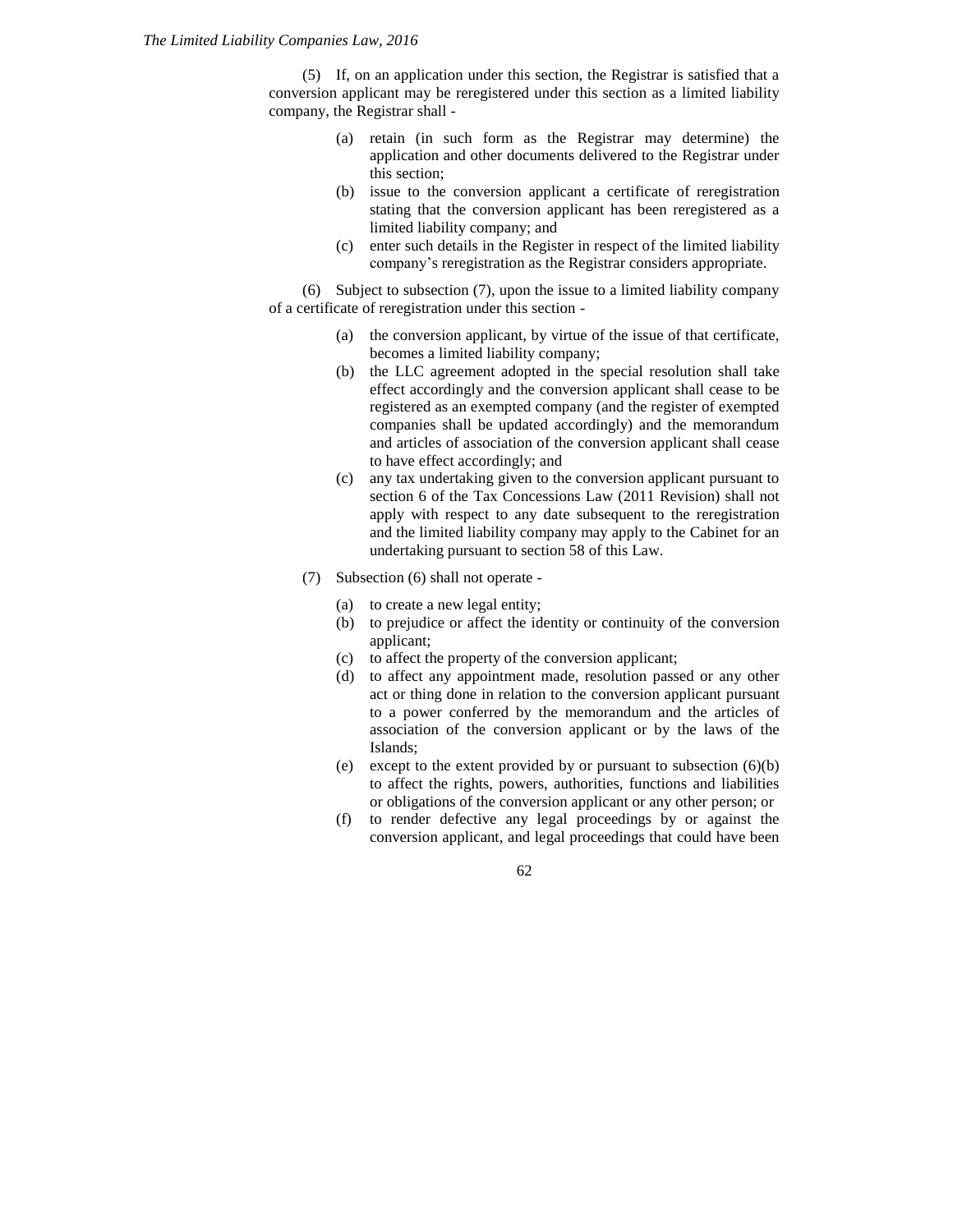continued or commenced by or against the conversion applicant before its reregistration hereunder may, notwithstanding the reregistration, be continued or commenced by or against the conversion applicant after reregistration.

(8) A certificate of reregistration issued under this section is conclusive evidence that -

- (a) the requirements of this Law in respect of registration and of matters precedent and incidental thereto have been complied with; and
- (b) the conversion applicant is a limited liability company.

# PART 11

### MISCELLANEOUS

57. (1) A limited liability company shall, in January in every year file Annual returns(including by permitted electronic means) with the Registrar a return signed by or on behalf of the limited liability company certifying that it has, during the calendar year, complied with the provisions of this Law and pay to the Registrar the prescribed annual fee.

(2) A limited liability company that defaults in submitting its annual return or fee specified in subsection (1) shall incur a penalty of -

- (a) 33.33% of the annual fee specified in subsection (1) if the return is submitted or the fee and penalty are paid between 1 April and 30 June;
- (b) 66.67% of the annual fee specified in subsection (1) if the return is submitted or the fee and penalty are paid between 1 July and 30 September; and
- (c) 100% of the annual fee specified in subsection (1) if the return is submitted and the fee and penalty are paid between 1 October and 31 December.

(3) A limited liability company which fails to comply with subsection (1) shall, subject to subsection (4), be deemed to be a defunct company and dealt with as such under section 40 but without prejudice to it being registered again as though it were being registered for the first time.

(4) Before taking action under subsection (3), the Registrar shall give six months' prior written notice to the defaulting limited liability company at its registered office in the Islands and, if the default is made good (including, without limitation, with respect to any penalties due under subsection (2)) before the expiry of such notice, subsections (1) and (2) shall be deemed to have been complied with.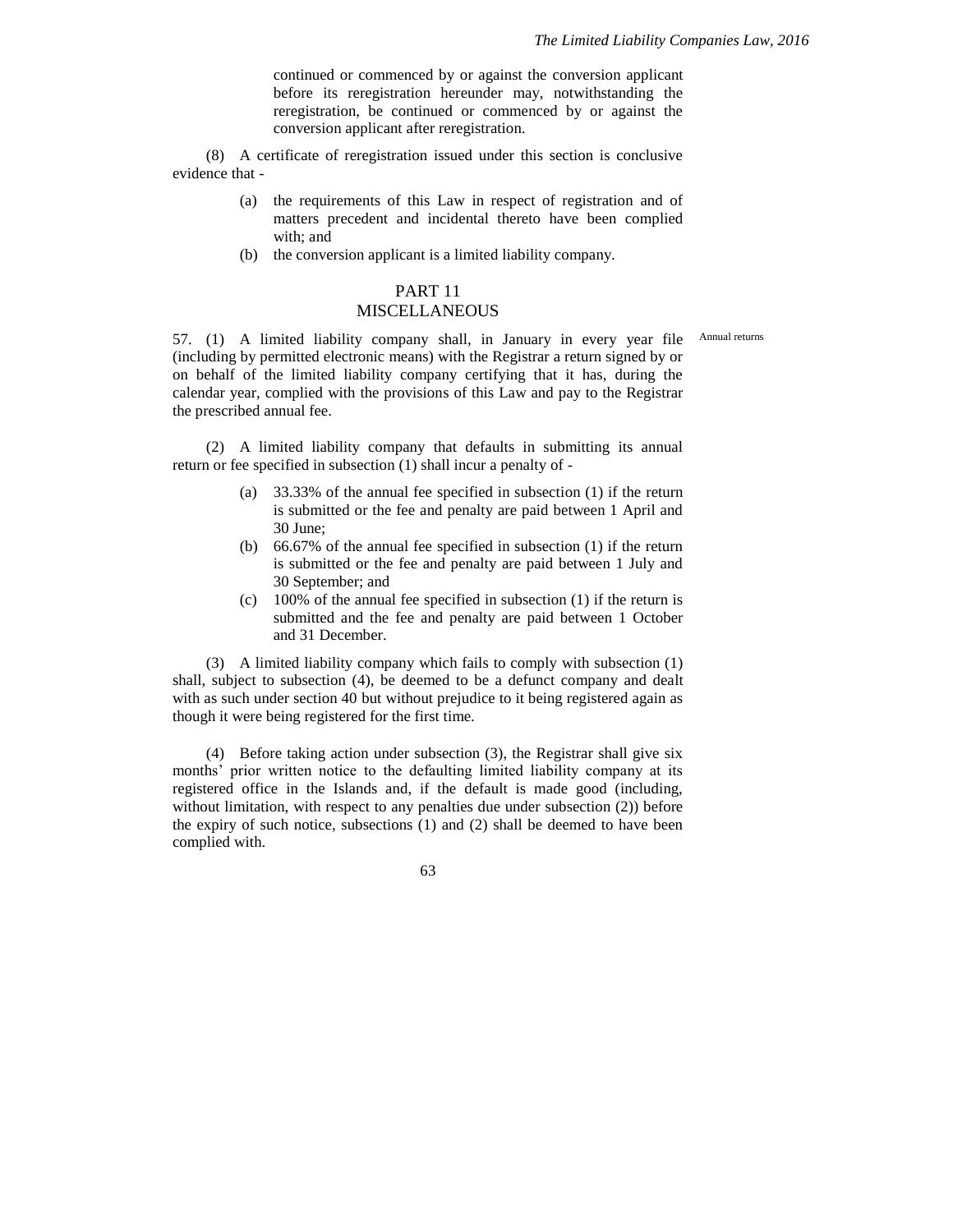## *The Limited Liability Companies Law, 2016*

| Tax undertaking                             | 58. (1) The Cabinet may on application give an undertaking in respect of a<br>limited liability company that no law which is hereafter enacted in the Islands<br>imposing any tax to be levied on profits or income or gains or appreciations shall<br>apply to that limited liability company or to any member thereof in respect of the<br>operations or assets of that limited liability company or membership interest of<br>any member therein.                     |
|---------------------------------------------|--------------------------------------------------------------------------------------------------------------------------------------------------------------------------------------------------------------------------------------------------------------------------------------------------------------------------------------------------------------------------------------------------------------------------------------------------------------------------|
|                                             | Any undertaking given under subsection (1) may provide, in addition,<br>(2)<br>that the aforesaid taxes and any tax in the nature of estate duty or inheritance tax<br>shall not be payable in respect of the obligations of the limited liability company<br>or the interests of members therein.                                                                                                                                                                       |
|                                             | (3) An undertaking given under subsection $(1)$ or $(2)$ may be for a period<br>not exceeding fifty years from the date of the approval of the application and may<br>be in such form as the Cabinet may determine.                                                                                                                                                                                                                                                      |
| Filings by electronic<br>means              | 59. Where in this Law a filing is to be made with the Registrar, including by<br>permitted electronic means, then such filing may be made either -                                                                                                                                                                                                                                                                                                                       |
|                                             | by making the filing at the offices of the Registrar; or<br>(a)<br>by making the filing with the Registrar by permitted electronic<br>(b)<br>means.                                                                                                                                                                                                                                                                                                                      |
| Application of other<br>Cayman Islands laws | 60. Unless the context otherwise requires, and except in so far as inconsistent                                                                                                                                                                                                                                                                                                                                                                                          |
|                                             | with the express provisions of this Law or the nature of a limited liability<br>company -                                                                                                                                                                                                                                                                                                                                                                                |
|                                             | references in other Laws of the Islands (other than for the<br>(a)<br>Companies Law, except to the extent expressly provided<br>otherwise in this Law) to a Cayman Islands "company" or to a<br>"company formed under the Companies Law (2013 Revision)" or<br>to a company "registered under the Companies Law" (or other<br>similar reference to a company and the Companies Law) shall<br>include a limited liability company formed or registered under<br>this Law: |
|                                             | references to a "share" of such a company shall be deemed to<br>(b)                                                                                                                                                                                                                                                                                                                                                                                                      |
|                                             | include an LLC interest;<br>references to a "shareholder" of such a company shall be deemed<br>(c)                                                                                                                                                                                                                                                                                                                                                                       |
|                                             | to include a member of a limited liability company; and<br>references to a "director" of such a company shall be deemed to<br>(d)<br>include references to a manager of the limited liability company.                                                                                                                                                                                                                                                                   |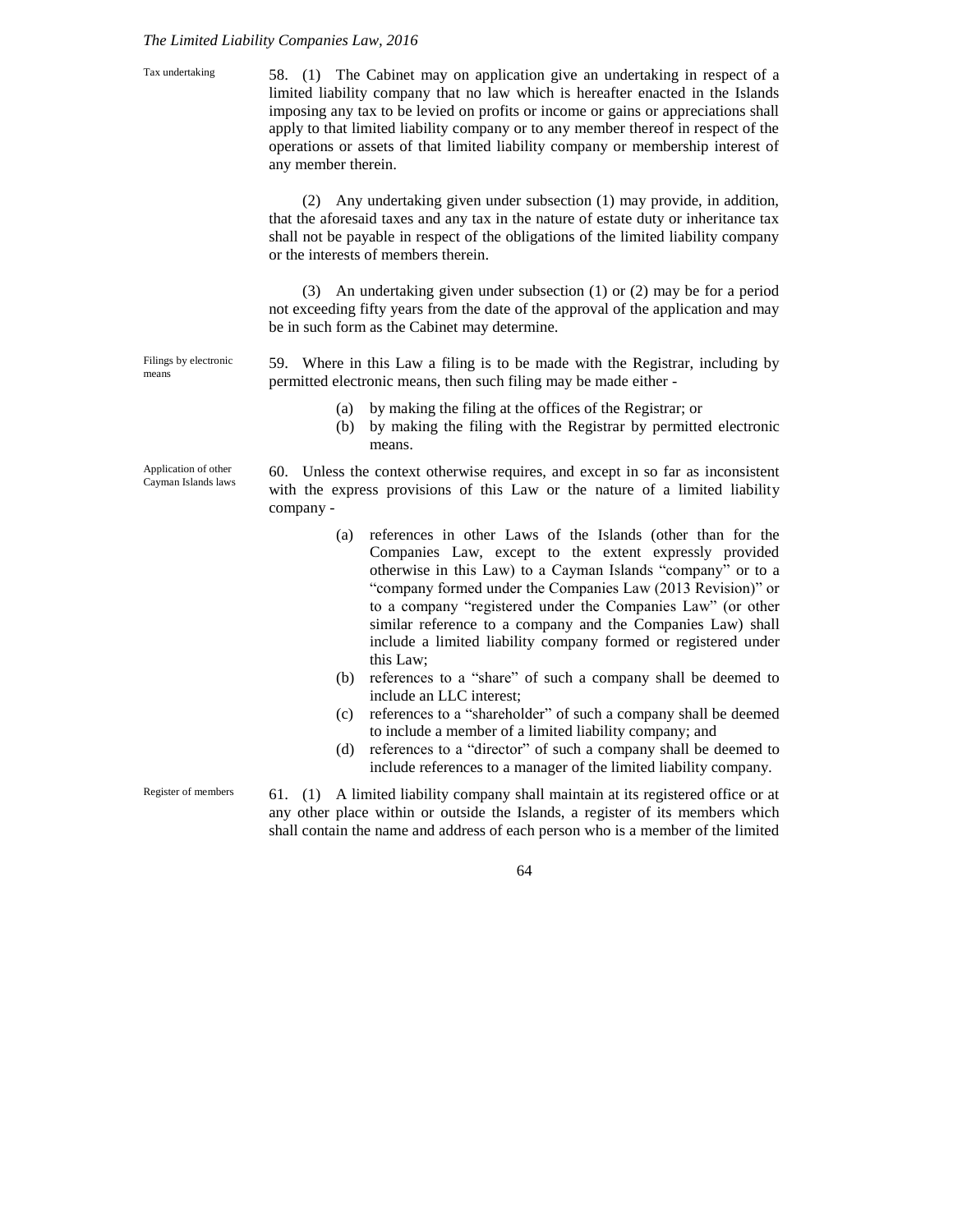liability company, the date on which such person became a member and the date on which such person ceased to be a member, and such register shall be updated within twenty-one days of any change in the particulars therein.

(2) Where the register of members is kept at a place other than the registered office of the limited liability company, the limited liability company shall maintain or cause to be maintained at the registered office of the limited liability company a record of the address at which the register of members is maintained, which record shall be updated within twenty-one days of the date of any change in the particulars therein.

(3) Subject to subsection (5), the register of members and the record of the address at which the register of members is maintained shall be open to inspection only by such persons -

- (a) as are expressly provided for in an LLC agreement; and
- (b) as otherwise permitted by the manager.

(4) The register of members shall be prima facie evidence of the matters which are directed by this Law to be inserted therein.

(5) Where the register of members is kept at a place other than the registered office of the limited liability company, the limited liability company shall make available at the registered office, in electronic form or any other medium, the register of members upon service of an order or notice by the Tax Information Authority pursuant to the Tax Information Authority Law (2014 Revision).

(6) A limited liability company making default in complying with this section shall incur a penalty of five thousand dollars which penalty shall be a debt due to the Registrar.

62. (1) A limited liability company shall maintain a register of its managers Register of managers and a register of mortgages and charges in a similar manner to an exempted company incorporated or registered under the Companies Law in respect of its register of directors and officers and its register of mortgages and charges.

(2) A register of managers shall contain the name and address of each manager.

(3) Except as otherwise provided in this Law, the provisions of the Companies Law with respect to such registers in respect of an exempted company shall apply, *mutatis mutandis*, to the corresponding registers to be maintained by a limited liability company including, without limitation, provisions as to -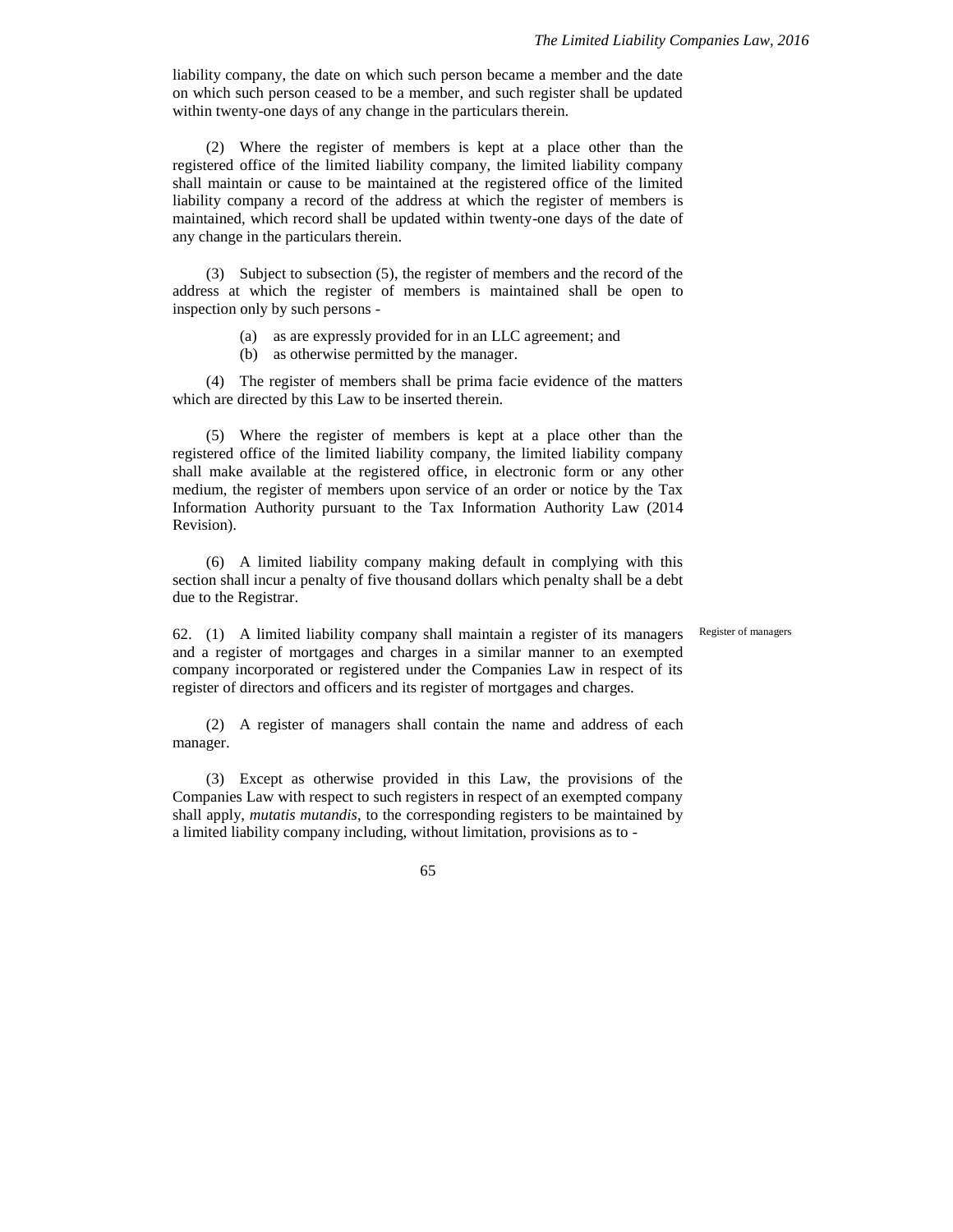- (a) the nature of the information to be included in such registers;
- (b) access to such registers by members, creditors or any other persons;
- (c) where, by whom and in what manner the registers may be maintained (including branch registers);
- (d) the filing (including by permitted electronic means) of the relevant register with the Registrar and any filing fees (and penalty fees for late filing) in respect of that register; and
- (e) any other penalty fees payable for failing to maintain the relevant register in the required manner.

63. (1) Every limited liability company shall cause to be kept proper books of account including, where applicable, material underlying documentation including contracts and invoices, with respect to -

- (a) all sums of money received and expended by the limited liability company and matters in respect of which the receipt and expenditure takes place;
- (b) all sales and purchases of goods by the limited liability company; and
- (c) the assets and liabilities of the limited liability company.

(2) For the purposes of subsection (1), proper books of account shall not be deemed to be kept if there are not kept such books as are necessary to give a true and fair view of the business and financial condition of the limited liability company and to explain its transactions.

(3) Every limited liability company shall maintain or cause to be maintained in any country or territory, a record of the amount and date of the contribution of each member and the amount and date of any payment representing a distribution or, otherwise, a return of the whole or any part of the contribution of any member, which records shall be updated within twenty-one days of the date of any change in particulars.

(4) Where the limited liability company causes the books of account described in subsection (1) or records described in subsection (3) to be kept at any place other than at the registered office of the limited liability company or at any other place within the Islands, the limited liability company shall, upon service of an order or notice by the Tax Information Authority pursuant to the Tax Information Authority Law (2014 Revision), cause to make available, in electronic form or any other medium, at its registered office copies of its books of account or records, or any part or parts thereof, as are specified in such order or notice.

66

Accounts and Records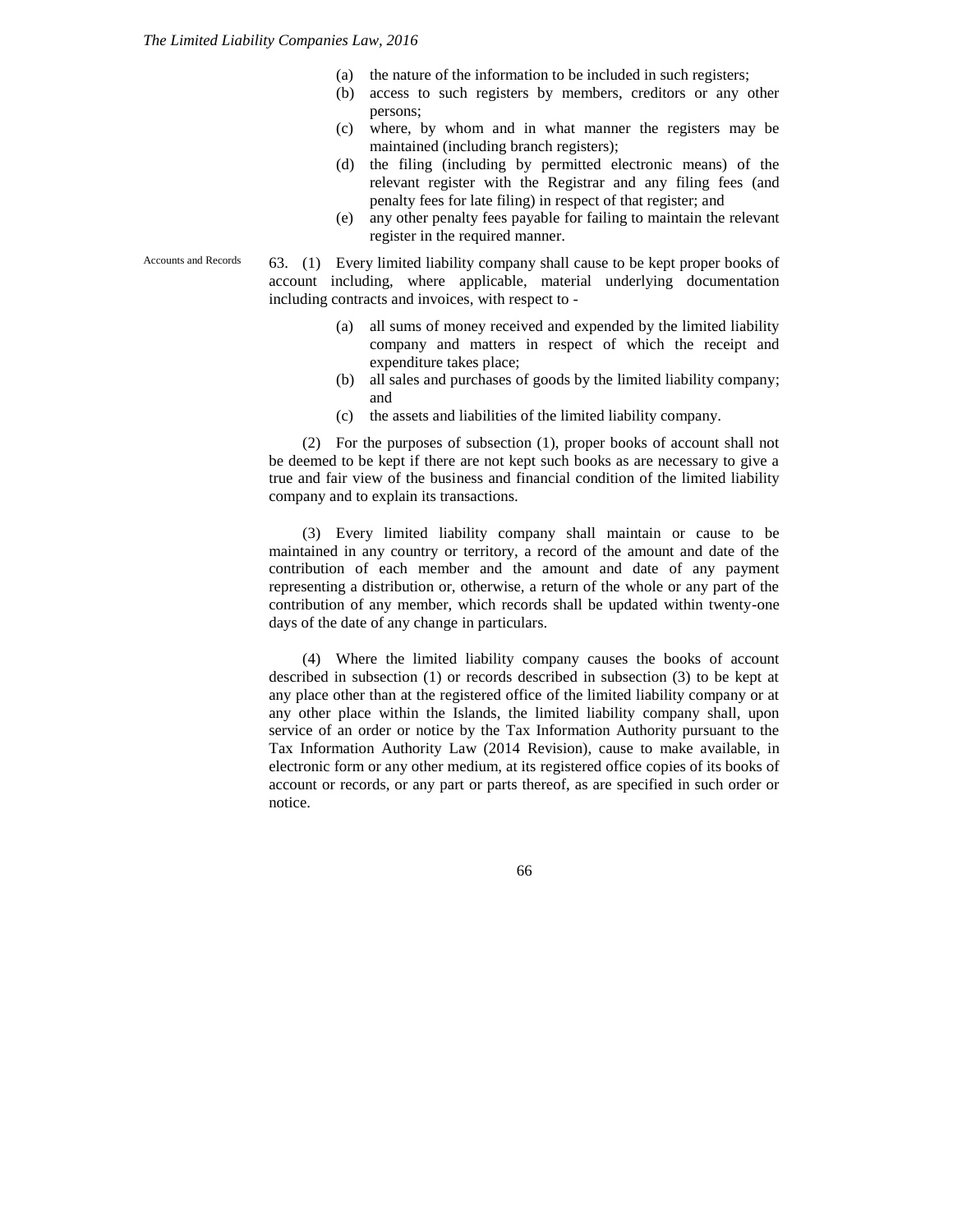(5) A limited liability company shall cause all books of account required to be kept under subsection (1) to be retained for a minimum period of five years from the date on which they are prepared.

(6) A limited liability company that contravenes subsection (1) or (5) shall be subject to a penalty of five thousand dollars, which penalty shall be a debt due to the Registrar.

64. A person who has executed the LLC agreement of a limited liability company or who is named or otherwise identified (including as a class) in that LLC agreement shall not be deemed to be or otherwise construed as a member of that limited liability company -

- (a) if that person has executed the LLC agreement solely in order to take the benefit of a provision of, or assume an obligation under, the LLC agreement otherwise than as a member; or
- (b) where, on proper construction of the LLC agreement, the parties did not intend that person to be a member of that limited liability company.

65. Notwithstanding any provision of this Law which prescribes a specific *per Per diem* penalty cap *diem* penalty in respect of a default under this Law, in any case where -

- (a) the *per diem* penalty for a particular default is
	- (i) less than two hundred dollars and the aggregate amount of the *per diem* penalties in respect of such default has exceeded one thousand dollars; or
	- (ii) two hundred dollars or more and the aggregate amount of the *per diem* penalties in respect of such default has exceeded the amount of five thousand dollars; and
- (b) the Registrar is satisfied that the default is not due to wilful default,

it shall be lawful for the Registrar to accept, at any time, payment of a penalty in the amount of one thousand dollars or five thousand dollars, as the case may be, in respect and in lieu thereof.

66. (1) Contracts, deeds, instruments under seal or other instruments on behalf of a limited liability company may be made as follows -

- (a) a contract or other instrument which, if made between individuals, would by law be required to be in writing, and to be made by deed or under seal, and a deed or instrument under seal may be made by instrument -
	- (i) sealed with any seal of the limited liability company; or

67

Agreement as to benefits

**Contracts**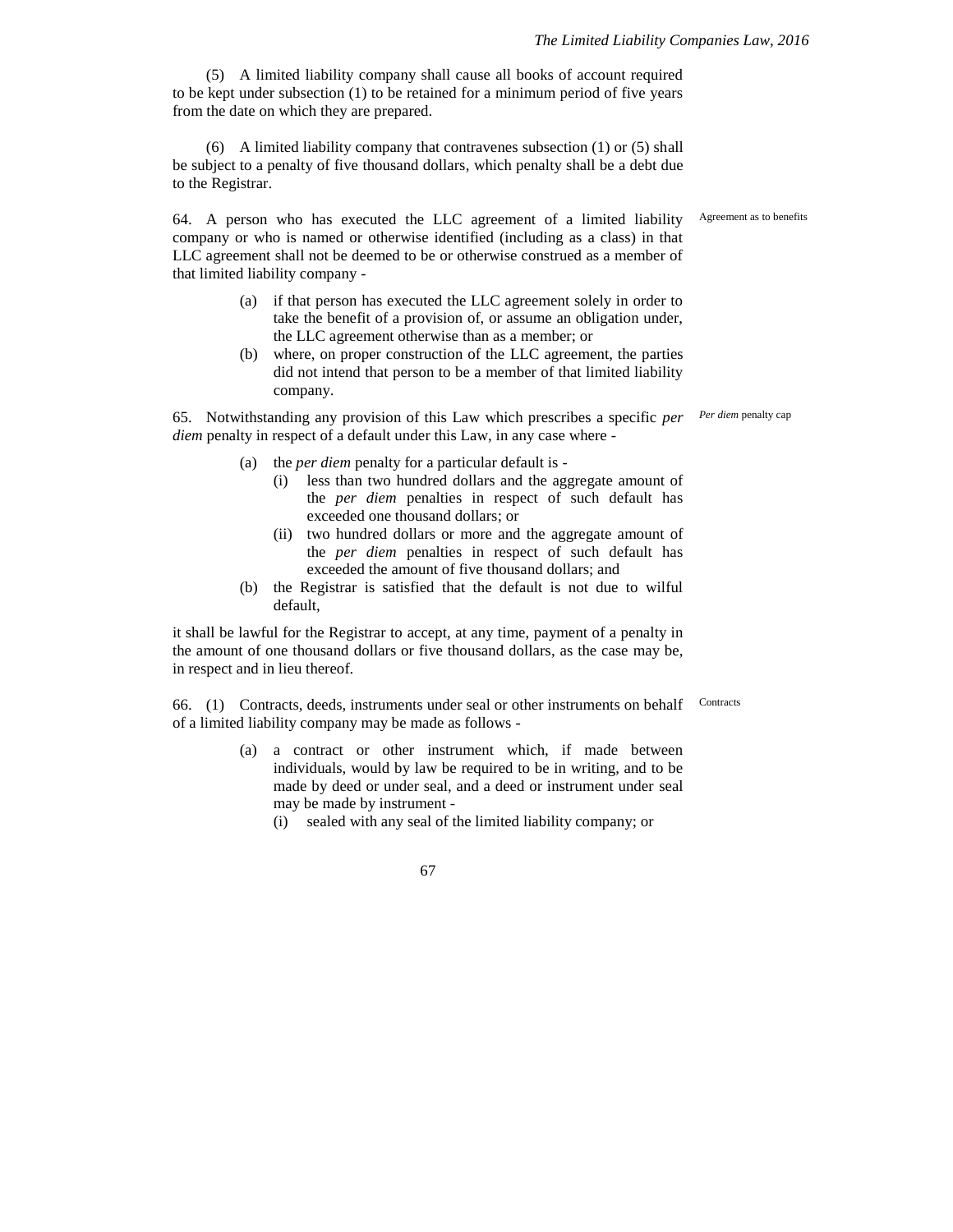- (ii) which is executed on behalf of the limited liability company by any person acting under the express or implied authority of the limited liability company and which is either expressed to be executed as, or otherwise makes clear on its face it is intended to be, a deed or instrument under seal;
- (b) any contract or other instrument which, if made between private persons, would be by law required to be in writing and signed by the parties to be charged therewith may be made on behalf of the limited liability company in writing, signed by any person acting under the express or implied authority of the limited liability company; and
- (c) any contract which, if made between private persons, would by law be valid although made by parol only and not reduced into writing, may be made by parol on behalf of the limited liability company by any person acting under the express or implied authority of the limited liability company.

(2) Where a contract or other transaction purports to be made by a limited liability company or by a person on its behalf at a time when the limited liability company has not been registered pursuant to this Law, then subject to any agreement to the contrary, the contract or other transaction has effect as one entered into by the person purporting to act on behalf of the limited liability company and, subject to subsection (3), that person is personally liable on the contract or other transaction.

(3) A contract or other transaction purported to be entered into by a limited liability company prior to its registration pursuant to this Law or by a person on behalf of the limited liability company prior to its registration may be ratified by the limited liability company after its registration and thereupon the limited liability company shall become bound by and entitled to the benefit thereof from the date of registration, and the person so entering into such contract or other transaction shall be deemed to have been duly authorized to act on behalf of the limited liability company and shall cease to be personally liable on the contract or other transaction.

(4) Any contract, deed or other instrument made according to this section may be varied or discharged in the same manner as it is authorized by this section to be made.

(5) All contracts, deeds or other instruments made according to this section shall be effectual in law and shall be binding upon the limited liability company and its successors and all other parties thereto, their heirs, executors or administrators, as the case may be.